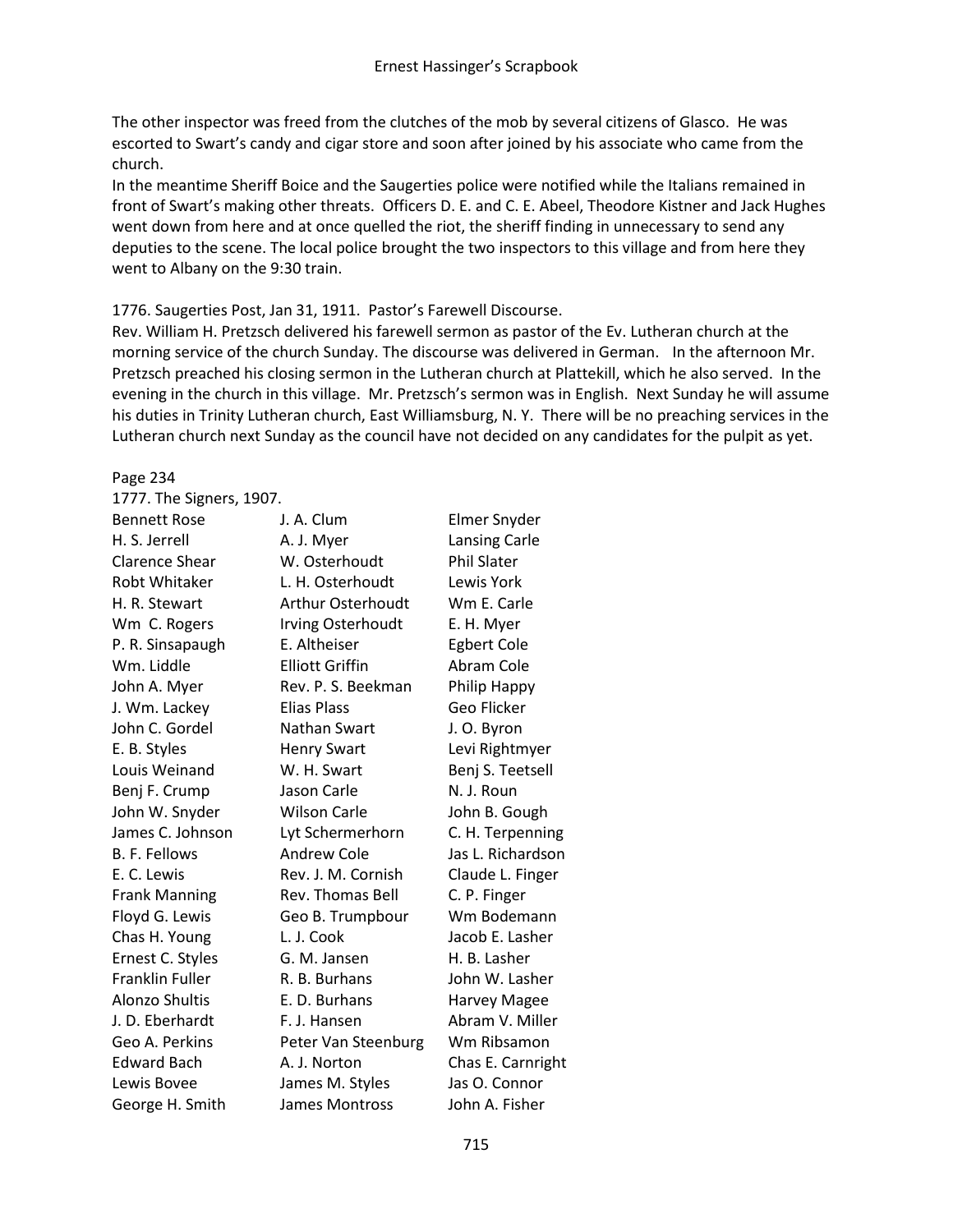C. Clum P. E. Shear Jesse Taylor

Rev. D. M. Hunter Thomas Field Wm H. Rightmyer Chas Lewis Dr. Luther Emerick Ern Van Steenburg Fred A. Keener Joseph Robinson Wm E. Wolven James D. Myer C. C. Fiero Wm F. Taylor Robert D. Bedell E. E. E. Myer George Morse George Thomas Theo W. Weitemeier A. J. Sebring Bradley Shultis Henry C. Briggs Dr. Rufus Crawford Wm. F. Russell James Rightmyer B. L. Emerick John A. Lowther Harmon Mauterstock G. Crawford E. L. Cooper N. R. Valkenburg C. E. Huested Ira Lewis **Byron Teetsell** Geo W. Chidester M. F. Waterbury J. A. Dederick C. W. Dederick J. A. Smith Abram Schoonmaker Chas Mower Joseph A. Smith Wilson Short Jason Everett Nath Roe Feagles Edwin P. Cole J. R. Everett Mathew Dederick W. J. Lewis David R. Elliott E. Stewart **Rev. Chas L. Clist** G. M. Russell Peter Emerick C. F. Snyder Lyman Waters Harry Garrison Chas Reylea C. H. Traver Wm. R. Timmerman T. N. Myer Marion Whitney John Gardiner Wm L. France, Jr H. A. Miller John O. Benn Judson Fuller J. H. Stewart Jesse A. Mower W. P. Kimble Joel Stewart A. S. Youngs John B. Adams, Jr Geo H. Kiersted Merritt Reylea John B. Adams Jesse Kiersted A. J. Mauer G. W. Terpenning Wm Doyle Theo Martin Rev. Geo W. Ferris Herbert Shader William Burhans P. C. Hover Cyrus Longendyke John C. Seitz **Robert M. Hover** John W. Snyder John W. Lent Wm. H. Swart C. D. Longendyke H. H. Weeks Russell Overbagh Abram M. Cole Hoyt Weeks, Jr. Chas Freer Solomon V. York William Morgan Clarence York Wm Van Bramer Gilbert Emery York Abram Van Bramer Alonzo Babcock Nathan Carle Andrew Shader George A. Brink Wilson Conner Jesse Short S. Snyder Winfield Brady N. F. Van Hoesen A. A. Lent Charles Brady Charles R. Snyder Robert Morgan Ira W. Vedder William Brown A. J. Myer W. Osterhoudt Arthur Cole

Alfred Anderson

1778. The following Names were signed to the petition but were not sworn: Luther Myers Joseph Williams Geo W. Snyder Burton Clum Chas A. Swart Austin Kinney Stephen N. Fiero H. Van Valkenburgh Harry Lewis David Whitaker John Fatum Geo W. Shaft Wm Spring Frank H. Fatum James Lewis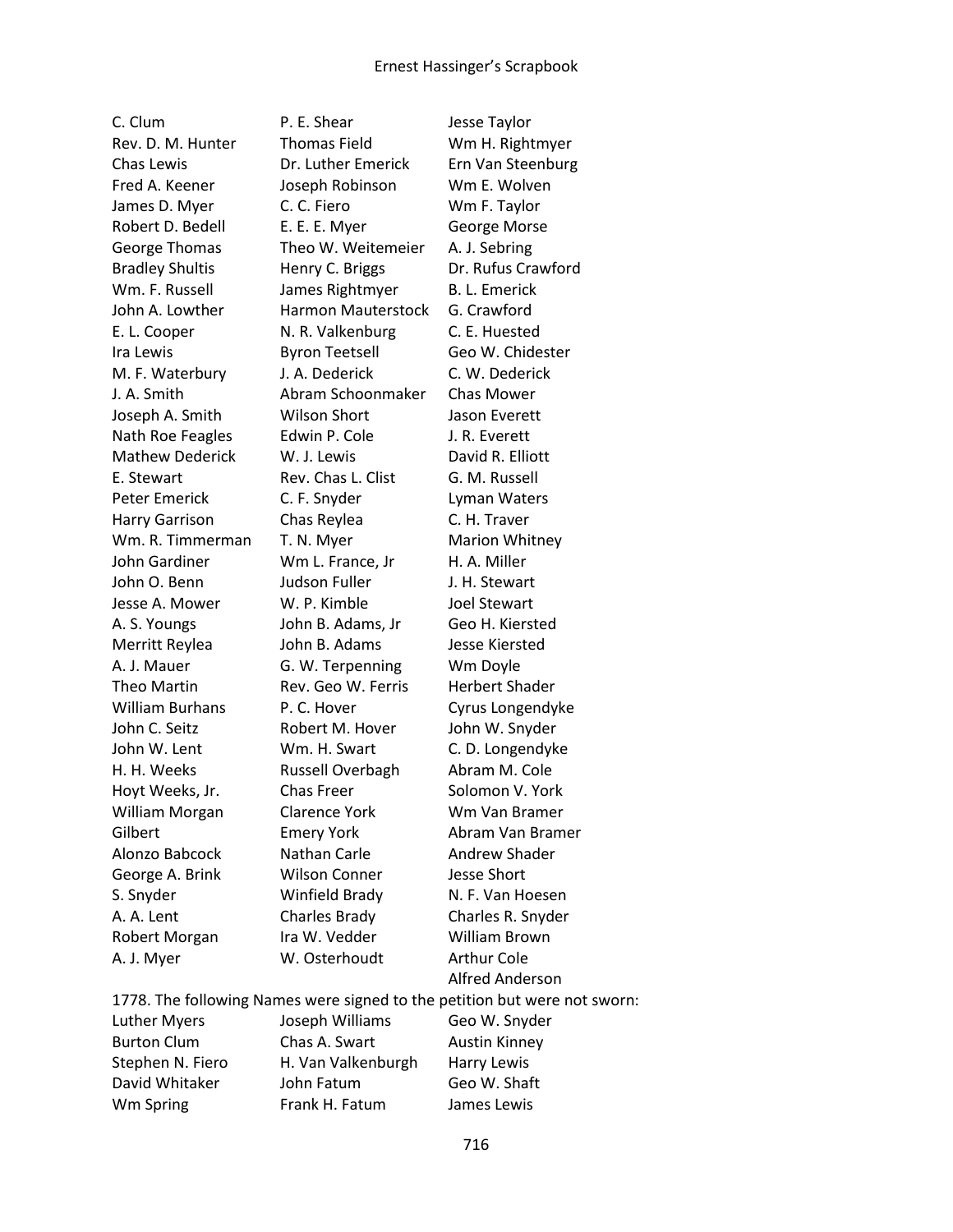| Percy Barber            | John A. Wolven          | Joel W. Emerick       |
|-------------------------|-------------------------|-----------------------|
| James C. Dederick       | J. S. Stillwell         | Peter Clum            |
| <b>Henry Tietter</b>    | John Ennis              | E. Finger             |
| <b>Richard Melius</b>   | Daniel Ennis            | P. N. Moore           |
| Rev. C. B. Conro        | Wm H. Emerick           | <b>Winfield Swart</b> |
| <b>Arthur Magee</b>     | <b>Russell Magee</b>    | G. R. Thomas          |
| Chas Taylor             | T. N. Clum              | Louis G. Burhans      |
| Frank Van Valkenburg    | George Webster          | I. Myers              |
| Theo Van Steenburg      | P. A. Beave             | Wm J. Myer            |
| Edward Hoff             | G. W. DuBois            | Geo A. Shahan         |
| <b>Morris Guillmer</b>  | Geo W. Tice             | Wm L. Swart           |
| Ray S. Mower            | Frank Relyea            | D. B. Rittie          |
| John Dederick           | Lewis H. Clum           | David Winters         |
| <b>Bert Tietsel</b>     | Frank Clum              | Frank J. Rittie       |
| C. S. Finger            | H. Richards             | Herbert M. Mower      |
| Austin J. Cunyes        | C. Snyder               | C. B. Tiffany         |
| Chas F. Sejde           | David S. Sagendorf      | W. D. Edwards         |
| <b>Delaney Dederick</b> | <b>Wallace Dederick</b> | W. O. Becker          |
| John Relyea             | Henry Fonda             | Chas Rightmyer        |
| Thos E. Slater          |                         |                       |

1779. 250<sup>th</sup> Anniversary of the Founding of Kingston, June 1, 1908. Rescue Hook and Ladder Co., of Haverstraw. Guests of Clinton Hose Co. No. 7 of Kingston. 10:30 A. M. Reception and Refreshments 11:00 A. M. Parade 1:30 P. M. Address by Gov. Hughes 2:30 P. M. Dinner at Manhattan Restaurant 4:00 P. M. Red Men Attack Stockade 6:00 P. M. Sightseeing Trolley Ride Through City 8:00 P.M. Same Controller Material Studies at Kingston Point Park Any Old Time Train for Home There'll Be a Hot time in the Old Town To-night. [illustration] 1780. Saugerties Post, June 24, 1909. Entered as Second Class matter at the Post Office at Saugerties, N. Y. The Saugerties Telegraph Printing and Publishing Company, Owner, James T. Maxwell, President, Address, Saugerties, N. Y. Robert A. Snyder, Vice-President, Address, Saugerties, N. Y. Joseph W. Frankel, Secretary, Address, Saugerties, N. Y. Edward Jernegan, Treasurer, Address, Saugerties, N. Y. Subscription Rates One year, in advance,  $\frac{1}{55}$  00 Six months, " 2 50 Three months, " 125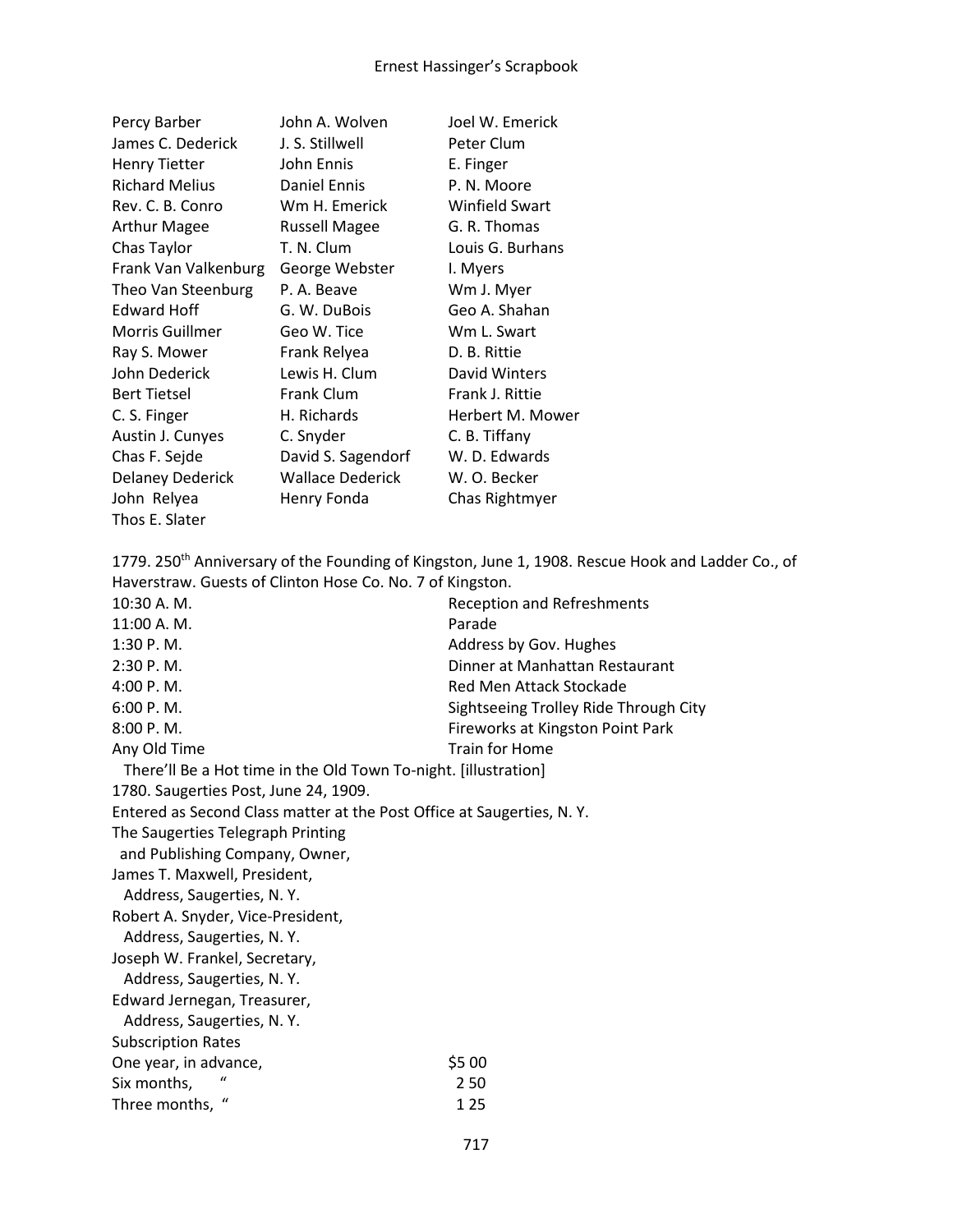| Card of Thanks,         | 50 cents       |
|-------------------------|----------------|
| Resolutions and Poetry, | 5 cents a line |

Tried to Put an End to Himself. A Prominent Citizen Makes and Unsuccessful Attempt. Because of ill health caused by nervousness, and from which he did not recover as fast as he desired, Lewis H. Kleeber, the well known barber tried to make away with himself on Wednesday afternoon by inhaling illuminating gas.

That Mr. Kleeber did not succeed was due to the insufficient quantity of gas which came out of the small pipe in the toilet of Fireman's hall, whither he had gone to destroy himself, and also the receipt of a letter by his son, which Mr. Kleeber had written and sent through the post office, and which was delivered by carrier Sickles at 3:30 o'clock, Wednesday afternoon. In the letter, Mr. Kleeber informed his son that his body would be found in the toilet at Fireman's hall and to notify the doctor and Charlie Abeel, and arrange for a private funeral.

Terrified by the startling contents of the letter, "Louie" hastened after officer C. E. Abeel. Officer D. E. Abeel was also secured and the two officers went to Fireman's hall. There in a sitting, posture in the toilet, Mr. Kleeber was found still conscious, though the small inclosure was full of escaping gas, and almost suffocating. He was hurriedly gotten out in the air and a doctor telephoned for, but none were in town. Finally Dr. Emerick was secured and he attended Mr. Kleeber, who was later taken home. In order to accomplish his purpose, Mr. Kleeber had pasted pieces of paper over the cracks in the boards of the toilet and had also broken the cap off the gas jet. He had visited Fireman's hall several times during Wednesday, and went in there, the last time, at 1:30 o'clock. Here he remained until discovered. Mr. Kleeber has been under a physician's care for several months though he attended to his business daily, and was at the shop Wednesday morning as usual. The slow progress of improvement in his condition worried him continually, and this preyed on his mind to such an extent, that it is believed, he lost all self control, and while despondent, was led to put an end to his existence. This is the only reason assigned for Mr. Kleeber's act. Much sympathy is felt for him by his numerous friends.

1781. Talk Whalen for Secretary of State And Vote As You Talk, One Good Term Deserves Another Everybody Says Whalen Has Made Good. [illustration]

Page 235

1782. Saugerties Post, July 18, 1908. Directors' Proceedings. Matters That Come Before Our Village Fathers.

Regular meeting of the Board of Directors held Friday evening, July 17, 1908.

Present – Directors McLaughlin, Ziegler, Burhans, McCormick and Sickles.

Vice-president McLaughlin presiding.

Minutes of last meeting read for information.

The Street Commissioner reported as follows: Cleaned streets; patching; balance of work at quarry. On motion, certificates of membership in H. D. Laflin Hose Co. No. 2, were ordered granted to Lasher Myer, Arthur Swart, Robert J. Whitaker and Ralph Burhans.

The Crusher Committee reported that they had engaged Charles Beers as engineer.

Motion, that the clerk order what tools are necessary for the crusher plant. Carried.

On motion, the following bills were ordered paid when funds:

HEALTH FUND.

D. E. Abeel, 3 special police on July 4th, 6 00 HEALTH FUND. W. F. Winchell, 9 plumbing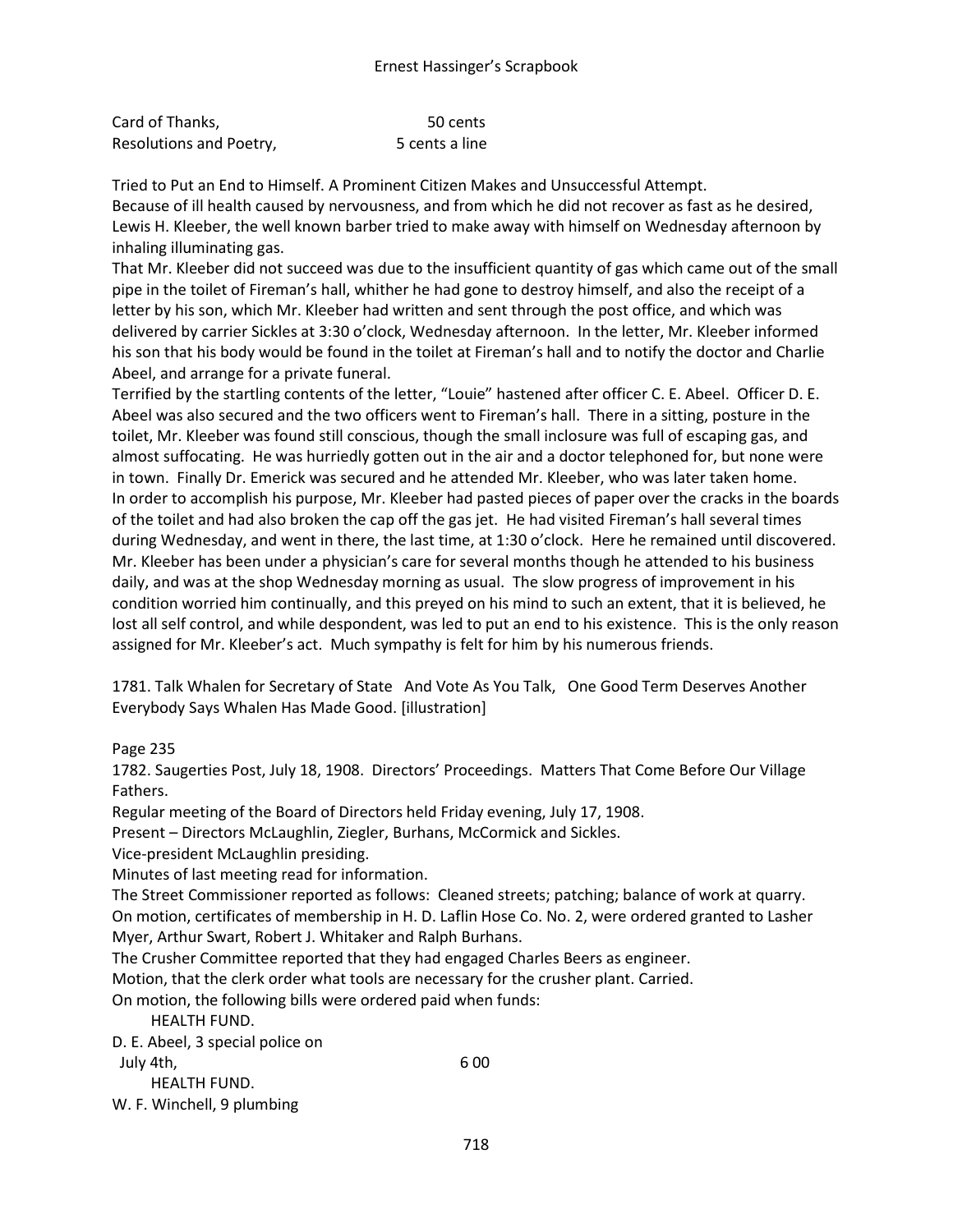| inspections,                    | \$1800 |
|---------------------------------|--------|
| ROAD FUND.                      |        |
| James Casey, labor 4 days,      | \$700  |
| A. Newbury, labor 11 days,      | 19 25  |
| J. Newbury, labor 11 days,      | 19 25  |
| F. Yanchke, labor 3 days,       | 5 2 5  |
| P. Hughes, labor 3 days,        | 5 2 5  |
| Charles Beers, 3 days engineer, | 15 00  |
| F. Yanchke, team 4 days,        | 1800   |
| Wm. Doyle, team 2 days,         | 9 0 0  |
| Chas. Miller, labor 4 days,     | 700    |
| T. Bradley, labor 4 days,       | 700    |
| Jas. Gannon, labor 6 days,      | 10 50  |
| John Dubois, labor 2 days,      | 350    |
|                                 | 126 00 |

On motion, the bond of the corporation tax collector was approved and accepted.

On motion, resolved, that the corporation tax roll as made out and presented by the village assessors be accepted and that a warrant for a period of sixty days be made out and the books turned over to the collector.

Minutes read approved.

On motion, Board adjourned. C. H. Vedder, Clerk.

1783. Saugerties Post, Aug. 8, 1908. Directors' Proceedings. Several Bills Audited and Other Business Transacted.

Regular meeting of the Board of Directors held Friday evening, August 7, 1908.

Present – Directors McLaughlin, Ziegler, Burhans and McCormick.

Vice-President McLaughlin presiding.

Minutes of last meeting read for information.

The Street Commissioner reported as follows: Cleaned streets; repaired drain on Livingston street; drew twelve loads of crushed stone for patching; twenty five loads of chips on upper end of Main street; cleaned off quarry; rest of work at quarry getting out stone.

On motion an exempt fireman's certificate was ordered granted to William F. Keenan of R. A. Snyder Hose Co.

On motion the following bills were ordered paid when funds.

| <b>GENERAL FUND.</b>              |         |
|-----------------------------------|---------|
| Eureka Fire Hose Mfg. Co., 500    |         |
| feet of fire hose.                | \$50000 |
| Boston Belting Co., 500 feet      |         |
| of fire hose.                     | \$37500 |
| F. M. Murphy, labor and supplies, | 16 33   |
| Ulster E. L. H. & P. Co., lights  |         |
| to August 1, 1908,                | 215 10  |
| L. S. Winne & Co., 2 hammers,     | 2 3 4   |
| Saugerties Gas Co., gas for July, | 304     |
| C. H. Vedder, expressage charges  |         |
| and supplies,                     | 5 2 5   |
| M. Fitzgerald, washing hose,      | 200     |
| Wm. Mc Mullen, 6 months           |         |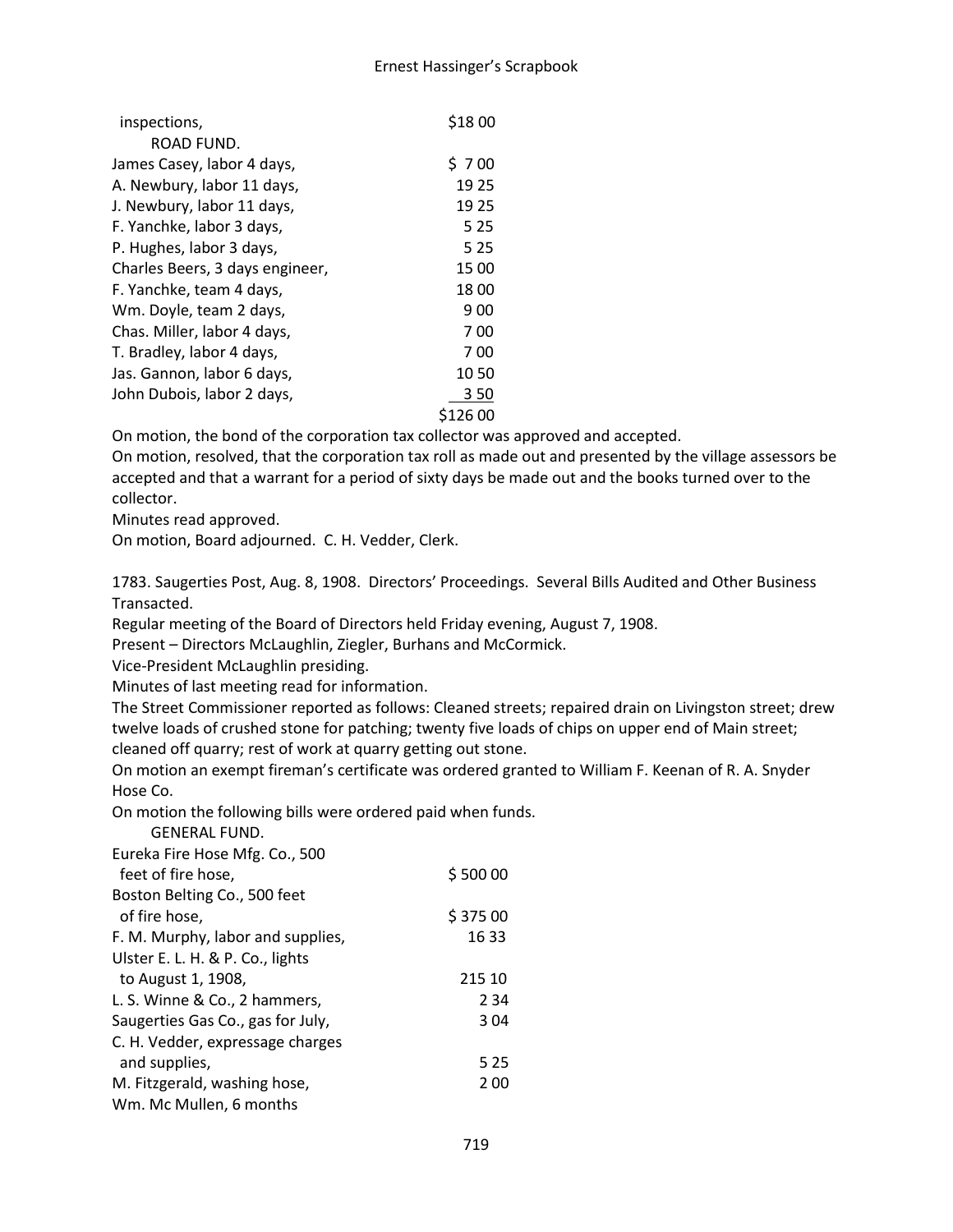| salary as janitor,                                                      | 48 00          |
|-------------------------------------------------------------------------|----------------|
| Wm. Ziegler, having flag pole                                           |                |
| on Engine House No. 2 painted,                                          | 6 00           |
|                                                                         | \$1173 06      |
| ROAD FUND.                                                              |                |
| A. Newbury, labor 12 1/2 days,                                          | \$2312         |
| $\mathbf{u}$<br>$\boldsymbol{a}$<br>15 <sub>2</sub><br>J. Newbury,      | 29 12          |
| $\mathbf{u}$<br>$\mathbf{u}_{\perp}$<br>James Casey,<br>15 <sub>2</sub> | 29 12          |
| $\mathcal{U}$<br>$\boldsymbol{u}$<br>15 <sub>2</sub><br>F. Yanchke,     | 26 68          |
| $\mathbf{u}$<br>$\boldsymbol{u}$<br>P. Hughes,<br>16                    | 28 00          |
| Wm. Doyle, team, 6 days,                                                | 2700           |
| F. Yanchke, team, 6 3-4 days,                                           | 20 36          |
| Chas. Beers, engineer,                                                  | 54 00          |
| R. Casey, salary for July,                                              | 41 65          |
| Quick Bros. & Co., sharpening                                           |                |
| tools, $&c.,$                                                           | <u> 12 95 </u> |
|                                                                         | \$300 00       |
| <b>HEALTH FUND.</b>                                                     |                |
| W. F. Winchell, 6 plumbing in-                                          |                |
| spections,                                                              | \$1200         |
| C. M. Wolven, vital statistics,                                         | 300            |
| Luther Emerick, M. D., vital                                            |                |
| statistics,                                                             | 6 75           |
| Geo. F. Freligh, burying a dead                                         |                |
| dog,                                                                    | 2 00           |
|                                                                         | \$<br>24 65    |

Minutes read and approved.

On motion, Board adjourned. C. H. Vedder, Clerk.

1784. Saugerties Post, Aug. 22, 1908. Village Directors Meet Friday Night And Transact the Business That Concerns the Welfare of Our Municipality.

Regular meeting of the Board of Directors held Friday evening, Aug. 21, 1908.

Present – Directors Rowe, McLaughlin, Ziegler, Burhans, McCormick and Sickles.

President Rowe presiding.

Minutes of last meeting read for information.

The Street Commissioner reported as follows: Cleaned streets; five loads of chips on Mill street; started to build road on Partition street; rest of work done at crusher quarry; Wm. Mullen 5 tons of crushed stone; Byron Hallenbeck 10 ½ tons of crushed stone; James C. Young, 2 ½ tons of crushed stone. On motion, a certificate of membership in H. D. Laflin Hose Co. No. 2, was ordered granted to George Ennis, Clyde Burhans, William Peters, Jr., and Bernard Gordon.

Motion, that at \$125.00 be appropriated for the annual inspection day expenses. Carried.

Motion, that a rubber apron and a pair of rubber boots be procured for the janitor of Fireman's Hall. Carried.

On motion, the following bills were ordered paid:

### GENERAL Ezra Carnright, services as Asses  $s$  sor,  $\frac{1}{2}$  sor,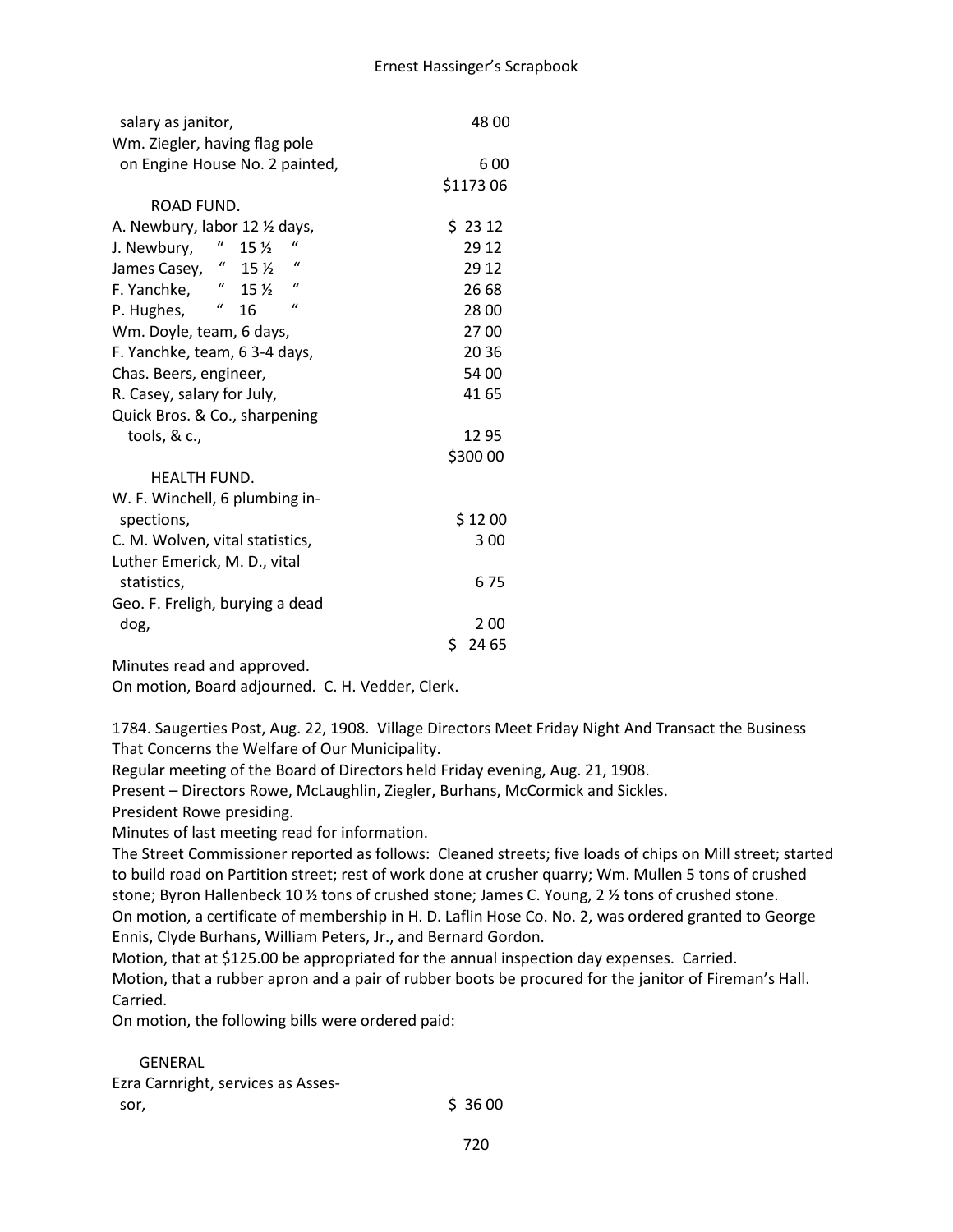| James Reynolds, services as Asses- |          |
|------------------------------------|----------|
| sor,                               | 36 00    |
| John C. Shults, services as Asses- |          |
| sor,                               | 36 00    |
| Ingersoll-Rand Co., supplies,      | 297      |
| Wm. MacMullen, removing hose       |          |
| and changing reels,                | 2 0 0    |
| M. Fitzgerald, removing hose       |          |
| and changing reels,                | 2 00     |
| <b>HEALTH FUND.</b>                |          |
| J. H. DeWitt, M. D., Health Of-    |          |
| ficer, salary for July and Aug.,   | \$33.33  |
| ROAD FUND.                         |          |
| John Newberry, labor 11 1/2 days,  | \$23 00  |
| James Casey, labor 11 1/2 days,    | 23 00    |
| Nelson Ballard, labor 9 days,      | 1800     |
| Albert Beers, labor 4 days,        | 800      |
| Patrick Hughes, labor 11 1/2 days, | 20 13    |
| Fred Yanchke, labor 11 1/2 days,   | 20 13    |
| Chas. Beers, engineer 12 days,     | 36 00    |
| Fred Yanchke, team 1/2 day and for |          |
| carts 1 day,                       | 7 25     |
|                                    | \$171 26 |

On motion, the bill of Chas. Davis and Chas. F. Cantine as trustees of the estate of J. B. Sheffield, amount \$19.50, for error in assessment, was referred to the Village Assessors.

Minutes read and approved.

On motion Board adjourned. C. H. Vedder, Clerk.

1785. Saugerties Post, Sept. 5, 1908. The Village Board Hold Their Meeting On Friday Evening and the Business of Our Borough is Attended To.

Regular meeting of the Board of Directors held Friday evening, Sept. 4th, 1908.

Present – Directors Rowe, McLaughlin, Ziegler, Burhans, and McCormick.

President Rowe presiding.

Minutes of last meeting read for information.

The Street Commissioner reported as follows: Cleaned streets; repairing Partition street; balance of work done at quarry.

On motion the action of R. A. Snyder Hose Co., No. 1, in expelling A. V. Parker and Byron Hallenbeck for non-payment of dues, fines and assessments was approved by the Board.

The village assessors reported that the bill of Chas. Davis and Chas. F. Cantine, as trustees of the estate of J. B. Sheffield for error in assessment was correct.

The matter of locating the crusher scales was referred to the crusher committee.

On motion the following bills were ordered paid:

GENERAL FUND.

| Ulster E. L. H. & P. Co., lights  |          |
|-----------------------------------|----------|
| for August, 1908,                 | \$215 10 |
| C. H. Vedder, telephoning and     |          |
| supplies,                         | 4 1 1    |
| Saugerties Gas Co., gas for Aug., |          |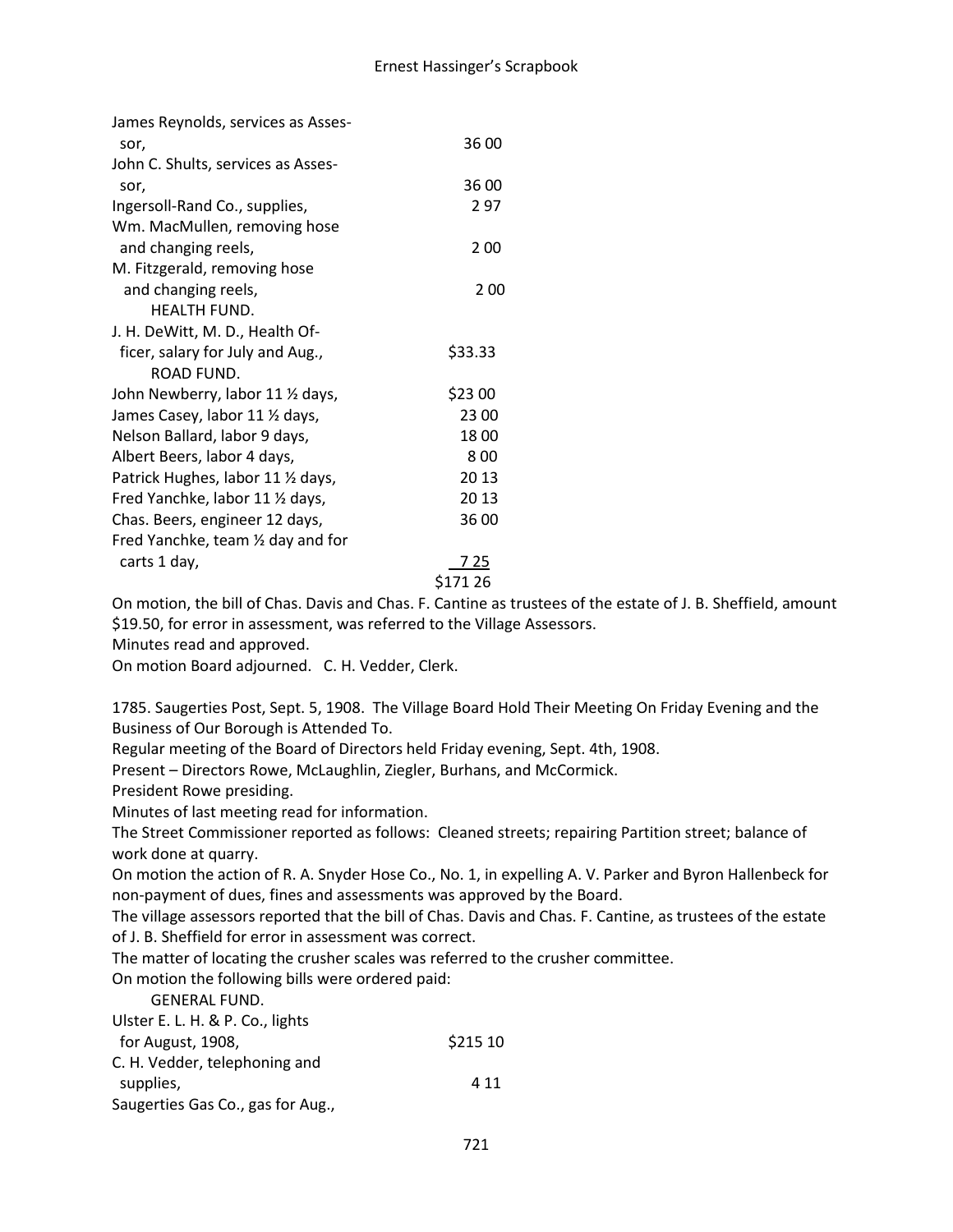| 1908,                           | 171     |
|---------------------------------|---------|
| Chas. Davis and Chas. F. Can-   |         |
| tine, trustees estate of J. B.  |         |
| Sheffield, error in assessment, | 1950    |
| Irving Gardner, watching Styles |         |
| fire,                           | 1 00    |
|                                 | \$24142 |
| ROAD FUND.                      |         |
| P. Hughes, labor 11 days,       | 22 00   |
| F. Yanchke, labor 11 days,      | 2200    |
| J. Newbury, labor 10 days,      | 20 00   |
| J. Casey, labor 10 days,        | 20 00   |
| N. Ballard, labor 11 days,      | 22 00   |
| A. Beers, labor 2 days,         | 4 0 0   |
| C. Beers, engineer, 5 days,     | 15 00   |
| Frank Disk, engineer 7 days,    | 21 00   |
| F. Yanchke, team 9 1/2 days,    | 4275    |
| Wm. Doyle, team 6 1/2 days,     | 29 25   |
| Wm. Doyle, carts 4 days,        | 20 00   |
| R. Casey, salary for August,    | 41 65   |
| Saugerties Coal & Lumber        |         |
| Co., coal and lumber,           | 45 22   |
|                                 | \$32487 |

The matter of the claim of J. William Lackey for error in assessment was referred to the Village Assessors.

Minutes read and approved.

On motion, Board adjourned. C. H. Vedder, Clerk

1786. Saugerties Post, Oct. 3, 1908. Proceedings of the Village Board. A Regular Meeting Held Friday Evening and Matters of Business are Attended To.

Regular meeting of the Board of Directors held Friday evening, Oct. 2, 1908.

Present – Directors Rowe, McLaughlin, Ziegler, Burhans and McCormick.

President Rowe presiding.

Minutes of last meeting read for information.

The Street Commissioner reported as follows: Cleaned streets; six tons of crushed stone for Wm. Mullen; balance of work at quarry and on Partition street.

On motion the communication from John A. Wolven was received and placed on file.

On motion a certificate of membership in H. D. Laflin Hose Co. No. 2, was ordered granted to Walter Moore.

On motion an Exempt fireman's certificate was ordered granted to Bert J. Kelsey of Washington Hook & Ladder Co. No. 1.

On motion the following bills were ordered paid:

GENERAL FUND.

| Ulster E. L. H. & P. Co., lights for Sept. |          |
|--------------------------------------------|----------|
| 1908.                                      | \$215 10 |
| Eckert & Snyder, insurance on              |          |
| boiler and engine,                         | 38.25    |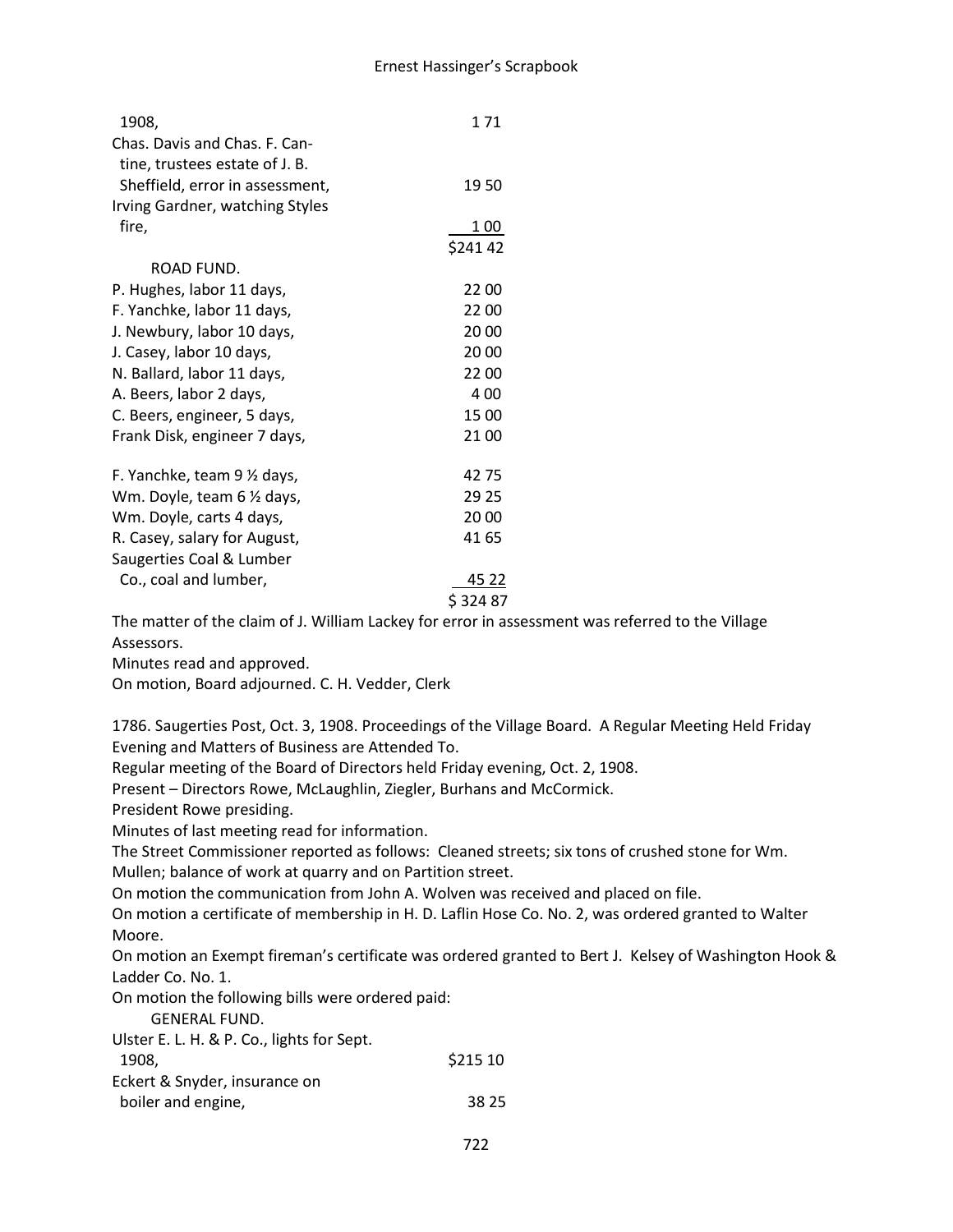| A. Rivenberg, watching Gray fire, | 200        |
|-----------------------------------|------------|
| Chas. E. McNally, watching Gray   |            |
| fire,                             | 200        |
| George Langefeldt, watching Gray  |            |
| fire,                             | 200        |
| M. Fitzgerald, washing hose,      | 200        |
| Wm. MacMullen, washing hose,      | 200        |
| Saugerties Gas Co., gas for Sept, | 266        |
|                                   | \$26601    |
| <b>HEALTH FUND.</b>               |            |
| C. M. Wolven, vital statistics,   | 560        |
| ROAD FUND.                        |            |
| Peter Canner, supplies and labor  |            |
| on steam roller and at crusher,   | \$<br>1950 |
| Quick Bros. & Co., sharpening     |            |
| drills,                           | 1840       |
| P. Hughes, labor 12 days,         | 24 00      |
| F. Yanchke, labor 9 3-4 days,     | 1950       |
| J. Newbury, labor 11 1/2 days,    | 23 00      |
| N. Ballard, labor 11 1/2 days,    | 23 00      |
| J. Casey, labor 11 1/2 days,      | 23 00      |
| H. Beers, labor 1 3-4 days,       | 350        |
| F. Disch, engineer 12 days,       | 36 00      |
| F. Yanchke, team 4 days,          | 1800       |
| Wm. Doyle, team 3 days,           | 1350       |
| R. Casey, salary for September,   | 41 65      |
|                                   | \$27180    |

Motion that the Clerk make a requisition on the Sewer Board for the missing deeds for property purchased at the time of the building of the sewers. Carried.

Motion, that Wm. H. Hommel be appointed a member of the Board of Health to fill out the unexpired term of Alex. Lackey, deceased. Carried.

Minutes read and approved.

On motion, Board adjourned. C. H. Vedder, Clerk.

1787. "The Tale of the Three Bills" I. The first is Bill T The second, Bill B The third is the Bill You are owing to me. II. The first was elected The second, rejected The third is now waiting to be collected. III. So kindly help hasten prosperity Promised to us by big Bill T., By mailing at once your BANK BILL to me,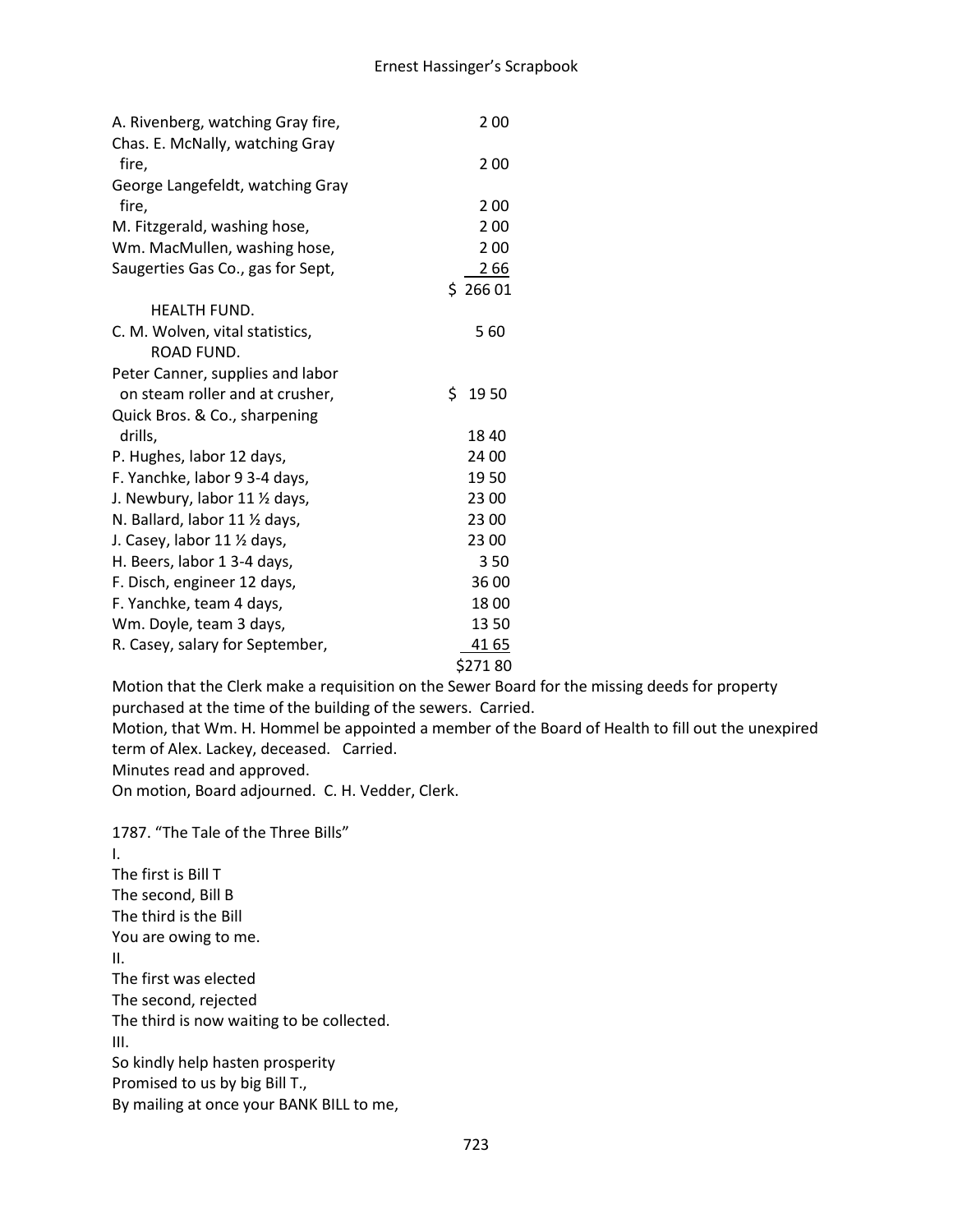And thus liquidate Bill number three. IV. You need not feel sorry for poor Billy B. He'll be running again in four years, you will see, So please only worry about Bill number three. The join in the chorus "Three cheers for Bill T." Copyright 1909, by Sam Keavy. [illustration]

# 1788. (479) – Poinsettia – By J. A. Lange, copyright 1907 by J. A. Lange. [illustration]

# Page 236

1789. Saugerties Post, July 6, 1909. Independence Day a Big Celebration. Saugerties Honors the Anniversary of Nation's Birth --- Parade, Oration, Patriotic Songs, Acrobatic Performance, Base Ball and Fireworks.

Even though the weather man was awfully bad in his behavior, and served up a mixture of sunshine and rain, making one happy one moment, and sad the next, the big celebration on July 4th, in Saugerties was a glorious success. The day broke with lowery skies, and when the "old haymaker" poked his nose outside of the barricade of gloom overhead, everybody was joyous, but it lasted only for a little while, and throughout the day he seemed to keep up his teasing sufficiently to annoy, yet his plans were foiled, for everything on the program was carried out as if the sun had smiled all day.

It was a great day from start to finish. Music, oratory, amusement, base ball and fireworks vied with each other to make the welkin ring and cause the anniversary of our nation's birthday to be a day long to be remembered and the celebration was far surpassing to that of last year. Early in the morning the people began to swarm in town, boat, train, auto, horse and even "Shanksmare" bringing the folks who made up the large quota of humanity which swelled the throngs dotting the streets everywhere. It was an interesting crowd, good natured and happy. The ceremonies of the day were full and complete and no detail was lacking to ensure them being so. From the first notes of the band in the morning, and all through the day, until "Good Night" was emblazoned in fire at the pyrotechnic display, patriotism was dominant. it was a genuine Fourth of July celebration, and it was resplendent with enthusiasm.

# THE BAND MUSIC.

The music for the entire day was supplied by Snyder Hose Co. band. Thirty-six musicians were in line, under the leadership of Prof. Higham, and their new uniforms worn for the first time, blue coat and cap with white duck trousers, caused them to present a pretty appearance. The band furnished music aplenty, and of a par excellence quality that provoked the most favorable criticism. The band not only rendered excellent selections in the parade, but in the concerts, and all during the day they gave class of music that was pleasing. The music was very satisfactory and formed a decided feature of the celebration, and the band was complimented most highly.

# THE PARADE AND ORATION.

The parade of the firemen began the program of the day, and at 10:30 o'clock Chief Engineer Grathwohl swung his gallant laddies into line. Preceding the firemen were carriages containing the Mayor and Aldermen, village officials and clergy. It is obsolete to descant on the usual fine appearance of "our bravest" and their apparatus. They are all our own, and we are always proud of them, whether on parade or duty. In the line were the familiar faces of the "old tops," veterans of many years, flanked by the sunny countenances of the younger men. The Exempts, Snyder Hose, Laflin Hose and Washington Hook & Ladder were there, and in glistening array produced an effulgence which is characteristic of our up-to-date companies. The line of march was as published, and about the streets the national emblem, in all its beauty, streamers of bunting and legions of small flags fluttered and beckoned in gay and festal manner. Many of the business places were beautifully decorated. The parade concluded at 12:00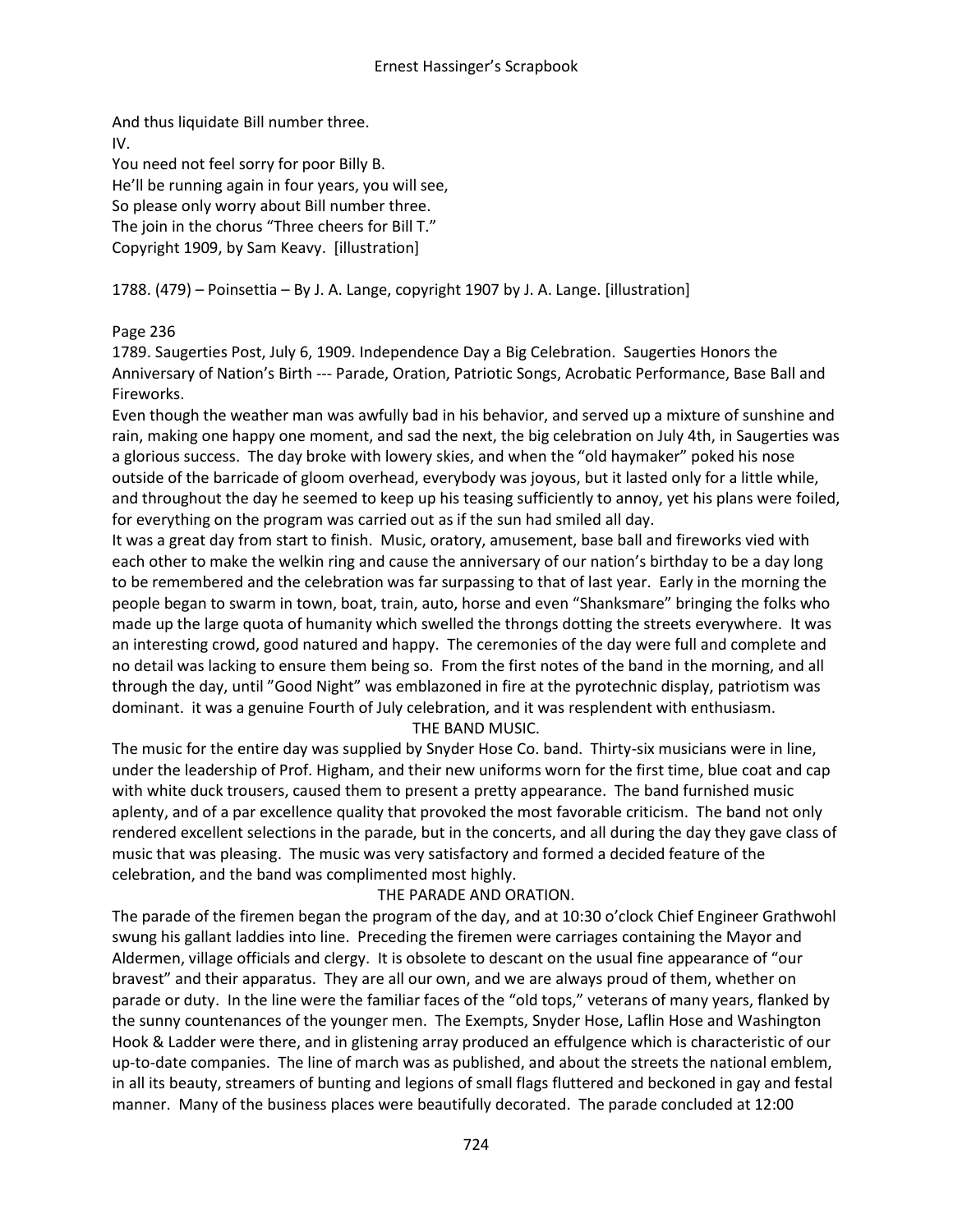o'clock. It was then expected to hold the patriotic exercises on the Votee house grounds where a speaker's stand had been erected and a large chorus of school children and others were assembled there. Just as the proceedings were about to commence a heavy shower came up and everybody was drenched. This caused many to retreat to places of shelter and the exercises had to be transferred to the High school assembly hall. Mayor Rowe presided and introduced the orator of the day, Hon. Edwin A. Merritt, of Potsdam, leader of the Republican forces in the state assembly. The exercises began with the playing of a patriotic medley by the band. The salute to the flag and the pledge of loyalty by the children followed, after which they sang "The Red, White and Blue." Rev. J. M. Cornish offered prayer. Mr. Merritt's oration was an eloquent one, and superlative in character. The oration commanded closest attention and embodied lofty thought. With the singing of "America" by the children and a selection by the band, the morning's festivities came to an end.

### THE ACROBATIC PERFORMANCE.

The afternoon at 2 o'clock saw the renewal of the day's program and the performance on the platform near the Children's fountain attracted a large concourse of people, who were splendidly entertained and amused by Humes and Lewis and the two Carrays from New York. The first team gave a fun provoking knockabout act, in which several difficult feats, single and double, were given. Tumbling and funny falls also formed the makeup of their act. The latter team did a comedy juggling and clown balancing act, and the slack wire work of Millie Carrays was the best ever seen here. She did some wonderful feats on the wire, and also on the ball, juggling the umbrella with the flags of the nations. The performers were secured through George D. Jopson.

### THE BASE BALL GAME.

At 3:30 a battle for supremacy between Saugerties and Wappingers Falls teams occurred at the Athletic Field, and despite the drizzle of rain, a good sized crowd was there. It was a game which our sphere tossers won by the close score of 7-6, the fans being full of excitement to the very end. The field was in a wretched condition, full of mud, and sawdust had to be applied to make the game possible. The pitching of Sherer was the feature, although he received miserable support, which was due to the grounds. Errors came at critical moments and gave the visitors several runs. The ball was "a real spitter," damp and soggy and mean to handle. However, our star twirler worked hard and won his game. He struck out seven men, walked two and hit two and allowed eight hits, four coming after the side should have been retired. The Wappingers team played good ball, and they are too. They had a fine twirler, a southpaw, Burns by name. He struck out five men, walked seven and hit three, also giving six hits. In one inning our boys got to him and hit him hard. Morgan, the Saugerties catcher, failed to appear on the grounds and sent no word as to his absence. Henry then went in, and though not having been behind the bat in two years, caught a fine game. Saugerties had to borrow a man from Wappingers to play in Henry's place. Saugerties had 2 earned runs, Wappingers none. A feature of the game was Robinson's fine throwing, his returns getting two men at the plate. At times during the game the fans were almost attacked with heart failure, so keen was the contest, and then Saugerties won.

### THE FIREWORKS.

Owing to the weather, the fireworks display was set off at 8 o'clock and those who waited until the hour set for the same, missed a grand sight. The full program of 34 pieces was given on the Maxwell & Butzel lot on Main street. The display was furnished by the Excelsior Fireworks Co. of New York, and it was far excelling that of last year, and a brilliant showing of prismatic colors, shooting stars, rockets and bombs. There were seven set pieces, and they were admired extremely. The weeping willow tree, cat playing the fiddle, screeching eagle, George Washington on horseback, the "chug chug" wagon, golden jeweled cross and others were all viewed with great pleasure, and conceded to be marvels of beauty. The closing piece, "Good Night," came only too soon, so delighted were the throngs that were on the grounds, and this brought to a close the Independence Day celebration of 1908, and the crowd retraced their steps homeward, having enjoyed every minute of the program provided.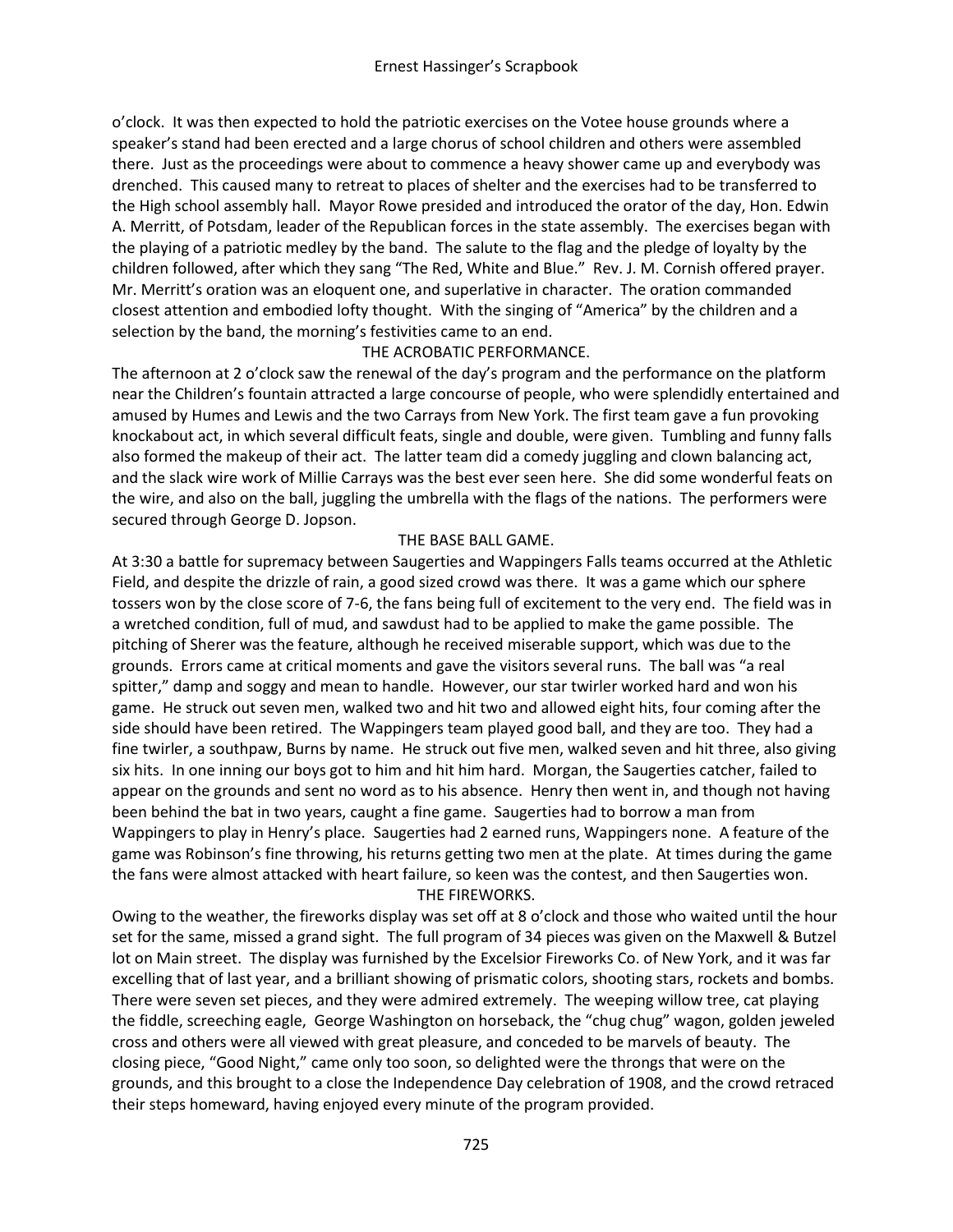1790. Saugerties Post, March 20, 1909. "Bow Wows" to be Licensed Hereafter. Village Adopts and Ordinance to that Effect Friday Night – Other Business Transacted.

Regular meeting of the Board of Directors held Friday evening, March 19, 1909.

Present – Directors Rowe, McLaughlin, Ziegler, Burhans, McCormick and Sickles.

President Rowe presiding.

Minutes of last meeting read for information.

The Street Commissioner reported as follows: One day drawing chips on Mynderse street.

The matter of procuring chains for H. D. Laflin Hose Co. No 2, was referred to the Firemanic Committee with power to purchase.

On motion the following bills were ordered paid:

GENERAL FUND.

C. H. Vedder, salary, barn rent

| and supplies.                    | \$44 90 |
|----------------------------------|---------|
| P. C. Smith, keys, etc.,         | 15 37   |
| James Russell, castings for fur- |         |
| nace, etc.,                      | 8 19    |
|                                  | \$68 40 |
| ROAD FUND.                       |         |
| P. Hughes, labor 1 day,          | 175     |
| F. Yanchke, labor 1 day,         | 175     |
| J. Newbury, labor 1 day,         | 175     |
| F. Yanchke, team 1 day,          | 450     |
|                                  | 975     |

Moved and carried the following ordinance for the Licensing of dogs in the village limits be adopted as read.

**Village Ordinance ---** "An ordinance to regulate the running at large of dogs, to authorize their destruction and the imposition of a tax or license fee upon the owner, harborer or possessor of the same."

Passed March 19th, 1909.

The Board of Directors of the Village of Saugerties do ordain as follows:

Section I. It shall be the duty of each and every owned or owners an each and person who shall harbor, possess or keep any dog or bitch in the Village of Saugerties, on or before the first day of May in each and every year hereafter to take out annually a license therefor from the Village Clerk for which a fee of one dollar shall be paid to said Village Clerk for each and every dog or spayed bitch, and a fee of three dollars for each and every unsprayed bitch, said license to continue in force for one year.

Each and every dog and bitch thus licensed shall wear a collar to which shall be attached a metal tag bearing the number of said license, the said tag to be furnished by the Village with the license and for which ten cents shall be paid for each tag by the party or parties obtaining the license. The use of any other tag as a substitute for those furnished by the Village is hereby strictly forbidden. Any person found guilty of using such other tag will be deemed guilty of violating this ordinance.

Section II. It shall be the duty of the Village Clerk to receive any and all licenses for dogs or bitches in accordance with the provisions of this ordinance, and to keep a record of all dog or bitch licenses granted, which said license shall show the name and residence of the person to whom said license is issued, together with the number designated upon the metal tag furnished therewith, and to pay all moneys collected for such licenses to the Village Treasurer at the end of each and every month. Section III. It shall be lawful for the Pound Master, any peace officer, or any persons authorized in writing by the President of the Village so to do, to capture, seize and deliver to the public pound or any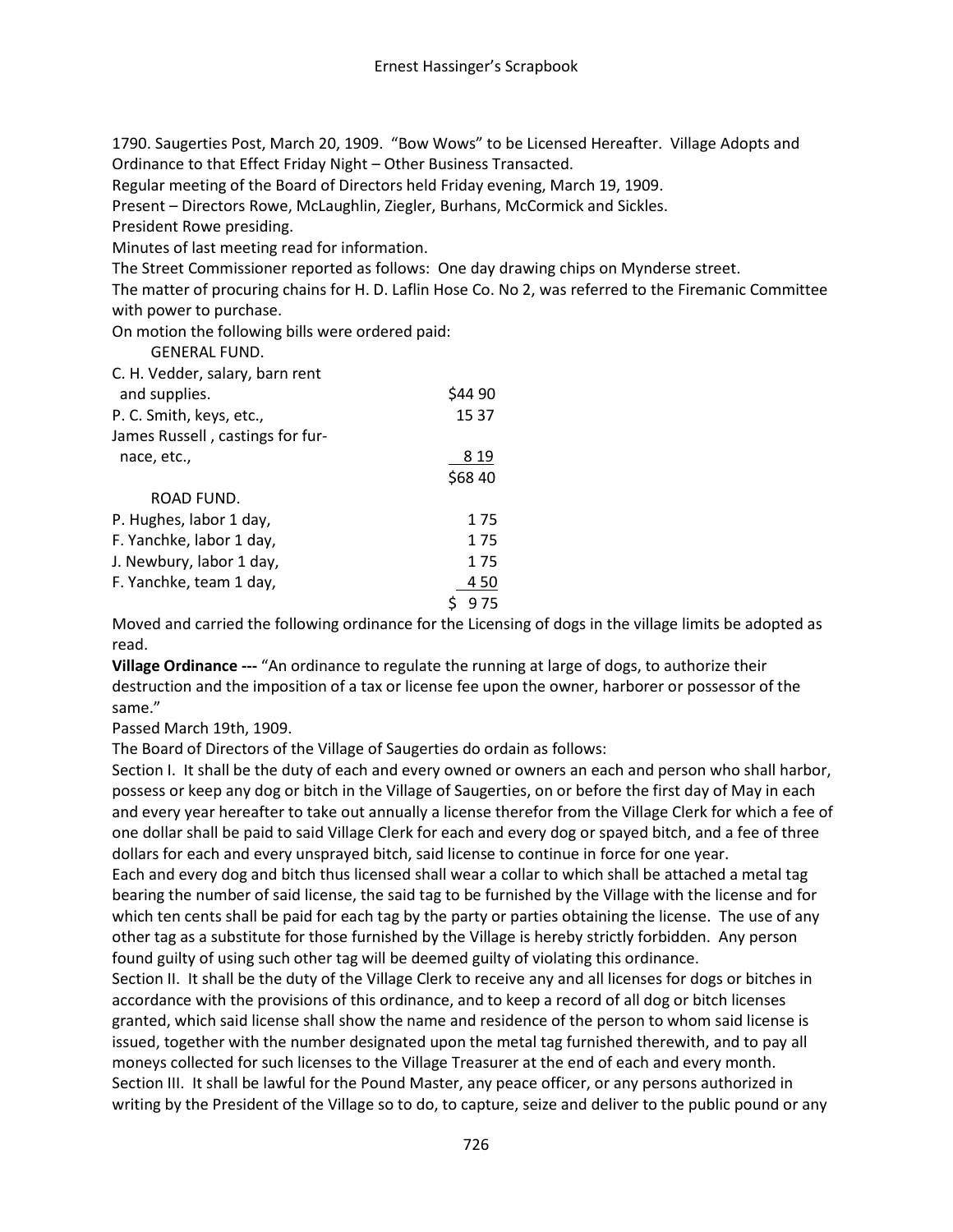place designated by the President any dog or bitch found running at large in any of the streets, alleys, parks or public places within the Village of Saugerties without having the metal tag attached, as provide in Section I of this ordinance, and any dog or bitch so impounded or detained may be redeemed by any person producing the license thereof, and proving ownership within forty-eight hours after capture, upon payment to the Pound Master or other person designated by the President to seize such dog or bitch, of the sum of two dollars, and if such dog or bitch be not redeemed within forty-eight hours it shall be killed.

Section IV. Any person who shall remove, or cause to be removed, the collar to which is attached the license, tag or either of them, from the neck of any dog or bitch, of shall entice any properly licensed dog or bitch into any enclosure for the purpose of taking off its collar or license tag, or either of them, or shall seize or molest any dog or bitch while held or led by any person, while wearing a collar with a proper license attached for the purpose of taking up and killing or selling the same shall be deemed guilty of violating this ordinance.

Section V. Any person owning or having in his possession or under his control any dog or bitch which shall have attacked any person, horse or team in the streets or on the public grounds of the Village either by chasing, biting or attempting to bite any person, horse or team, who shall after notice of, of having knowledge of, such attack, or of the vicious propensity of such dog or bitch, suffer such dog or bitch to go at large in the Village of Saugerties shall be deemed guilty of violating this ordinance, and any such dog or bitch is hereby declared a public nuisance and may be killed.

Section VI. Any person who shall interfere with the Pound Master, any peace officer or any such authorized person while seeking to capture a dog or bitch without a tag as provided in Section I, of this ordinance, shall be deemed guilty of violating this ordinance.

Section VII. It shall be the duty of the Peace Officers of said Village, to see that this ordinance is properly enforced and to make complaints before the Police Justice of said Village against any and all persons violating this ordinance or any of the provisions thereof, and all peace officers are hereby authorized to destroy and kill every dog or bitch not redeemed within forty-eight hours, as provided in Section 8, of this ordinance.

Section VIII. Any person or persons offending against or violating this ordinance, or any of the provisions or sections of this ordinance, shall be deemed guilty of a misdemeanor.

Section IX. This ordinance shall take effect immediately.

The matter of procuring a proper place for the impounding of stray dogs was referred by the President to the crusher committee.

Minutes read and approved.

On motion, Board adjourned. C. H. Vedder, Clerk.

1791. Saugerties Post, May 19, 1909. Prominent Citizens in the Case. The Great Mock Trial to be Held Here.

A great deal of interest has been created by the announcement that a prominent citizen would be tried in public in Maxwell opera house, on Friday evening May 28th, for the alleged larceny of a Plymouth Rock rooster, and many have been the conjectures as to whom the accused might be.

Of course, it is understood that it is a mock court trial, which hinges on the alleged larceny of a rooster. John A. Snyder is the complainant. He is supposed to have owned the rooster. Charles B. Cox is a white man, yet he is accused of lifting the rooster and making way with it in some manner to the complainant unknown.

Hon. Charles Davis will sit upon the judicial bench and it will need be sat on by somebody to hold it down during the roars of laughter that will sweep over the court room. In any other court it is not good form to laugh and applaud, but the rules will be suspended on this occasion.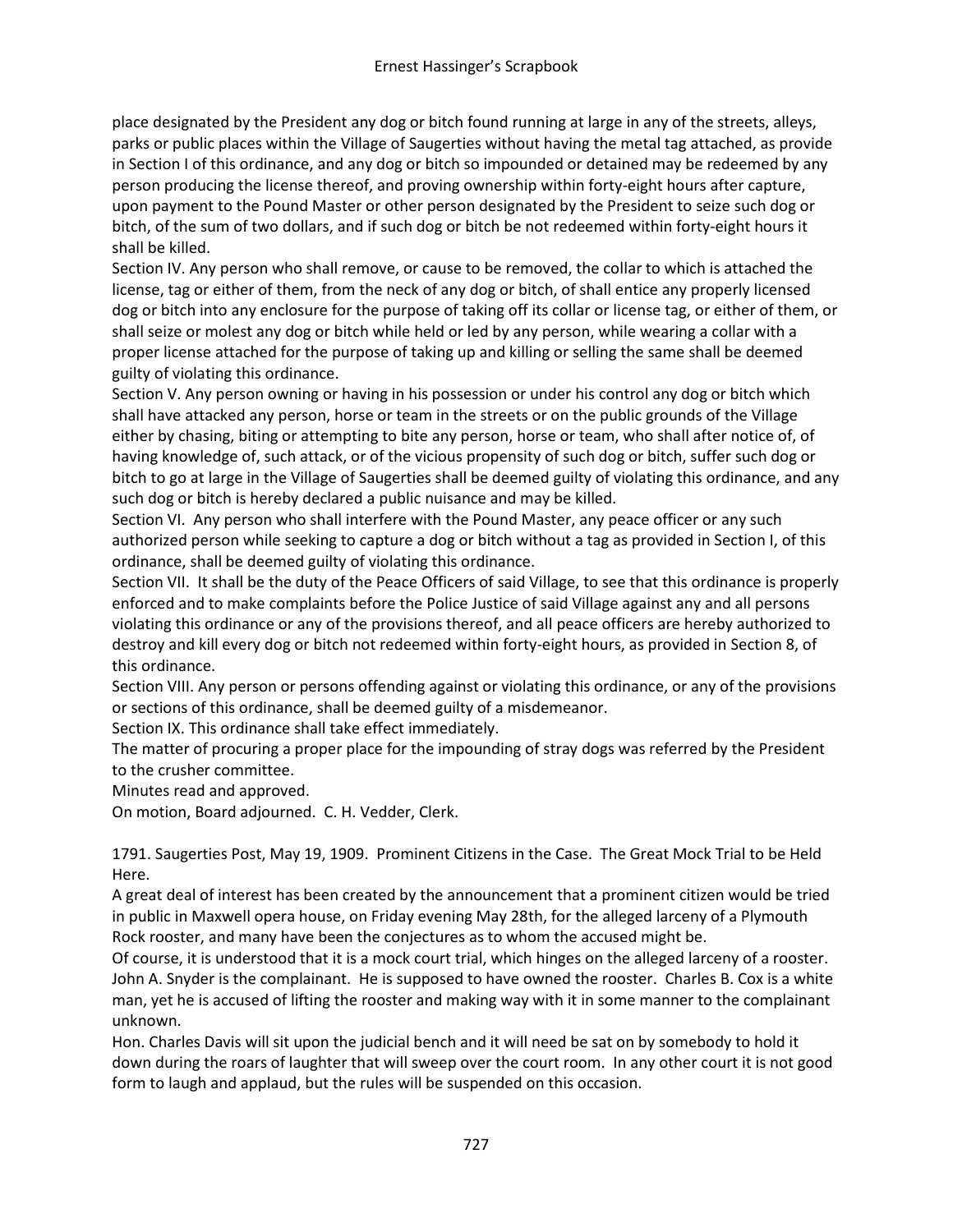The prosecuting attorney is DeWitt Van Buren; defendant's attorney, Col. A. V. Newton of Worcester, Mass.; clerk of court, John D. Fratsher; court officer, D. E. Abeel; crier, William H. Hommel. Witnesses – Ernest Hassinger, J. W. Frankel, Joseph L. Taylor, C. C. James and Dr. John H. DeWitt. Jurors – Theodore B. Cornwell, A. J. Norton, Postmaster E. J. Lewis, Wm. Doyle, Martin Cantine, R. B. Overbagh, John T. Washburn, Jr., E. Clark Reed, David W. Maxwell, Myron Bedell, Albert Rowe and Joseph Keenan.

### Page 237

1792. Saugerties Post, April 3, 1909. The Village Business Transacted By the Board of Directors on Friday Evening.

Regular meeting of the Board of Directors held Friday evening April 2, 1909.

Present – Directors Rowe, McLaughlin, Ziegler, McCormick and Sickles.

President Rowe presiding.

Minutes of last meeting read for information

The Street Commissioner reported as follows: One day drawing ashes on Theodore Place; one day drawing ashes on Underwood street; four planks from Saugerties Coal and Lumber Co. to repair fence on Hill street; drew eight loads of crushed stone for patching.

Motion, That the clerk procure 25 badges for the use of Washington H. & L. Co. Carried. The matter of repairing the windows in the rooms of Washington H. & L. Co. was referred to the Firemanic Committee.

The matter of establishing grade on Dock street was referred to the Street Committee to act. On motion certificates of membership in Washington H. & L. Co. were ordered granted to Louis Myer and Edward Ball.

On motion the following bills were ordered paid.

GENERAL FUND.

| Ulster E. L. H. & P. Co., lights                                                   |           |  |
|------------------------------------------------------------------------------------|-----------|--|
| for March,                                                                         | \$215 10  |  |
| Saugerties Gas Co., gas for March,                                                 | 152       |  |
| Municipal Journal subscriptions,                                                   | 3 00      |  |
|                                                                                    | \$219.52  |  |
| ROAD FUND.                                                                         |           |  |
| F. Yanchke, labor 2 1/2 days,                                                      | 4 2 5     |  |
| P. Hughes, labor 2 days,                                                           | 350       |  |
| F. Yanchke, team 3 days,                                                           | 1350      |  |
| R. Casey, salary for March,                                                        | 41 65     |  |
|                                                                                    | 62.90     |  |
| On motion the following bills were ordered paid when funds:<br><b>HEALTH FUND.</b> |           |  |
| Saugerties Coal & Lumber Co.,                                                      |           |  |
| coal for watchmen,                                                                 | \$<br>890 |  |
| C. M. Wolven, vital statistics,                                                    | 6 15      |  |
|                                                                                    | 15.05     |  |
| <b>NATION CONTRACT AND A SECOND PROPERTY</b>                                       |           |  |

Minutes read and approved.

On motion Board adjourned. C. H. Vedder, Clerk.

1793. Saugerties Post, May 22, 1909. Village Business is Transacted. What the Solons in the Local Legislature Did at Their Meeting Friday Evening. Regular meeting of the Board of Directors held Friday evening, May 21, 1909.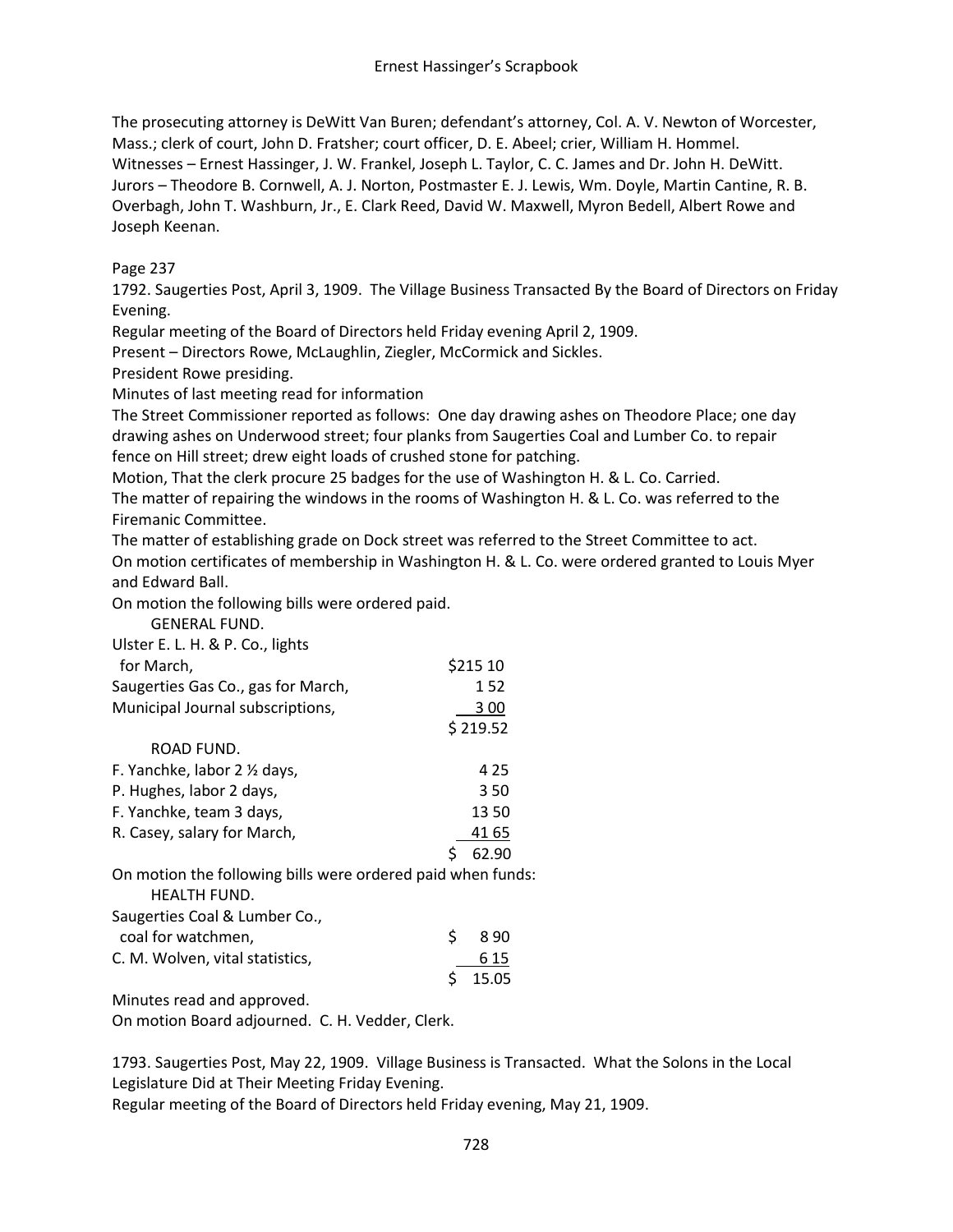Present – Directors Rowe, McLaughlin, Burhans and McCormick.

President Rowe presiding.

Minutes of last meeting read for information.

The Street Commissioner reported as follows: Cleaned Partition street from Main street to Lafayette street and from Russell street to the bridge, scaped Burt street and drew 25 loads of stone on same street for patching and rolled them; working now on Ulster avenue and at the quarry; 4 tons of crushed stone for Chas. Clum.

Moved and carried the report of the Sewer Commissioners be received and placed on file. Moved and carried a No. 88 sprocket chain be purchased for use at the Crusher.

On Motion, the following bills were ordered paid: GENERAL FUND.

| <b>ULIVENAL FUIVU.</b>                                       |             |
|--------------------------------------------------------------|-------------|
| D. E. Abeel, 6 months police duty,                           | \$7500      |
| Wm. Mac Mullen, unreeling and                                |             |
| washing hose,                                                | 200         |
| M. Fitzgerald, unreeling and                                 |             |
| washing hose,                                                | 200         |
| Universal Brad Machinery Co., 5                              |             |
| sprocket chain,                                              | 170         |
| J. A. Lowther, top for steam                                 |             |
| roller,                                                      | 43 00       |
|                                                              | \$123 70    |
| DOG FUND.                                                    |             |
| H. C. Ricketson, capturing un-                               |             |
| licensed dogs, patrolling village                            |             |
| and expenses,                                                | Ś.<br>1284  |
| On motion, the following bills were ordered paid when funds: |             |
| ROAD FUND.                                                   |             |
| P. Hughes, labor 11 1/2 days,                                | \$<br>23 00 |
| F. Yanchke, labor 10 3-4 days,                               | 2150        |
| J. Casey, labor 7 % days,                                    | 1450        |
| S. Lasher, labor 10 3-4 days,                                | 2150        |
| A. Underhill, labor 11 days,                                 | 22 00       |
| M. Osterhoudt, labor 6 days,                                 | 1200        |
| J. Newbury, labor 10 3-4 days,                               | 24 18       |
| F. Disch, engineer, 12 days,                                 | 36 00       |
| F. Yanchke, team, 10 3-4 days,                               | 48 38       |
| Wm. Doyle, team, 12 3-4 days,                                | 57 36       |
| Wm. Doyle, carts, 3 3-4 days,                                | 1575        |
| D. McLaughlin, having crusher                                |             |
| stack scraped and painted,                                   | <u>1000</u> |
|                                                              | \$301.17    |

Minutes read and approved.

On motion Board adjourned until Monday evening, Mar 24, 1909 at 8 o'clock. C. H. Vedder, Clerk.

1794. Saugerties Post, May 8, 1909. Meeting of the Village Legislature Held Friday Evening, May 7th, 1909 - Some Important Business Transacted and Bills Ordered Paid. Regular meeting of the Board of Directors held Friday evening, May 7th, 1909. Present – Directors McLaughlin, Ziegler, Burhans and McCormick.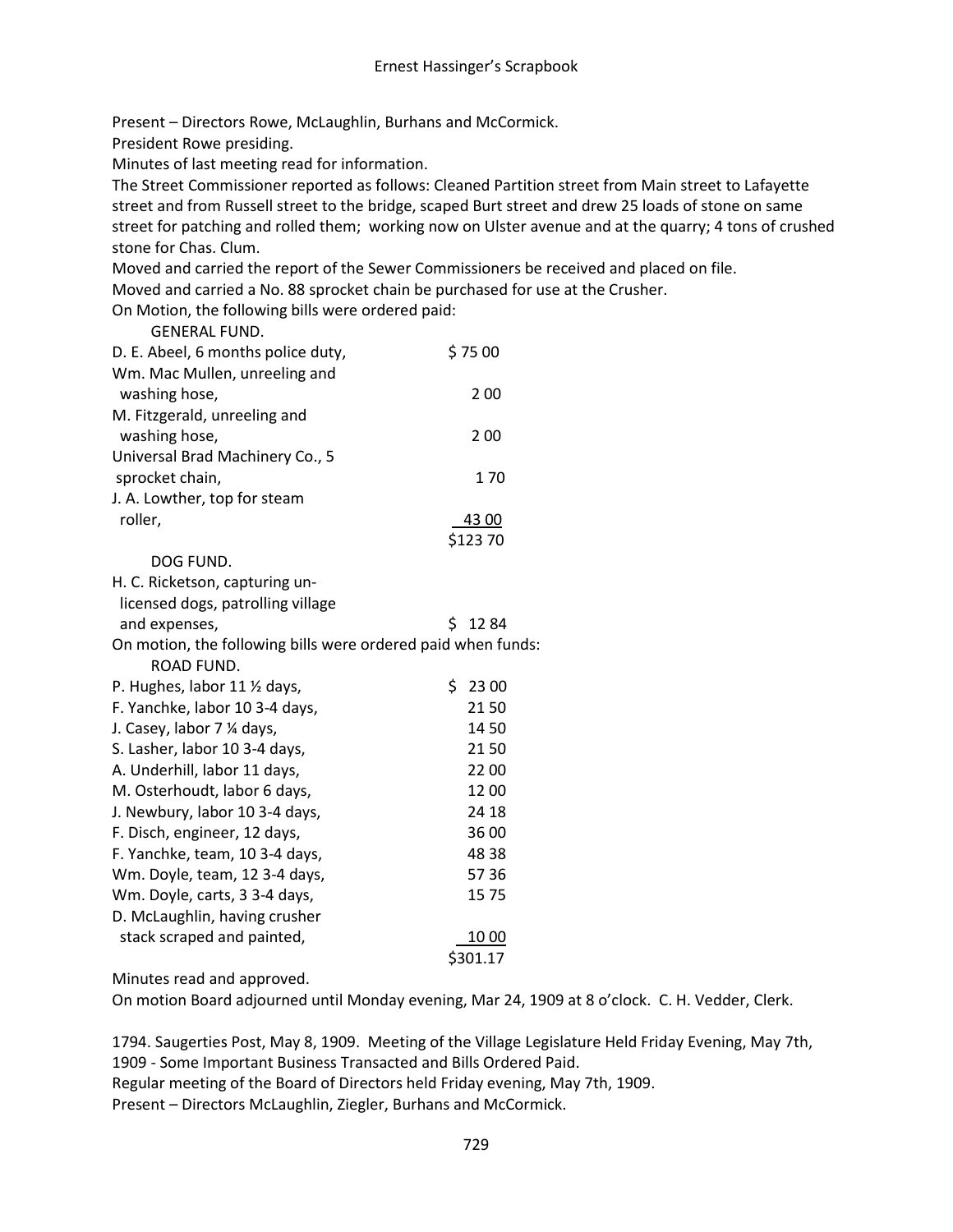Vice-President McLaughlin, presiding.

Minutes of last meeting read for information.

The street commissioner reported as follows: Fifteen loads of stone for patching; scraped Main street from cemetery to Cedar street; scraped Partition street from Main street to Russell street; scraped Market street from Main street to Ulster avenue; scraped Ulster avenue from Market street to Elizabeth street; two days taking up tram on Ulster avenue; drew heavy stone on Ulster avenue for bed; three tons of crushed stone for Mrs. Wm. Germond; two tons of crushed stone for Robert Thurnherr; three tons of crushed stone for Mrs. Vanderpoel; 32 ½ tons of crushed stone and 1910 rubble for the Martin Cantine Co.; balance of work at quarry.

On motion a certificate of membership in R. A. Snyder Hose Co. No. 1, was ordered granted to Frank Plue, and certificates of membership in Washington Hook & Ladder Co. No. 1, was ordered granted to James J. Donnelly and Harry Beers.

| On motion the following bills were ordered paid: |          |  |
|--------------------------------------------------|----------|--|
| Finger & Lewis, coal,                            | \$4988   |  |
| Charles D. Rees, dog tags and ex-                |          |  |
| presage,                                         | 954      |  |
| Wm. McCormick, washing hose,                     | 2 0 0    |  |
| John E. McCormick, washing hose,                 | 2 0 0    |  |
| Robert Casey, Jr., washing hose,                 | 200      |  |
| Mr. Fitzgerald, washing hose,                    | 2 0 0    |  |
| Wm. MacMullen, washing hose,                     | 200      |  |
| Ulster E. L. H. & P. Co., lights                 |          |  |
| for April 1909,                                  | 215 10   |  |
| Keenan & Burhans, chairs for                     |          |  |
| Laflin Hose,                                     | 56 25    |  |
| C. G. Braxmer Co., 25 badges,                    | 1280     |  |
| Saugerties Gas Co., gas for April,               |          |  |
| 1909,                                            | 2 2 8    |  |
| Myron Bedell, bag of salt,                       | 40       |  |
| Wm. H. Eckert, treasurer, Jan.,                  |          |  |
| Feb. and March,                                  | 2750     |  |
| N. Van Steenberg, typewriter paper,              | 225      |  |
|                                                  | \$369 00 |  |
| ROAD FUND.                                       |          |  |
| To April 16.                                     |          |  |
| P. Hughes, labor 9 1/2 days,                     | \$19 00  |  |
| S. Lasher, labor 9 days,                         | 1800     |  |
| J. Casey, labor 9 days,                          | 1800     |  |
| F. Yanchke, labor 8 1/2 days,                    | 1700     |  |
| A. Underhill, labor 7 1/2 days,                  | 15 00    |  |
| J. Newbury, labor 8 1/2 days,                    | 19 12    |  |
| F. Disch, engineer, 15 days,                     | 45 00    |  |
| F. Yanchke, team 2 1-4 days,                     | 10 12    |  |
| Wm. Doyle, team 3 days,                          | 900      |  |
| To May 7,                                        |          |  |
| P. Hughes, labor, 15 3-4 days,                   | \$3151   |  |
| F. Yanchke, labor 13 1/2 days,                   | 27 00    |  |
| S. Lasher, labor 14 3-4 days,                    | 29 50    |  |
|                                                  |          |  |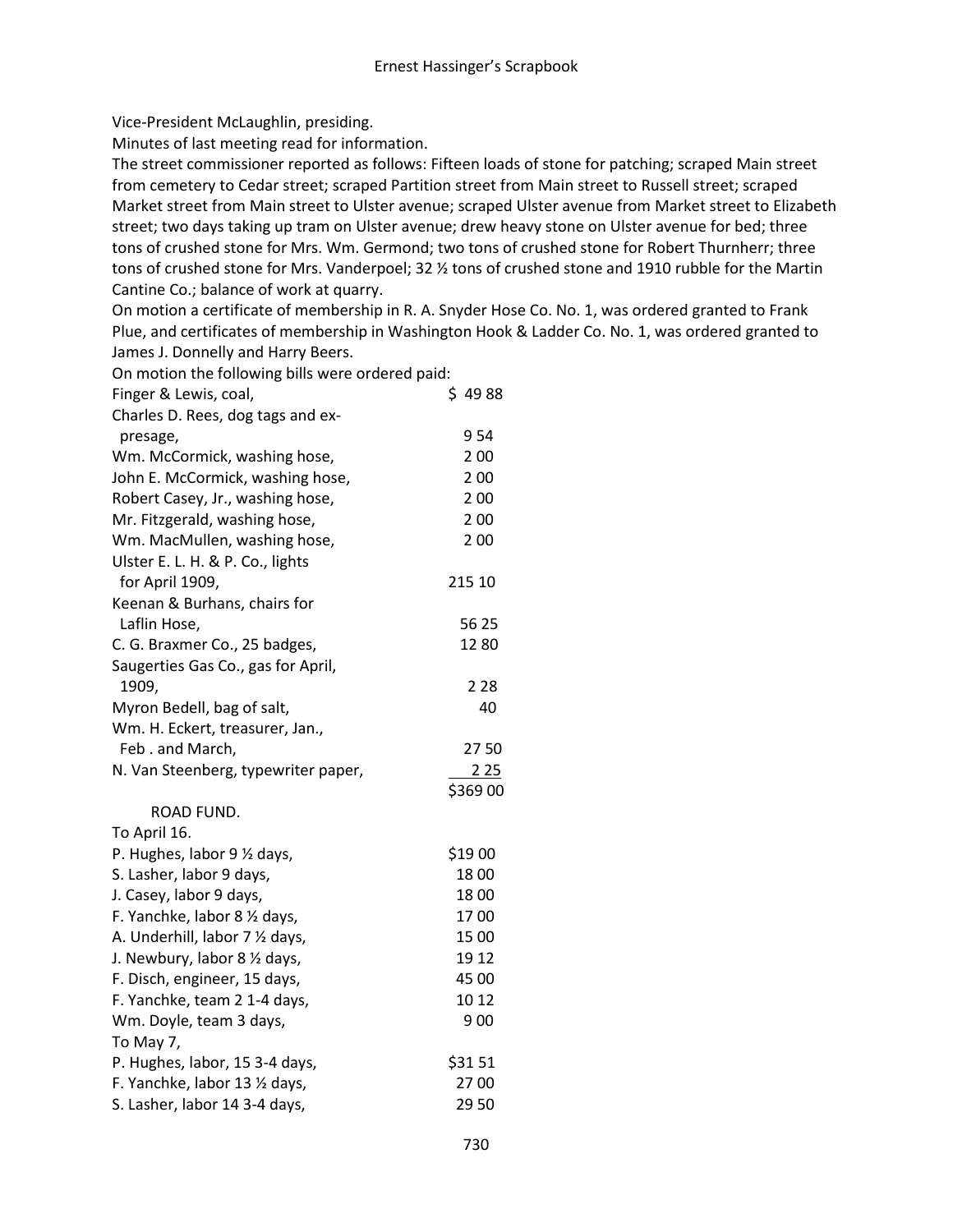| J. Casey, labor, 14 3-4 days,                                                                      | 29 50                                                                                        |  |
|----------------------------------------------------------------------------------------------------|----------------------------------------------------------------------------------------------|--|
| A. Underhill, labor 14 2-4 days,                                                                   | 29 50                                                                                        |  |
| M. Osterhoudt, labor 4 days,                                                                       | 800                                                                                          |  |
| J. Newbury, labor 13 3-4 days,                                                                     | 30 93                                                                                        |  |
| F. Disch, engineer, 18 days,                                                                       | 54 00                                                                                        |  |
| F. Yanchke, team, 14 1/4 days,                                                                     | 64 12                                                                                        |  |
| Wm. Doyle, team, 16 days,                                                                          | 72 00                                                                                        |  |
| B. Casey, salary for April,                                                                        | 41 65                                                                                        |  |
| Quick Bros. & Co., repairing steam-                                                                |                                                                                              |  |
| drills,                                                                                            | 17 15                                                                                        |  |
| F. M. Murphy, supplies,                                                                            | 13 44                                                                                        |  |
|                                                                                                    | \$618.53                                                                                     |  |
| On Motion the following bills were ordered paid when funds:                                        |                                                                                              |  |
| HEALTH FUND.                                                                                       |                                                                                              |  |
| J. H. DeWitt, M. D., Health                                                                        |                                                                                              |  |
| Officer salary Jan. 1 to May 1,                                                                    | 66 66                                                                                        |  |
| John M. Adams, Sanitary In-                                                                        |                                                                                              |  |
| spector, Jan., Feb. and March,                                                                     | 1250                                                                                         |  |
| W. F. Winchell, 24 plumbing in-                                                                    |                                                                                              |  |
| spections,                                                                                         | 48 00                                                                                        |  |
|                                                                                                    | The matter of repairing Cedar street was referred to the Street Committee for investigation. |  |
| Motion, That the Crusher Committee be empowered to have the stack on the crusher painted at a cost |                                                                                              |  |
| of \$5.00. Carried.                                                                                |                                                                                              |  |
| Minutes read and approved.                                                                         |                                                                                              |  |
| On Motion Board adjourned. C. H. Vedder, Clerk.                                                    |                                                                                              |  |

1795. Saugerties Post, June 5, 1909. Business of Our Village Board. The Cemetery Association Donated Sum of \$100 – New Firemen Confirmed.

Regular meeting of the Board of Directors held Friday evening, June 4th, 1909.

Present – Directors Rowe, McLaughlin, Ziegler, Burhans and McCormick.

President Rowe, presiding.

Minutes of last meeting read for information.

The street commissioner reported as follows; 4 tons of crushed stone for H. T. Kenney; purchase one broom of James Teller; balance of work on Ulster avenue and at quarry.

On motion, certificates of membership in R. A. Snyder Hose Co., No. 1, were ordered granted to Benjamin Ennis and James Johnston.

On motion the following bills were ordered paid:

GENERAL FUND.

Ulster E. L. H. & P. Co., lights for May,

| 1909,                            | \$215 10 |
|----------------------------------|----------|
| Saugerties Gas Co., gas for May, | 247      |
| W. E. Persons, care town clock   |          |
| April, May and June,             | 12 00    |
| W. F. Winchell, 4 sign boards,   | 165      |
|                                  | \$231 22 |

On motion the following bills were ordered paid when funds: HEALTH FUND.

W. F. Winchell, 10 plumbing inspec-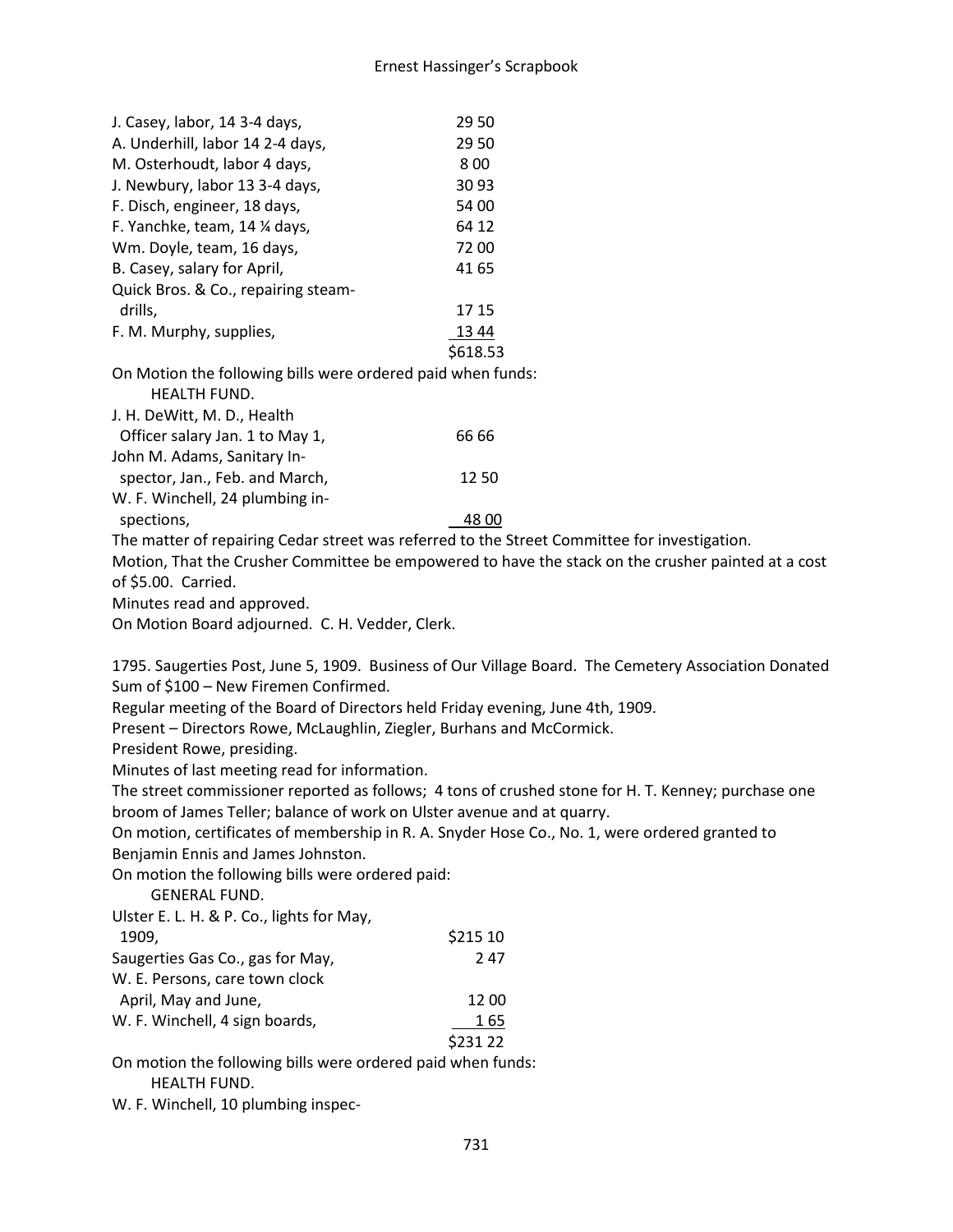| tions,                                   | 20 00   |
|------------------------------------------|---------|
| C. M. Wolven, vital statistics,          | 7 75    |
|                                          | \$2775  |
| ROAD FUND.                               |         |
| P. Hughes, labor 10 1/2 days,            | \$21 00 |
| F. Yanchke, labor 10 $\frac{1}{2}$ days, | 21 00   |
| J. Casey, labor 7 days,                  | 14 00   |
| S. Lasher, labor 10 1/2 days,            | 21 00   |
| M. Osterhoudt, labor 8 1/2 days,         | 1700    |
| A. Underhill, labor 8 1/2 days,          | 1700    |
| J. Newbury, labor 10 1/2 days,           | 23 62   |
| F. Disch, engineer 12 days,              | 36 00   |
| F. Yanchke, team 9 1/2 days,             | 4275    |
| Wm. Doyle, team 11 ¼ days,               | 50 62   |
| Wm. Doyle, carts 3 1/2 days,             | 1750    |
| R. Casey, salary for May,                | 41 65   |
| Saugerties Coal & Lumber Co.,            |         |
| coal and planks,                         | 78 50   |
|                                          | 401 64  |

Motion, that the Board pay the Main street Cemetery Association the sum of \$100 towards the care of the Main street cemetery belonging to the village. Carried.

Minutes read and approved.

On motion, Board adjourned. C. H. Vedder, Clerk.

1796. Saugerties Post, March 26, 1909. [hand dated]

Everyone knows Joseph C. Wolven, of Mellenville, and everyone knows that he has been one of the best Town Clerks that has ever served the Town of Claverack in the office.

He has not taken the office, and then been indifferent to its important duties, but he has had his nose in "The Book" and has learned the business, and has conducted the office with due regard to all laws bearing upon it, and has in consequence earned a reputation for faithfulness and efficiency that has extended not only over the entire town, but that is known and applauded even beyond the borders of the town. As an official he has laid nothing on the shelf for some other day, but to day's business has been done to-day, and has been done in a manner that did not make in necessary to be done over. His records have been kept with accuracy and neatness; his files are always in order; information may be had at his office as soon as asked for; he is ever courteous and obliging; the records have been safe in his keeping; nobody has ever been able to get away with even the slightest scrap of filed matter or information; in short he knows that business from one end to the other, and is the kind of man who should have the business of the office to transact.

As a member of the Town Board he has always been conservative, and has held for that action in every instance that would promote the best and highest general welfare at the least expense to the taxpayers, as he, himself, is a tax-payer, and wishes no one to bear any heavier burden of taxation than is absolutely necessary.

He is practically a life-long resident of the town in which by fair and honorable dealing and ever-evident good fellowship he has built up a friendship that includes nearly every male resident of the town. Mr. Wolven is a son of Egbert Wolven, of Russell street, and last week was re-elected for the third time by a majority of 281.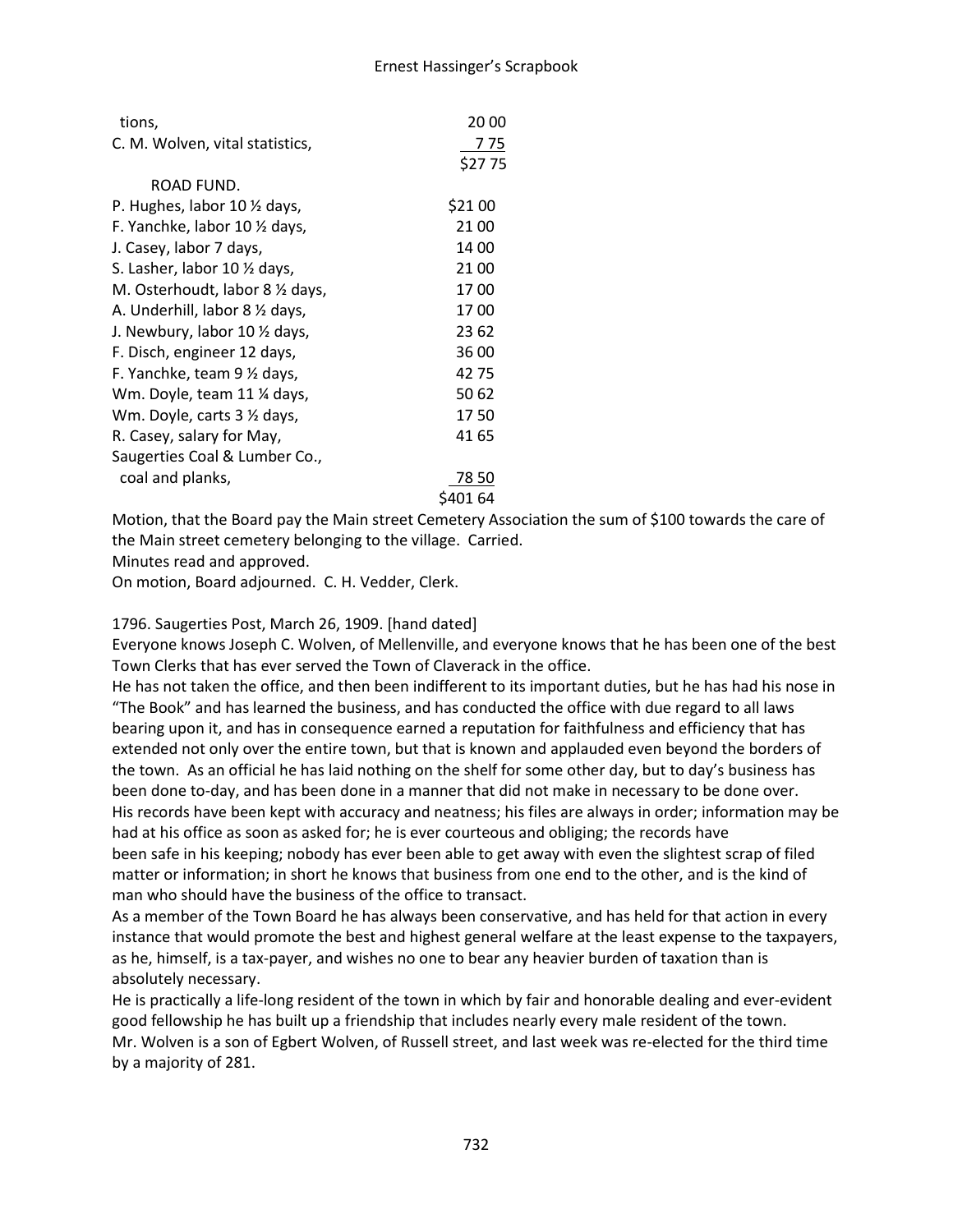1797. Saugerties Post, Aug. 16, 1909. The Outing of the "Larry's." They Had a Great Time on Saturday Afternoon.

The third annual outing of the "Larry's Association" occurred Saturday afternoon and some fifty members assembled at Larry Van Wart's farm in Blue Mountain to disport themselves in games and also partake of one of Larry's famous chowders.

The ceremonies began with a flag raising, Joseph L. Taylor who presented Larry with the flag, hauling it to the apex of the staff, while John N. Bogart delivered a fine address and the "Larry's" sang the "Star Spangled Banner."

The ball game followed and fourteen men played on each side. The game lasted eleven innings and ended in a tie 10-10, the rumor has it scorer Harry Hughes juggled the tally. The umpire was W. L. Darbee and his decisions were hooted, but special officer "Al" Teetsel quieted all the "trouble makers." The game would have continued indefinitely had not someone uncovered the chowder pot, and the savory aroma floating thru the breeze, soon put an end to it.

After the chowder had been consumed, there were games of quoits, tug of war contests and a mock trial with John Bogart as judge.

The whole outing was a red letter event in the "Larry's" history, everybody having had the time of their lives.

### Page 238

1798. Saugerties Post, Nov. 21, 1908. The Proceedings of the Village Board. At the Meeting Held on Friday Evening – Bills Audited – Firemens Certificates Granted – Communications Received.

Regular meeting of the Board of Directors Held Friday evening, Nov. 20, 1908.

Present – Directors Rowe, McLaughlin, Ziegler, Burhans and McCormick.

President Rowe presiding.

Minutes of last meeting read for information.

The Street Commissioner reported as follows: Cleaned streets; cleaned out all catch basins; drew 60 loads of chips on Ulster avenue, and rolled them; cleaned Ulster avenue; 23 ½ tons of crushed stone for A. l. Burhans; 4 tons of crushed stone for Chas. Sickles; 1 ¼ tons of crushed stone for Wm. Doyle; 37 tons of crushed stone for J. T. Washburn; balance of work at quarry, carting dirt.

Motion, that George W. Washburn be authorized to grade the west end of Main street as agreed upon with the Board at a cost to the village of not to exceed \$500. Carried.

The Finance Committee reported that they would audit the Treasurer's accounts by the next meeting of the Board.

On motion, a certificate of membership in R. A. Snyder Hose Co., No. 1, was ordered granted to Harry Valkenburgh, Byron Cohen and George Brandt, and a certificate of membership in Washington Hook & Ladder Co., No. 1, be granted to Wm. Mattes, Jr.

On motion the following bills were ordered paid:

GENERAL FUND.

| Ulster E. L. H. & P. Co., lights for Nov. 1908, | \$21510 |
|-------------------------------------------------|---------|
| William Doyle, sprinkling streets               |         |
| for 1908,                                       | 125 00  |
| William Doyle, freight and cartage,             | 360     |
| Julian Scholl & Co., chain and                  |         |
| coupler,                                        | 1 2 7   |
| Van Steenberg & Snyder, one pair                |         |
| of boots and apron,                             | 7 00    |
| Geo. McNally, repairs on scales                 |         |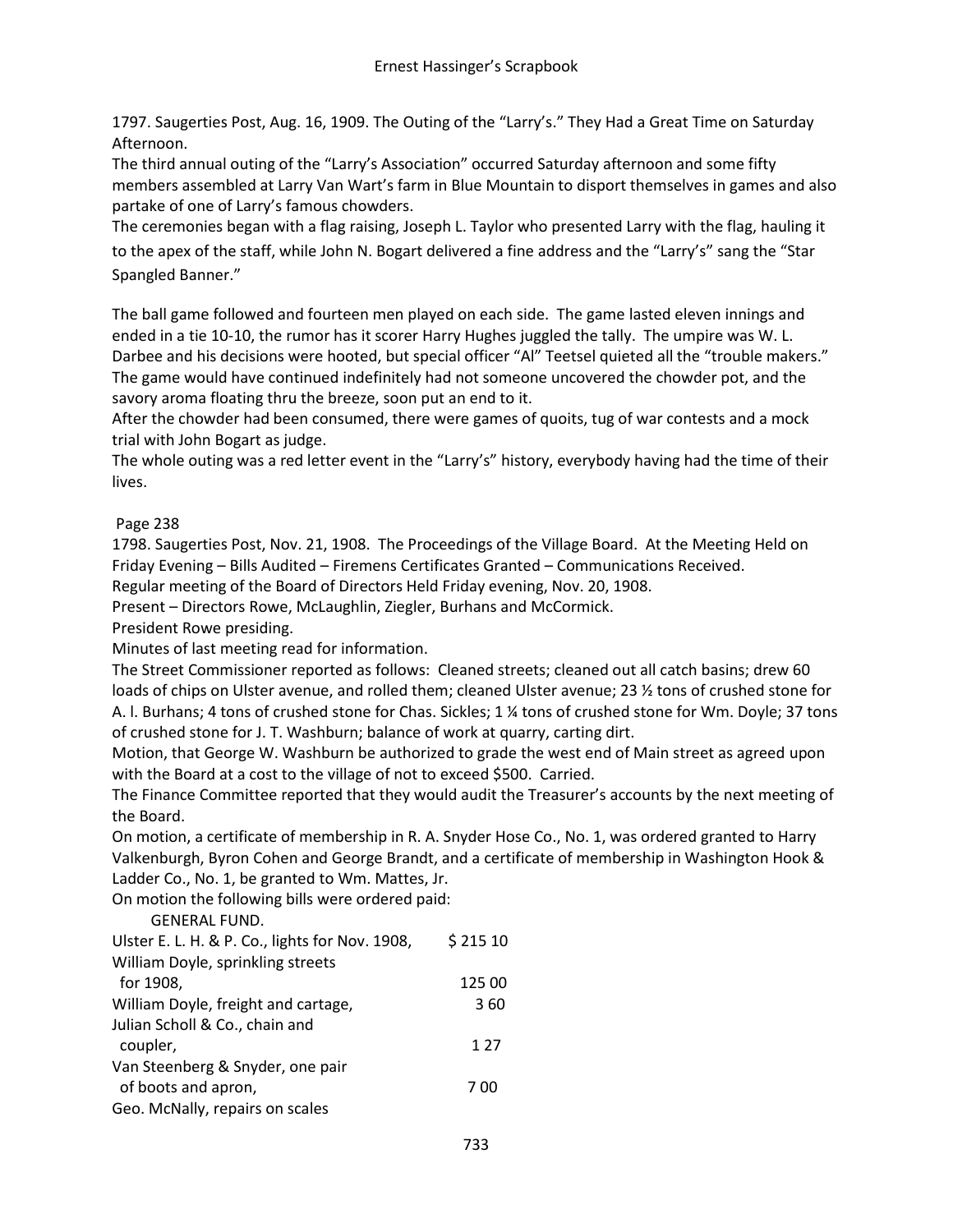| and steps at crusher,                                         | 2156           |
|---------------------------------------------------------------|----------------|
| P. H. Carnright, 10 barrels of                                |                |
| wood,                                                         | 250            |
| Saugerties Gas Co., gas for Oct.                              |                |
| 1908,                                                         | 304            |
| Wm. H. Eckert, Treas., salary to<br>Sept. 1, 1908,            | 50 00          |
| D. E. Abeel, police duty to Nov.                              |                |
| 15, 1908,                                                     | 75 00          |
| Saugerties Coal & Lumber Co.,                                 |                |
| coal, lumber and cement,                                      | <u>145 27</u>  |
|                                                               | \$652 54       |
| ROAD FUND.                                                    |                |
| P. Hughes, labor 12 days,                                     | \$2400         |
| F. Yanchke, labor 12 days,                                    | 24 00          |
| J. Newbury, labor 12 days,                                    | 24 00          |
| J. Casey, labor 8 days,                                       | 16 00          |
| N. Ballard, labor 11 1/2 days,                                | 23 00          |
| H. Beers, labor 2 days,                                       | 400            |
| F. Disch, engineer, 12 days,                                  | 36 00          |
| F. Yanchke, team, 7 1/2 days,                                 | 3375           |
| Wm. Doyle, team, 6 days,                                      | 2700           |
| Wm. Doyle, carts, 3 days,                                     | 15 00          |
| P. Hughes, labor 16 days,                                     | 3200           |
| F. Yanchke, labor 16 1⁄4 days,                                | 32 50          |
| J. Newbury, labor 11 3-4 days,                                | 23 50          |
| J. Casey, labor 13 % days,                                    | 26 50          |
| S. Lasher, labor 5 days,                                      | 1000           |
| N. Ballard, labor 7 days,                                     | 14 00<br>54 00 |
| F. Disch, engineer, 18 days,<br>F. Yanchke, team, 7 3-4 days, | 34 86          |
| Wm. Doyle, carts, 2 3-4 days,                                 | 1375           |
| Wm. Doyle, team, 8 3-4 days,                                  | 39 36          |
| R. Casey, salary for Oct.                                     | 41 35          |
| P. Hughes, labor 11 1/2 days,                                 | 23 00          |
| F. Yanchke, labor 11 1/2 days,                                | 23 00          |
| John Newbury, labor 10 1/2 days,                              | 21 00          |
| James Casey, labor 9 1/2 days,                                | 1900           |
| S. Lasher, labor 11 days,                                     | 2200           |
| F. Disch, engineer 12 days,                                   | 36 00          |
| F. Yanchke, team 7 3-4 days,                                  | 34 86          |
| Wm. Doyle, team, 7 3-4 days,                                  | 34 86          |
|                                                               | \$76259        |
| Wm. H. Hommel, sanitary inspector to                          |                |
| Oct. 1, 1908,                                                 | \$1250         |
| W. F. Winchell, 15 plumbing in-                               |                |
| spections,                                                    | 30 00          |
| David M. Hunter, vital statistics,                            | 2 2 5          |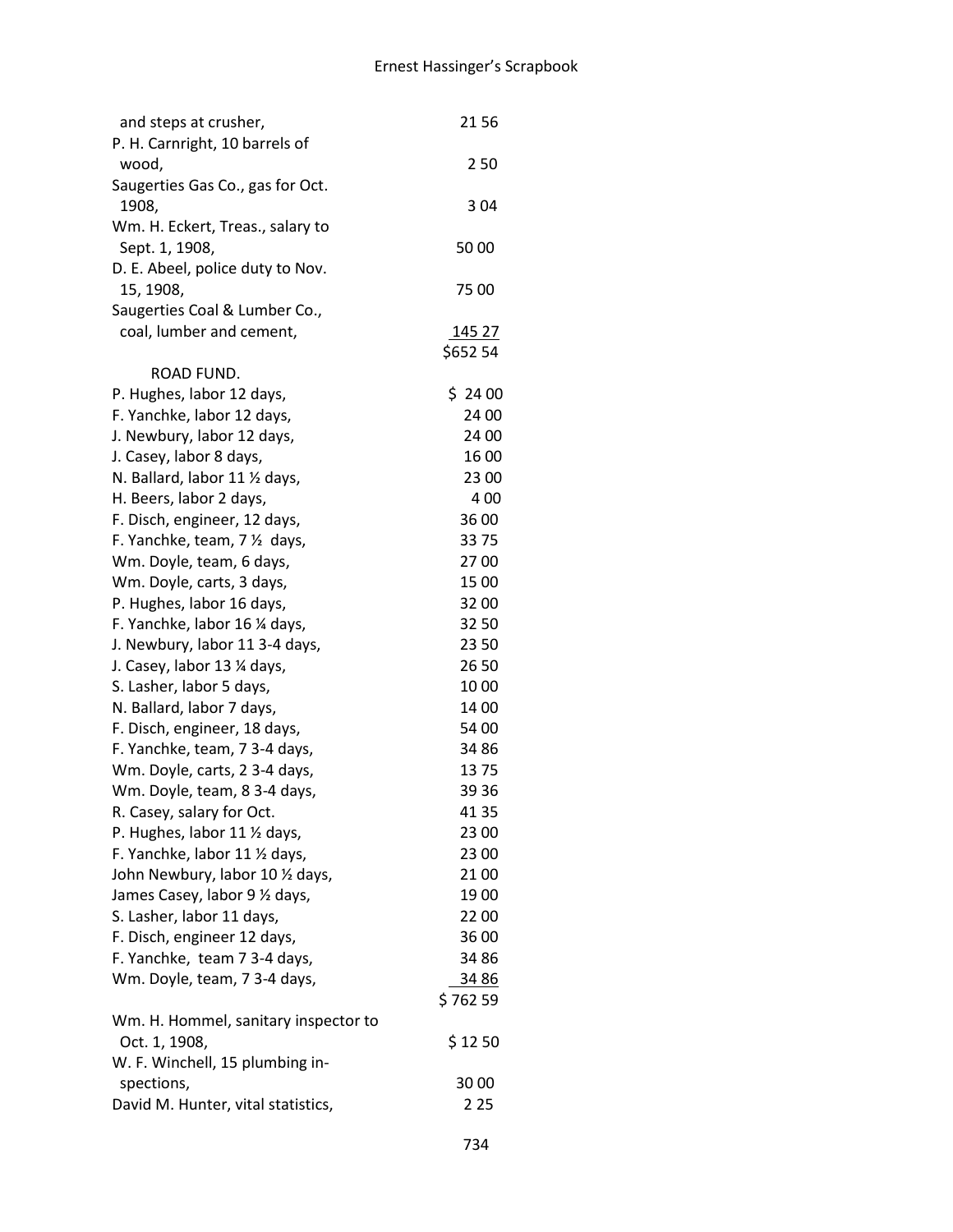| Edward Underhill, 17 days, Nov. 8 to Nov. 19, inclusive, |          |
|----------------------------------------------------------|----------|
| (\$12 assigned to E. M. Wilbur),                         | 34 00    |
| Geo. Freligh, 7 % days (\$5 assign-                      |          |
| to E. M. Wilbur)                                         | 15 00    |
| Joseph Martin, 15 days,                                  | 3000     |
| Silas C. Newkirk, 10 days,                               | 20 00    |
| Denis McLaughlin, use of building                        |          |
| for watchers,                                            | 6 00     |
| Asa Crum, 15 days, (assigned to                          |          |
| Wm. E. Brink),                                           | 3000     |
| Wm. B. Sickler, 14 days, (assign-                        |          |
| to Wm. E. Brink),                                        | 2800     |
| H. C. Ricketson, $4 \frac{1}{2}$ days, (assign-          |          |
| en to Wm. E. Brink),                                     | 900      |
| Diamond Mills Paper Co., chloride                        |          |
| of lime,                                                 | 5 30     |
| Luther Hommel, disinfectants,                            | 1260     |
| J. L. Butzel's Son, supplies,                            | 1234     |
|                                                          | \$246 99 |

Motion, That Miss Maggie Wood be refunded one year's dog tax, amount 50 cents, she not owning a dog. Carried.

Mr. Ziegler reported that he had received \$1.25 for the old junk at Fireman's Hall.

Motion, That a communication from the Saugerties Cemetery Association be received, and a warrant be drawn for \$100 for the care of that portion of the Main street cemetery belonging to the village. Carried. Motion, That the communication from A. T. Clearwater be received and placed on file, and the Clerk communicate with Mr. Clearwater in regard to the matter. Carried.

Motion, That the President be empowered to consummate the agreement between the village of Saugerties and the Martin Cantine company as recommended by the Board of Water Commissioners in their communication dated Oct. 28, 1908. Carried.

Motion, That the communication from James Kearney be received and laid on the table until the matter can be investigated. Carried.

Minutes read and approved.

On motion, Board adjourned. C. H. Vedder, Clerk.

1799. Saugerties Post, Dec. 5, 1908. Directors Proceedings. The Bills Audited and Other Business of the Board.

Regular meeting of the Board of Directors held Friday evening, Dec. 4, 1908.

Present – Directors Rowe, McLaughlin, Ziegler, Burhans and McCormick.

President Rowe presiding.

Minutes of last meeting read for information.

The Street Commissioner report as follows: Cleaned streets: 10 loads of chips on Burt street, 4 plank from Saugerties Coal & Lumber Co. to repair fence on Church street; balance of work at quarry. On motion the following bills were ordered paid:

GENERAL FUND.

| Ulster E. L. H. & P. Co., lights |          |
|----------------------------------|----------|
| for Nov. 1908.                   | \$215 10 |
| Saugerties Gas Co., lights for   |          |
| Nov. 1908,                       | 2.58     |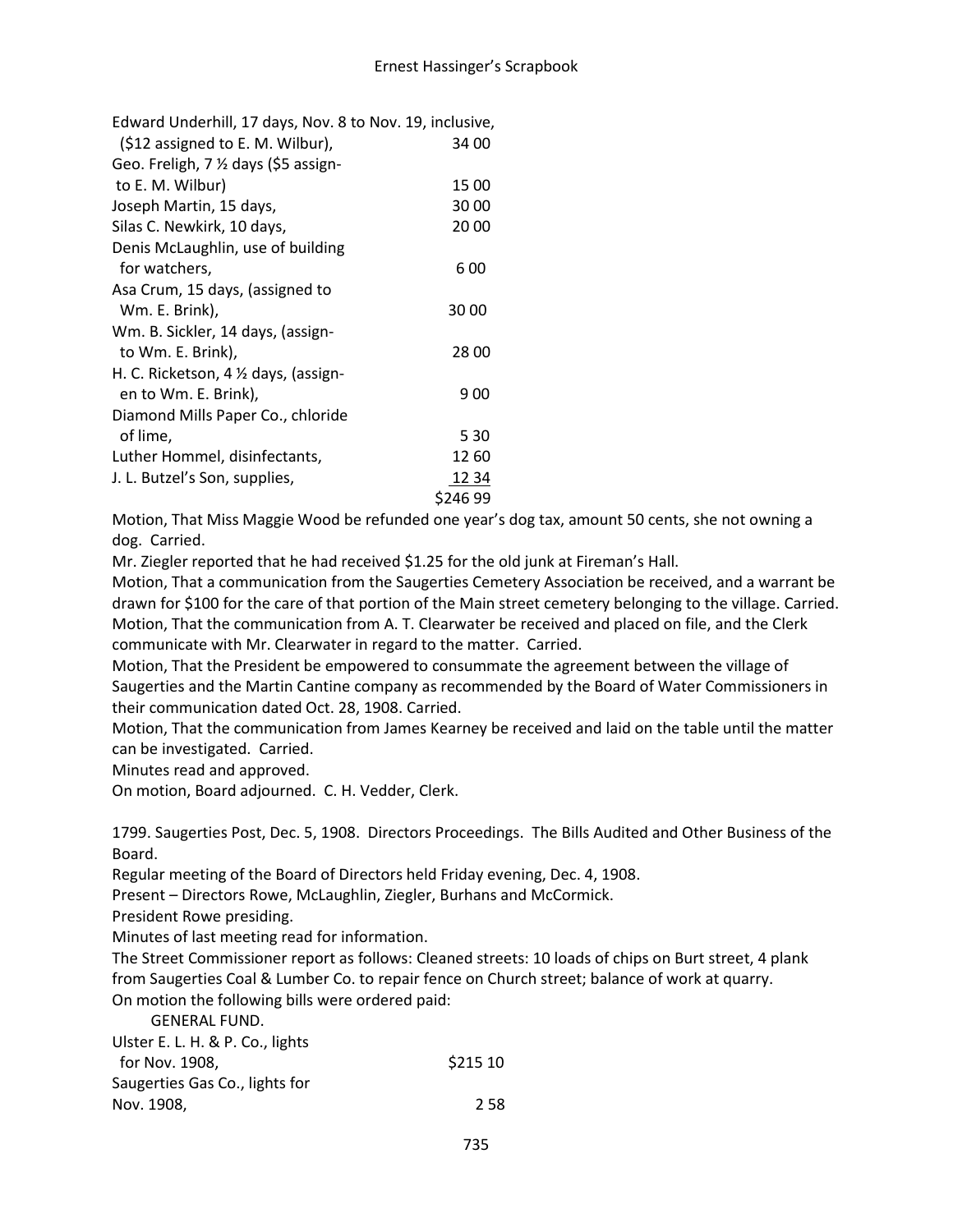| Daniel Lamb and Son, supplies,       | 22 24    |
|--------------------------------------|----------|
| C. H. Vedder, Charter Election       |          |
| supplies,                            | 365      |
| W. E. Persons, care of town          |          |
| clock and repairs,                   | 16 00    |
|                                      | \$259.57 |
| <b>HEALTH FUND.</b>                  |          |
| Mrs. A. Brown, goods destroyed       |          |
| by order Board of Health,            | 21 65    |
| Geo. F. Freligh, watching vario-     |          |
| loid cases $10 \frac{1}{2}$ days,    | 21 00    |
| Jacobs Bros., two suits of overalls, | 200      |
| ROAD FUND.                           |          |
| Daniel Lamb & Son, dynamite,         |          |
| fuse oil, &c.,                       | \$106 25 |
| P. Hughes, labor, 11 days,           | 22 00    |
| F. Yanchke, labor, 11 days,          | 2200     |
| J. Newbury, labor, 11 days,          | 2200     |
| S. Lasher, labor, 11 days,           | 2200     |
| J. Casey, labor, 8 days,             | 1600     |
| F. Disch, engineer, 12 days,         | 36 00    |
| F. Yanchke, team, 5 days,            | 2250     |
| Wm. Doyle, team 3 days,              | 1850     |
| R. Casey, salary for November,       | 41 65    |
|                                      | \$322.90 |

Directors Rowe, Ziegler and Sickles were appointed inspectors to act at the Charter Election to be held on Dec. 8, 1908.

Minutes read and approved.

On motion Board adjourned, C. H. Vedder, Clerk.

1800. Saugerties Post, Dec. 19, 1908. Directors Hold the Last Meeting of the Present Year on Friday Evening --- Many Bills Audited and Much Other Business Transacted.

Regular meeting of the Board of Directors held Friday evening, Dec. 18, 1908.

Present – Directors Rowe, McLaughlin, Burhans and McCormick.

President Rowe presiding.

Minutes of last meeting read for information.

The Street Commissioner report as follows: Cleaned streets, 8 loads of chips on Mynderse street; balance of work done at quarry.

The Treasurer submitted his annual report.

The Finance Committee reported that they would check up on the warrants with the Treasurer in a few days.

Motion, That the report of the Finance Committee be received and placed on file. Carried.

The Collector reported taxes collected as follows:

| <b>General Tax</b> | \$17,941 60 |
|--------------------|-------------|
| Poll Tax           | 120 00      |
| Dog Tax            | 25 00       |
| Back Tax           | 301 73      |
|                    | \$18,38833  |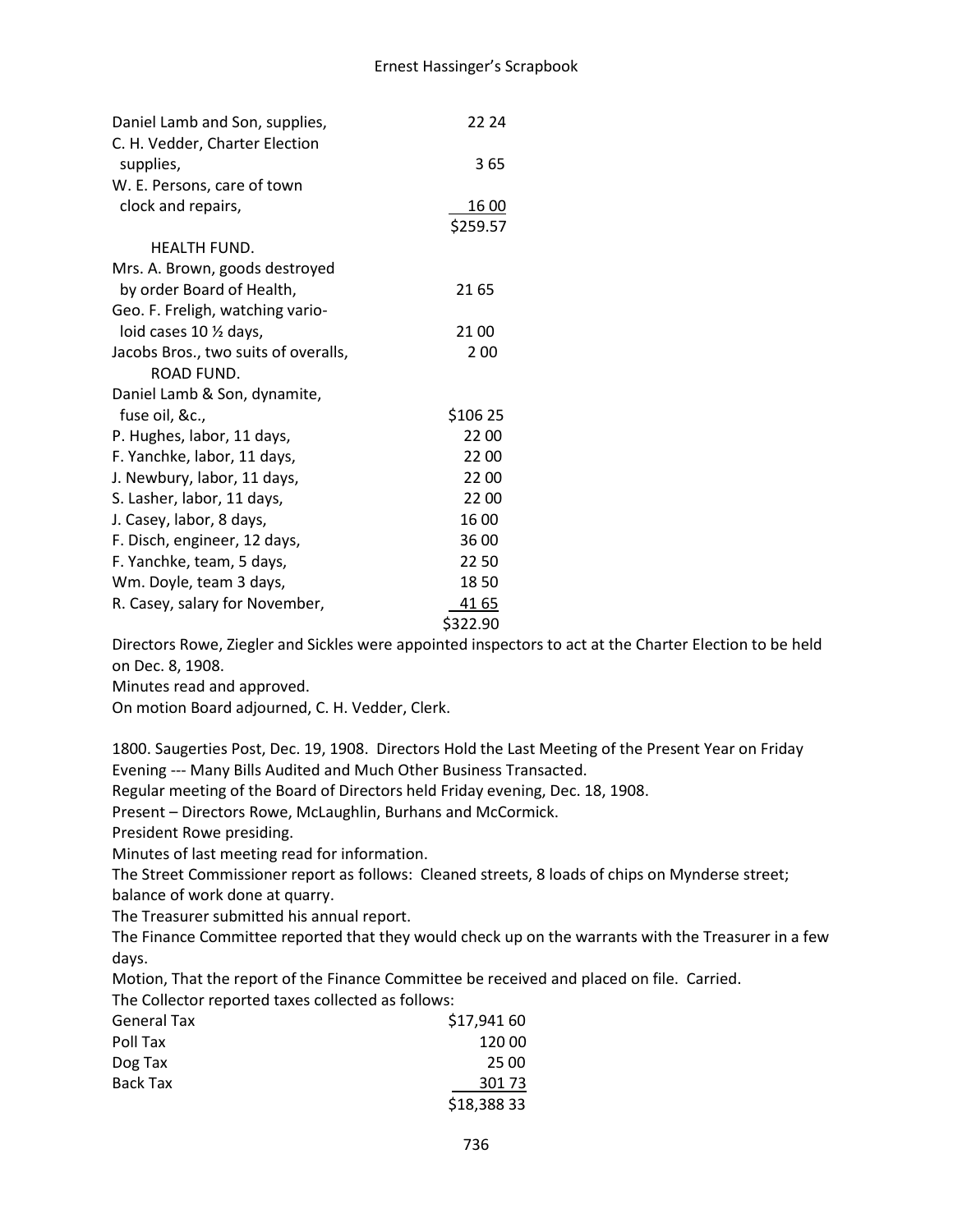Tax uncollected \$651.01.

Motion, That the Collector's report be accepted and he released. Carried.

On Motion the following bills were ordered paid:

| <b>GENERAL FUND.</b>                        |             |
|---------------------------------------------|-------------|
| Theodore Kistner, 6 months police           |             |
| duty to Jan. 1, 1908,                       | \$7500      |
| Chas. E. Abeel, 6 months police             |             |
| duty to Jan. 1, 1908,                       | 7500        |
| Saugerties Post, printing and ad-           |             |
| vertising,                                  | 73 75       |
| Saugerties Telegraph, advertising,          | 700         |
| Wm. MacMullen, 6 months ser-                |             |
| vice as Janitor,                            | 48 00       |
| C. H. Vedder, salary as Clerk,              |             |
| barn rent and supplies,                     | 48 25       |
| Herman Gleisner, erecting booths            |             |
| for Charter Election,                       | 2 0 0       |
| William Ziegler, inspector at               |             |
| Charter Election,                           | 200         |
| Robert Sickles, Inspector at Char-          |             |
| ter Election,                               | 200         |
| A. Rowe, inspector at Charter               |             |
| Election,                                   | 200         |
| A. L. Hill, reseating two chairs,           | 130         |
| Wm. A. Hanna, 6 months engineer of steamer, | 25 00       |
| P. C. Smith, wrench, vice, bolts,           |             |
| &c.,                                        | 935         |
| John Crowley, collecting poll and           |             |
| dog tax,                                    | <u>735</u>  |
|                                             | \$377.90    |
| ROAD FUND.                                  |             |
| Finger & Lewis, coal for crusher            |             |
| and steam roller,                           | \$6064      |
| P. Hughes, labor 7 % days,                  | 14 50       |
| F. Yanchke, labor 5 1⁄4 days,               | 1050        |
| J. Newbury, labor 7 % days,                 | 14 50       |
| S. Lasher, labor 7 % days,                  | 1450        |
| J. Casey, labor 4 3-4 days,                 | 9 50        |
| F. Disch, engineer 12 days,                 | 36 00       |
| F. Yanchke, team 1 1/2 days,                | 675         |
| Wm. Doyle, cart 1 1/2 days,                 | 5 0 0       |
| R. Casey, salary for Dec,                   | <u>4165</u> |
|                                             | \$213.54    |
| HEALTH FUND.                                |             |
| W. F. Winchell, 8 plumbing in-              |             |
| sections                                    | \$1600      |
| J. S. Elmendorf, 9 meetings                 |             |
| Board of Health,                            | 1800        |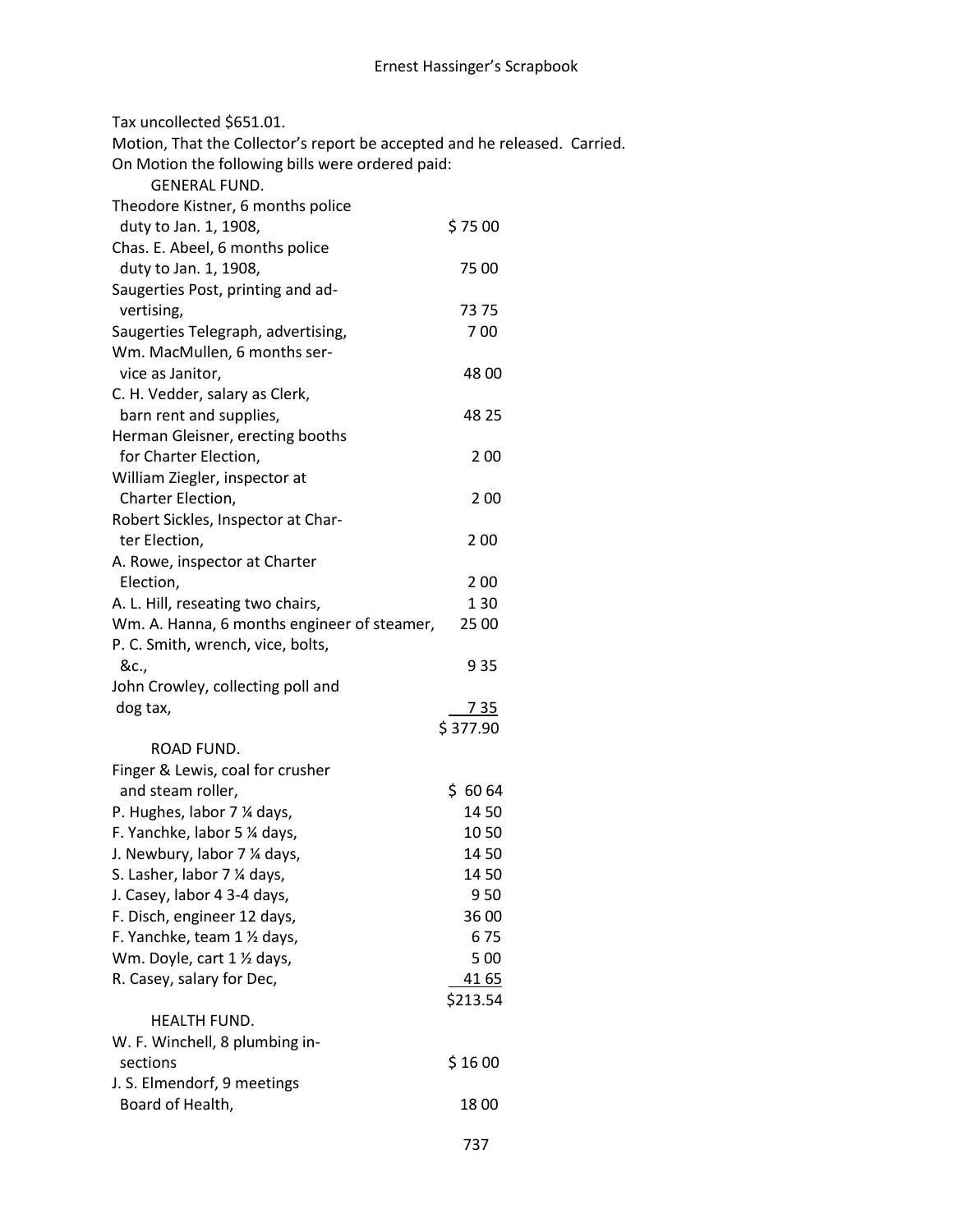| Wm. H. Hommel, 5 meetings             |       |
|---------------------------------------|-------|
| Board of Health,                      | 1000  |
| Luther Hommel, disinfectants,         | 13 37 |
| C. M. Wolven, vital statistics,       | 575   |
| Irving Teetsel, watching vario-       |       |
| loid cases, 11 days,                  | 22 00 |
| I. N. Griffis, watching varioloid     |       |
| cases, 11 days,                       | 22 00 |
| B. R. Whitaker, watching vario-       |       |
| loid cases, 17 days,                  | 34 00 |
| R. F. Diedling, M. D., vital sta-     |       |
| tistics,                              | 2 2 5 |
| Samuel Keener, watching var-          |       |
| ioloid cases 16 days, (assigned       |       |
| to R. M. Richardson),                 | 3200  |
| Edward Underhill, watching var-       |       |
| ioloid cases 12 days, (assigned       |       |
| \$7 30 to E. M. Wilbur and            |       |
| \$16.70 to VanSteenberg & Sny-        |       |
| der,                                  | 24 00 |
| Joseph Martin, watching vario-        |       |
| loid cases 25 days, (assigned         |       |
| \$10 00 to Peter Carnright),          | 5000  |
| Alex. Underhill, watching var-        |       |
| ioloid cases 41 % days, (assigned     |       |
| to First National Bank,               | 8300  |
| Lewis Carle, watching varioloid       |       |
| cases 23 days, (assigned to First     |       |
| National Bank),                       | 46 00 |
| T. B. Cornwell, groceries deliv-      |       |
| ered to Wm. Plank,                    | 400   |
| Wm. H. DuBois, meats deliver-         |       |
| ed to Wm. Plank,                      | 460   |
| Finger & Lewis 1/2 ton coal de-       |       |
| livered to Wm. Plank,                 | 3 15  |
| Mrs. May Tiffany, household           |       |
| goods destroyed by order of           |       |
| Health Officer,                       | 25 00 |
| Silas C. Newkirk, household           |       |
| good destroyed by order of            |       |
| Health Officer,                       | 2175  |
| M. E. Clark, watching varioloid       |       |
| cases 22 days, (assigned to C.        |       |
| H. Bennett),                          | 44 00 |
| George F. Freligh, watching varioloid |       |
| cases 14 1/2 days,                    | 29 00 |
| Asa Crum, watching varioloid          |       |
| cases, (assigned to Jacobs Bros)      | 40 00 |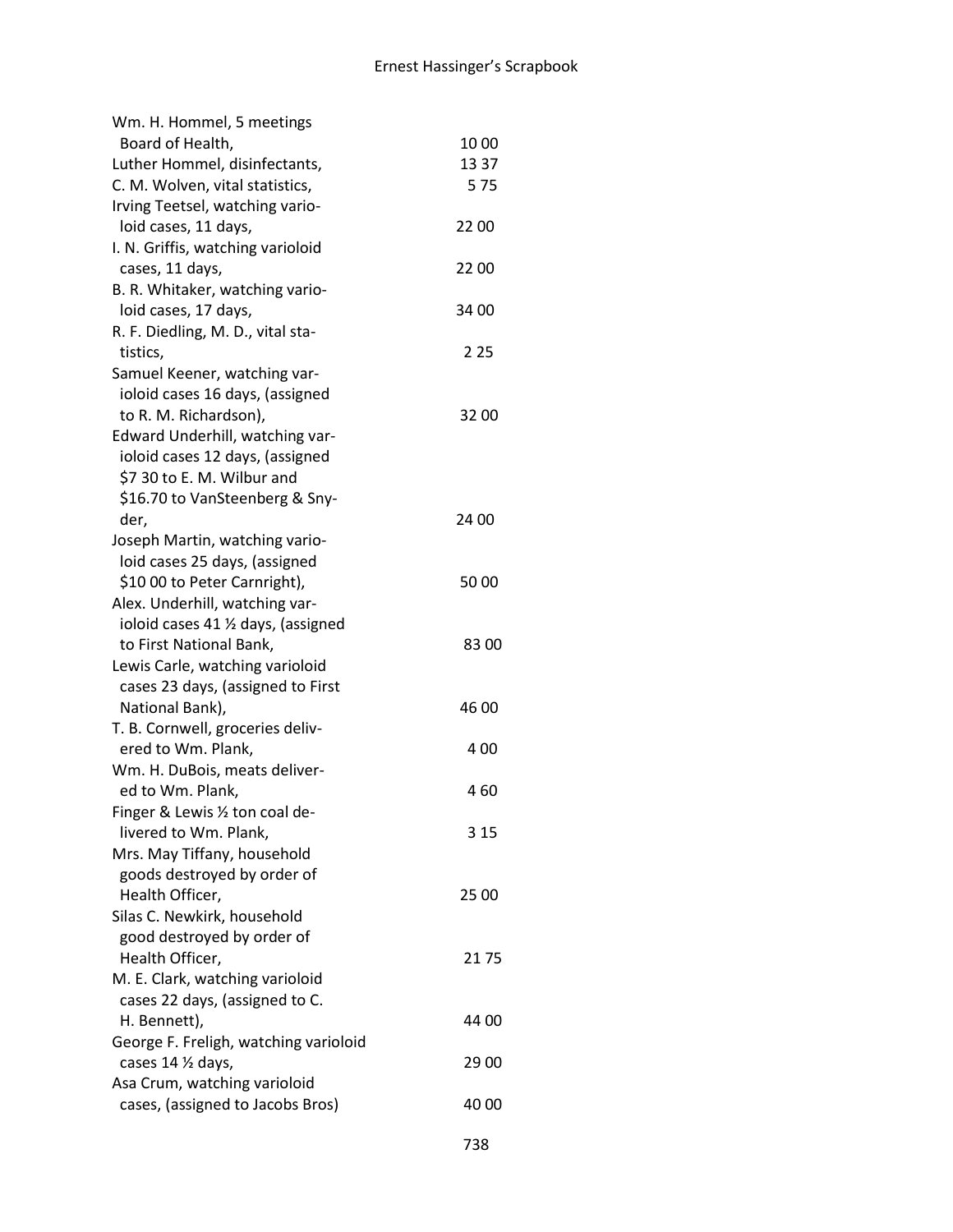| Jacob Bros, suit for Stewart,     |          |
|-----------------------------------|----------|
| ordered by Board of Health,       | 350      |
| J. L. Butzel's Son, goods ordered |          |
| by Board of Health,               | 64 16    |
|                                   | \$673 63 |

Motion that a warrant for \$4311.50 be drawn in favor of the Board of Water Commissioners for the water deficit and for Market street extension as per budget for 1908. Carried.

Motion that L. J. Butzel be refunded \$7 88 per error in assessment on Washington avenue house, and also 50₵ for year's dog tax. Carried.

Minutes read and approved.

On motion, Board adjourned. C. H. Vedder, Clerk.

1801. Saugerties Post, Jan. 6, 1909. The Village Board Organizes for 1909. All the Same Officers Reelected for the Year, and the Salaries Fixed as Paid Heretofore.

The Board of Directors for the year 1909 met at the Directors rooms Jan 5, 1909 at 8 o'clock for organization.

Present – Directors Rowe, McLaughlin, Ziegler, Burhans, McCormick and Sickles.

The clerk called the meeting to order and stated that an informal ballot would be taken for President, and appointed as tellers Directors Ziegler and Burhans.

The ballot resulted as follows: Rowe received 5 votes. McLaughlin received 1 vote, Mr. McLaughlin stated that he was not a candidate. On motion the informal ballot was made formal and Mr. Rowe was declared unanimously elected President for the ensuing year and upon taking the chair thanked the Board for the honor they had again conferred upon him.

The ballot for Vice-President resulted as follows: McLaughlin received 4 votes. The President declared Mr. McLaughlin elected Vice-President.

The ballot for Clerk resulted as follows: Chas. H. Vedder received 5 votes. The President declared Chas. H. Vedder elected Clerk at a salary of \$150 per year.

The ballot for Street Commissioner resulted as follows: Robert Casey received 5 votes. The President declared Mr. Casey elected Street Commissioner at a salary of \$500 per year.

The ballot for Janitor resulted as follows: Wm. Mac Mullen received 5 votes, and was declared elected at a salary of \$96 per year.

On motion Wm. A. Hanna was elected engineer of steamer at a salary of \$50 per year.

A ballot for member of the Board of Sewer Commissioners resulted as follows: Robert E. Sternberg received 5 votes and the President declared Mr. Sternberg elected for a period of 3 years from Jan. 1, 1909.

On motion Wm. E. Persons was appointed to take care of the town clock at a salary of \$50 per year.

Page 239 [This right side page has had the rightmost column removed.] [continued]

The ballot for a member of the Board of Health resulted as follows: Edward Rogers received 5 votes. The President declared Mr. Rogers elected for a period of 3 years from Jan. 1, 1909.

The ballot for a member of the Board of Water Commissioner resulted as follows: George W. Washburn received 5 votes. The President declared Mr. Washburn elected for a period of 3 years from Jan. 1, 1909.

On motion Chas. E. Abeel and Theo. Kistner were appointed Night Watchmen and village Policemen at a salary of \$150 per year each and David E. Abeel was appointed village policeman at a salary of \$150 per year.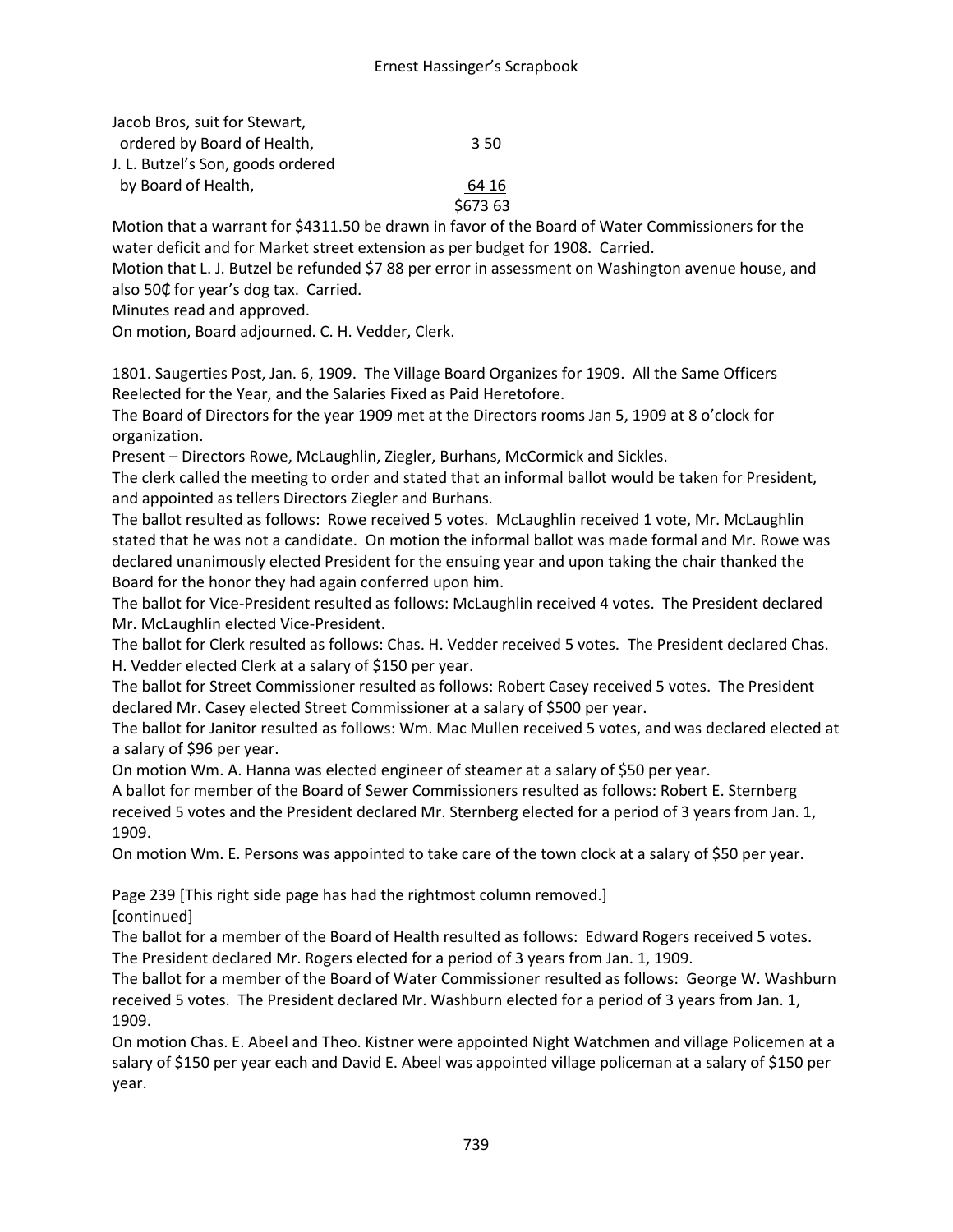On motion the following were appointed as Officers of the Village Fire Department for the year 1909. James Reynolds, Chief Engineer; John M. Adams, First Asst. Engineer; John Weinand, Second Asst. Engineer; Ernest Hassinger, Secretary and Treasurer.

On motion the First and Third Friday evenings of each month were designated as regular meeting nights of the Board.

Motion, That William D. Brinnier be appointed as Village Counsel for the ensuing year. Carried. Minutes read and approved.

On motion Board adjourned. Chas. H. Vedder, Clerk.

1802. Saugerties Post, Jan. 16, 1909. The Village Board Hold Their Meeting. On Friday Evening and Transact Business Pertaining to the Welfare of the Village.

Regular meeting of the Board of Directors held Friday evening, January 15, 1909.

Present – Directors McLaughlin, Ziegler, Burhans and McCormick.

Vice- President McLaughlin presiding.

Minutes of last meeting read for information.

Director Burhans reported that he had settled the claim of James Kearney, as guardian for William Kearney for the sum of \$150.00 as per instruction of the Board and the necessary release had been signed and filed with the village clerk.

On motion certificates of membership on Washington Hook & Ladder Co. No. 1 were ordered granted to John J. Hughes and Glen Robinson, and a certificate of membership in R. A. Snyder Hose Co. No. 1. was also ordered granted to W. H. Overbagh.

Motion, That the Firemanic Committee be authorized to have the hall of Engine House No. 1, repainted. Carried.

On motion the following bills were ordered paid:

| <b>GENERAL FUND.</b>                                      |          |
|-----------------------------------------------------------|----------|
| Ulster E. L. H. & P. Co., lights                          |          |
| for December,                                             | \$215.10 |
| Saugerties Gas Co., gas for De-                           |          |
| cember,                                                   | 304      |
| F. M. Murphy, labor and sup-                              |          |
| plies,                                                    | 732      |
| Peter Canner, labor and supplies,                         | 8 1 6    |
| Wm. H. Eckert, Treas., salary                             |          |
| to Jan. 1, 1909,                                          | 5000     |
| Julian Scholl & Co., 2 lever lat-                         |          |
| ches,                                                     | 50       |
| C. Van Buskirk, teams to fires,                           | 2750     |
| E. H. Lubowsky, repainting                                |          |
| room of Snyder Hose Co.,                                  | 13 00    |
|                                                           | \$324 62 |
| ROAD FUND.                                                |          |
| Frank Disch, engineer 12 days,                            | \$3600   |
| James Casey, labor 7 % days,                              | 12 69    |
| Frank Disch, engineer, 12 days,                           | 36 00    |
| James Casey, labor 8 days,                                | 14 00    |
|                                                           | \$9869   |
| On motion the following hills were ardered noid when fun. |          |

On motion the following bills were ordered paid when funds: HEALTH FUND.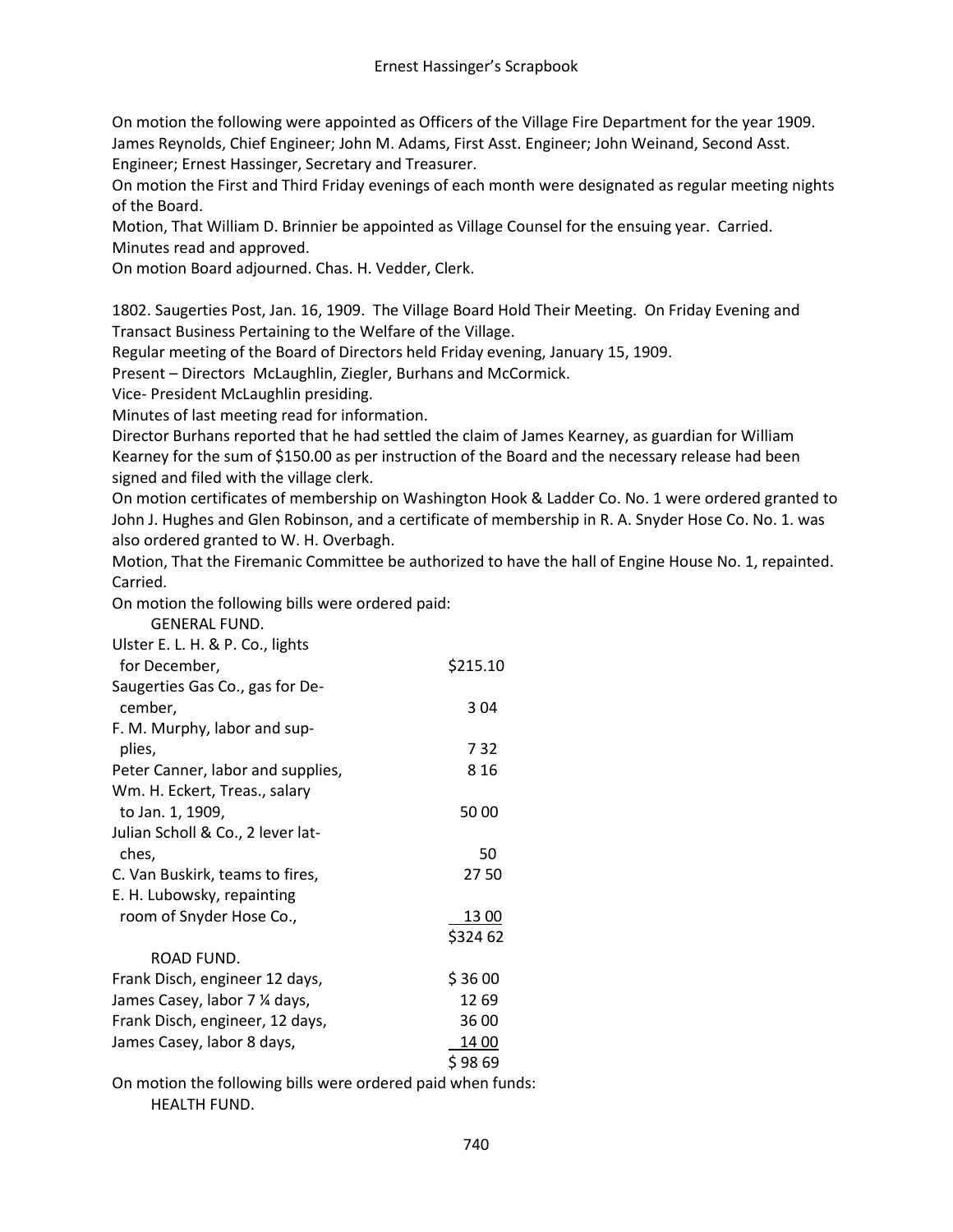| W. F. Winchell, 5 plumbing inspec-      |          |
|-----------------------------------------|----------|
| tions.                                  | \$1000   |
| Luther D. Emerick, M. D., vital statis- |          |
| tics,                                   | 5 2 5    |
| Rev. Thomas Bell, vital statistics,     | 1 0 0    |
| Myer Bros., disinfectants,              | 695      |
| W. H. Rivenberg, goods destroved        |          |
| by order Board of Health,               | 1850     |
| Mrs. Chas. Carnright, goods des-        |          |
| troyed by order Board of Health,        | 1000     |
| G. Lewis, 8 gallons of oil,             | 96       |
| J. H. DeWitt, M. D., salary to          |          |
| Jan. 1, 1909,                           | 83 34    |
|                                         | \$136 00 |

Motion, that the bill of John H. DeWitt, M. D. for visiting smallpox cases be referred to the health committee. Carried.

Motion, that the clerk draw up a list of all unpaid taxes and turn the same over to the village counsel for collection. Carried.

Minutes read and approved.

On motion, Board adjourned. C. H. Vedder, Clerk.

1803. Saugerties Post, Feb. 6, 1909. The Proceedings of the Village Board. Many Exempt Firemen's Certificates Granted by the Solons of Our Village Friday Evening.

Regular meeting of the Board of Directors held Friday evening, Feb. 5, 1909.

Present – Directors Rowe, McLaughlin, Ziegler, Burhans, McCormick and Sickles.

President Rowe presiding.

Minutes of last meeting read for information.

The Street Commissioner reported as follows: Cleaned sidewalks on East Bridge street from the bridge to the top of the hill.

Motion, that two chairs be purchased for R. A. Snyder Hose Co., No. 1. Carried.

Mr. Ziegler reported that he and the Clerk had examined the warrants with the Village Treasurer, and found the accounts accurate.

Motion, that 50 keys be procured for Engine house No. 1, 25 for the lower door and 25 for the door of Snyder Hose Co. Carried.

On motion a certificate of membership in R. A. Snyder Hose Co., No. 1, was ordered granted to Clarence Hallenbeck.

On motion, Exempt Fireman's certificates were ordered granted to Charles Yanchke and George V. Schoonmaker of H. D. Laflin Hose Co., No. 2, and to Charles T. Sickles, Frederick Voerg, Charles H. Reinhardt and Wm. Doyle, Jr., of R. A. Snyder Hose Co., No. 1.

Motion that the communication from James Fosbrook be received, and he be granted an Exempt Fireman's certificate. Carried.

Motion, that hereafter the keys and badges of the different fire companies of the village be in the possession of the Clerk, and he to issue them to new members, and also that when members resign from the companies, the secretaries of the different companies procure the key and badge of the member resigning and turn them over to the Village Clerk, and the that Secretary of the different companies be notified as to this action taken by the Board. Carried.

On motion the following bills were ordered paid.

GENERAL FUND.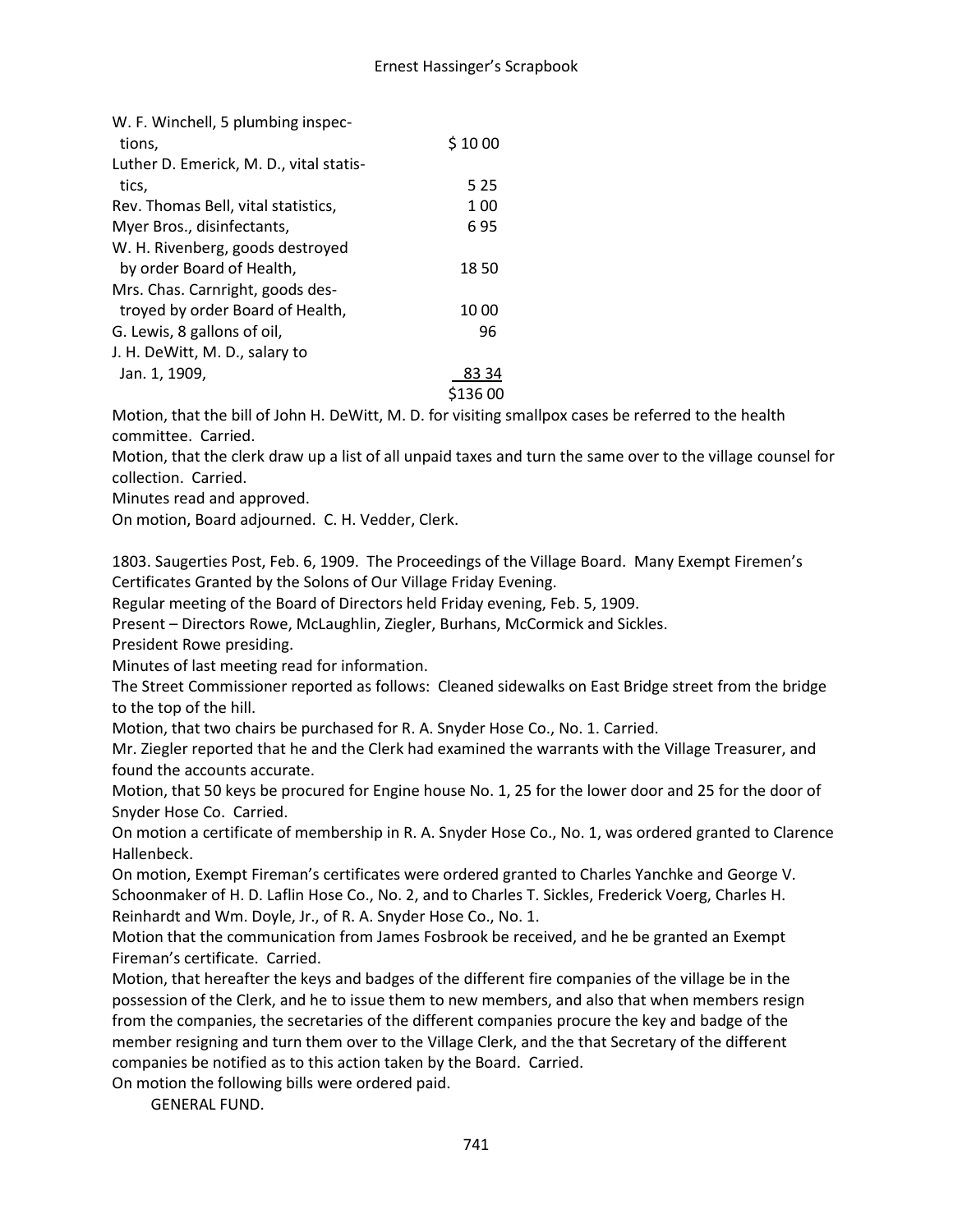| Ulster E. L. H. & P. Co., lights                            |          |
|-------------------------------------------------------------|----------|
| for Jan. 1909,                                              | \$215 10 |
| William D. Brinnier, salary as                              |          |
| council for 1908,                                           | 100 00   |
| Keenan & Burhans, two new                                   |          |
| chairs and repairing desk for                               |          |
| Snyder Hose,                                                | 11 00    |
| J. Gilbert Finger, error in assess-                         |          |
| ment,                                                       | 985      |
| Saugerties Gas Co., gas for Jan.                            |          |
| 1909,                                                       | 190      |
| C. H. Vedder, Clerk account                                 |          |
| book and stamps,                                            | 3 00     |
| T. B. Cornwell, one broom,                                  | 50       |
| E. H. Lubowsky, painting at                                 |          |
| Fireman's Hall,                                             | 1800     |
| Hudson River Telephone Co.,                                 |          |
| telephoning,                                                | 65       |
|                                                             | \$360.00 |
| ROAD FUND.                                                  |          |
| Quick Bros. & Co., sharpening                               |          |
| and repairing drills,                                       | \$1400   |
| Frank Disch, engineer 4 days,                               | 1200     |
| James Casey, labor 1 1/2 days,                              | 2 63     |
| Andrew Keeler, labor 1/2 days,                              | 88       |
| R. Casey, salary for Jan., 1909,                            | 41 65    |
|                                                             | \$7116   |
| On motion the following bills were ordered paid when funds: |          |
| <b>HEALTH FUND.</b>                                         |          |
| Geo. F. Freligh 2 days services as                          |          |
| watchman,                                                   | 4 00     |
| Joseph Martin, 2 days services as                           |          |
| watchmen (assigned to 1 <sup>st</sup> National Bank),       | 4 00     |
| Samuel Keenan, 10 gallons of oil,                           | 1 20     |
| Luther Hommel, disinfectants,                               | 3 9 0    |
| John M. Adams, sanitary inspec-                             |          |
| tor, Oct., Nov. and Dec., 1908,                             | 12 50    |
|                                                             | \$25.60  |

Motion, That the village counsel be requested to draw up a proper form for licensing dogs in this village. Carried.

Minutes read and approved.

Board adjourned subject to a call from the President. C. H. Vedder, Clerk.

1804. Saugerties Post, Feb 20, 1909. Directors hold Brief Meeting. Regular meeting of the Board of Directors Held Friday evening, Feb. 19, '09. Present – Directors Rowe, McLaughlin, Ziegler, Burhans, McCormick and Sickles. President Rowe presiding. Minute of last meeting read for information.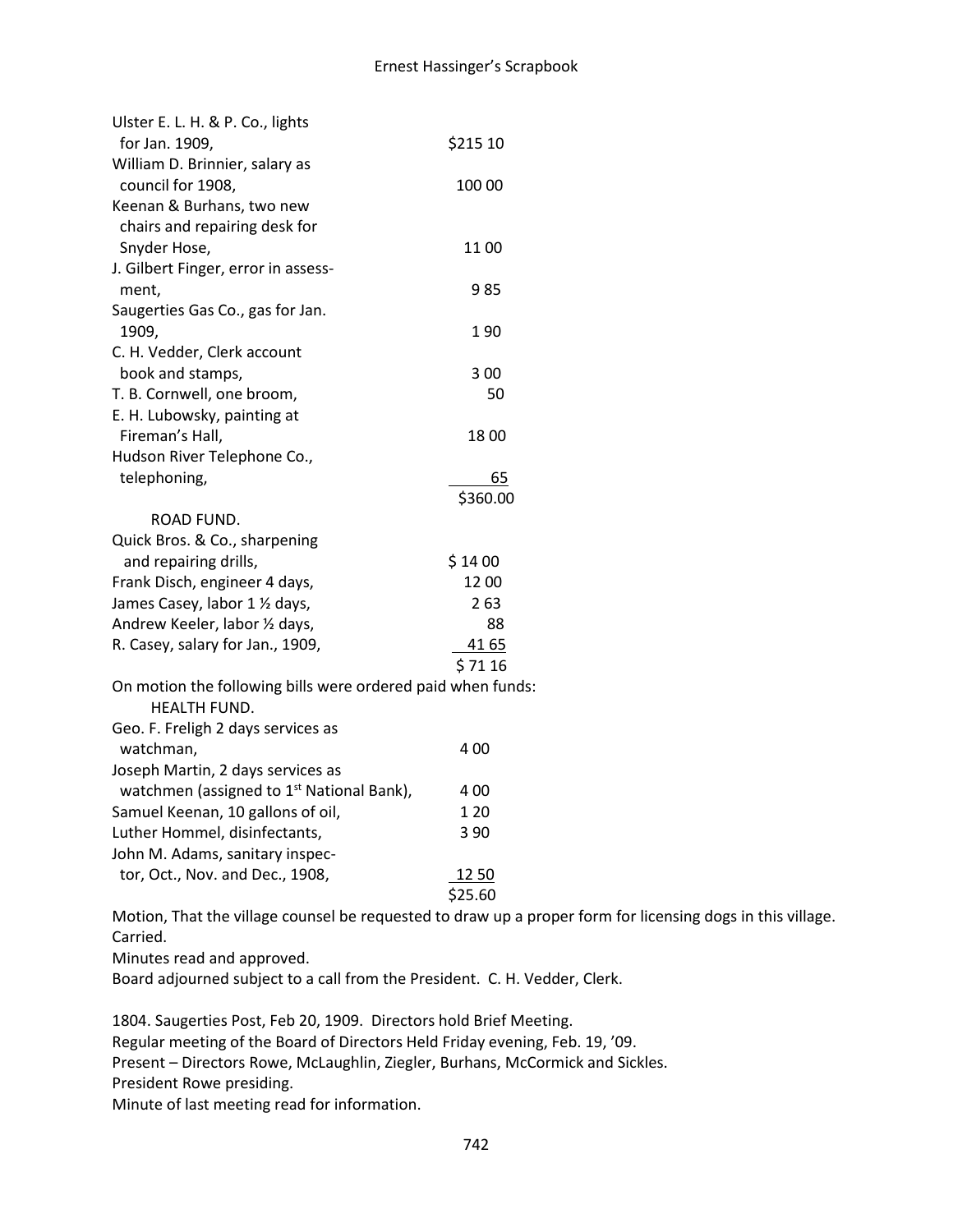On motion a certificate of membership in Washington Hook & Ladder Co. No. 1 was ordered granted to Harvey Shultis.

On motion, a duplicate Exempt Fireman's certificate was ordered granted to Albert D. Steenken, a former member of R. A. Snyder Hose co. No. 1, the original certificate having been destroyed by fire. On motion the following bills were ordered paid:

GENERAL FUND.

Saugerties Coal & Lumber Co.,

coal and lumber, \$ 67.86

Minutes read and approved.

On motion, Board adjourned. C. H. Vedder, Clerk.

1805. Saugerties Post, Mar. 6, 1909. The Meeting of the Village Directors. The Business Transacted at the Meeting of Our Village Fathers on Friday Evening.

Regular meeting of the Board of Directors held Friday evening, March 5th, 1909.

Present – Directors Rowe, McLaughlin, Ziegler, Burhans, McCormick and Sickles.

President Rowe presiding.

Minute of last meeting read for information.

The street commissioner reported as follows: Two and one-half days carting chips on Mynderse street. On motion certificate of membership in Washington H. & Ladder Co. No. 1, were ordered granted to Newton Vanderbeck, Peter D. Curley, Charles Beers, Harry Abeel and Edward Hollinger, and a certificate of membership in R. A. Snyder Hose Co., No. 1 was ordered granted to Charles H. Coon.

On motion the following bills were ordered paid:

GENERAL FUND.

| Ulster E. L. H. & P. Co., lights for Feb., |             |
|--------------------------------------------|-------------|
| 1909.                                      | \$21500     |
| Saugerties Gas Co., gas for Feb.,          |             |
| 1909,                                      | 152         |
| W. E. Persons, care of town clock          |             |
| to April 1,                                | 12 00       |
|                                            | \$22862     |
| ROAD FUND.                                 |             |
| F. Yanchke, labor 2 1/2 days,              | \$<br>4 3 8 |
| P. Hughes, labor $2 \frac{1}{2}$ days,     | 4 3 8       |
| J. Newbury, labor 2 days,                  | 350         |
| F. Yanchke, team 2 1/2 days,               | 11 25       |
| Robert Casey, salary for Feb., 1909,       | 41 65       |
|                                            | 65 16       |

On motion the following bill was ordered paid when funds:

John H. DeWitt, M. D., attending small-

pox cases and vaccination,  $\frac{1}{2}400000$ 

Motion, That the Board of Directors hire the rooms in the Brede building, on Partition street, for the use of the exempt Fireman's Association, at a rental of \$150.00 per year. Carried.

The annual report was received from the Board of Water Commissioners and the president referred the report to the finance committee.

Minutes read and approved.

On motion, Board adjourned. C. H. Vedder, Clerk.

Page 240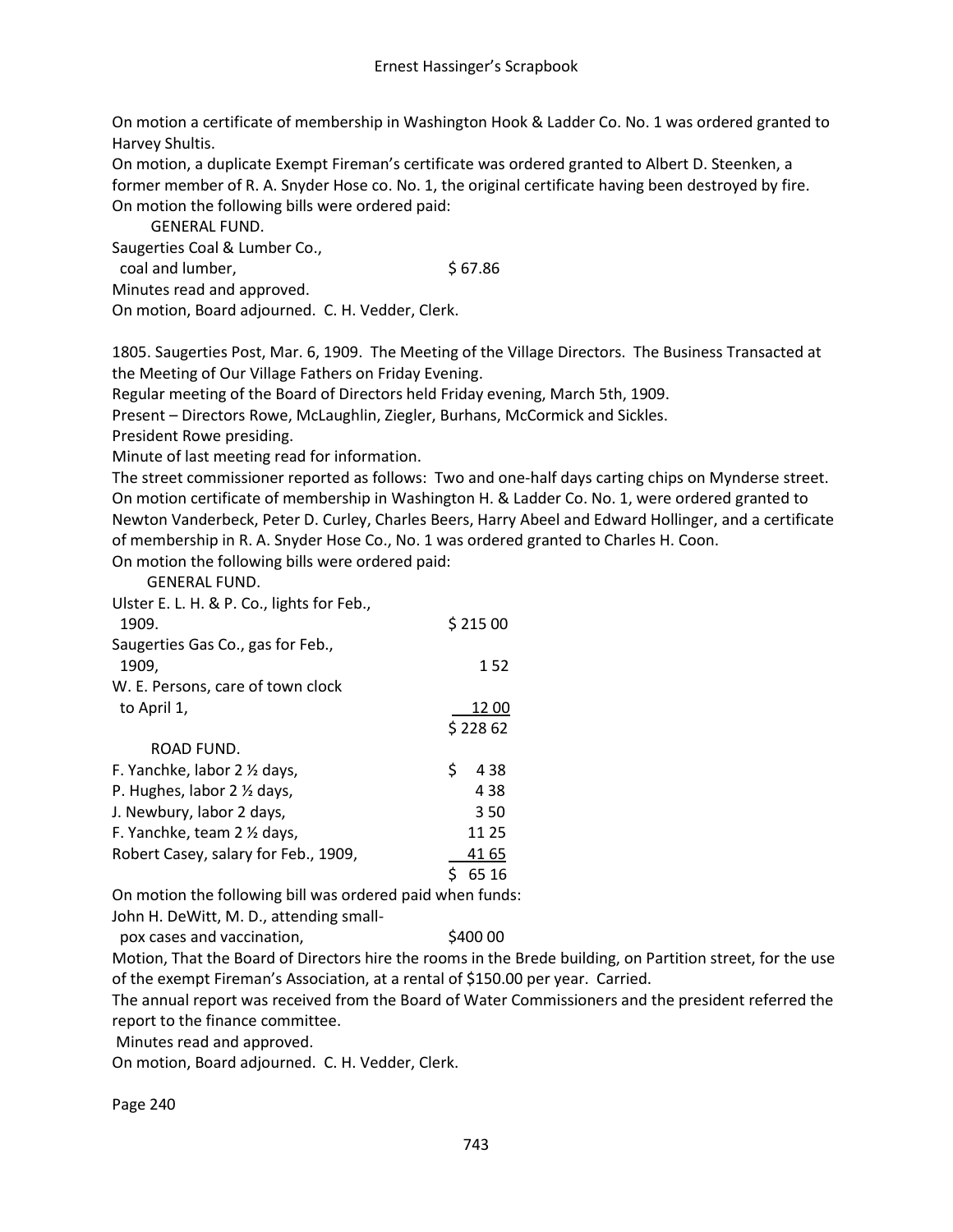1806. The left most column of this page is partially removed. [illustration]

1807. Saugerties Post, July 21, 1909. Annual Report of Board of Education Of Union Free School District No. 10. A Full Report of the Receipts and Expenditures for the Fiscal Year Ending July 31, 1909. The Board of Education of Union Free School district No 10, town of Saugerties, Ulster county, N. Y., herewith submit a report containing a full and detailed account of all moneys received and paid out during the fiscal year ending July 31, 1909.

| <b>RECEIPTS</b>               |             |
|-------------------------------|-------------|
| Public money for teachers     |             |
| wages                         | \$172500    |
| Academic fund for quota and   |             |
| attendance,                   | 236 70      |
| Public money for Library and  |             |
| Apparatus,                    | 152 38      |
| Tuition paid by State,        | 249 38      |
| Tuition paid by pupils,       | 21750       |
| Tax on property,              | 15742 49    |
| Tax on bank stock,            | 1260 57     |
| Back taxes of 1907,           | 11904       |
| Miscellaneous,                | 31 90       |
|                               | \$19734.96  |
| <b>EXPENDITURES.</b>          |             |
| <b>REPAIRS TO BUILDINGS</b>   |             |
| Saugerties Coal & Lumber Co.  | \$1645      |
| P. F. Corbin, locks,          | 5 0 0       |
| John Lang, work,              | 195         |
| F. M. Murphy, work,           | 23 67       |
| W. F. Winchell, work,         | 41 90       |
| Reed & Reed, curtains,        | 800         |
| N. R. Valkenberg, work,       | 480         |
| F. A. Hildebrandt,            | <u>1495</u> |
|                               | \$11672     |
| <b>IMPROVING SITES.</b>       |             |
| John D. Schoonmaker, fence,   | \$<br>5 0 0 |
| Michael Kenney, labor,        | 950         |
| John Maxwell's Sons, stone,   | 1080        |
| W. F. Winchell, flag pole,    | 2377        |
| Frank Soura, labor,           | 1575        |
| Laborers, grading,            | 8071        |
| Wm. Doyle, team,              | 1475        |
| Myron Bedell, seed,           | 445         |
| Myer Smith, labor,            | 600         |
|                               | \$17073     |
| INSURANCE.                    |             |
| W. L. Darbee,                 | \$250       |
| APPARATUS.                    |             |
| Bausch & Lomb, Opt. Co. lamp, | \$4162      |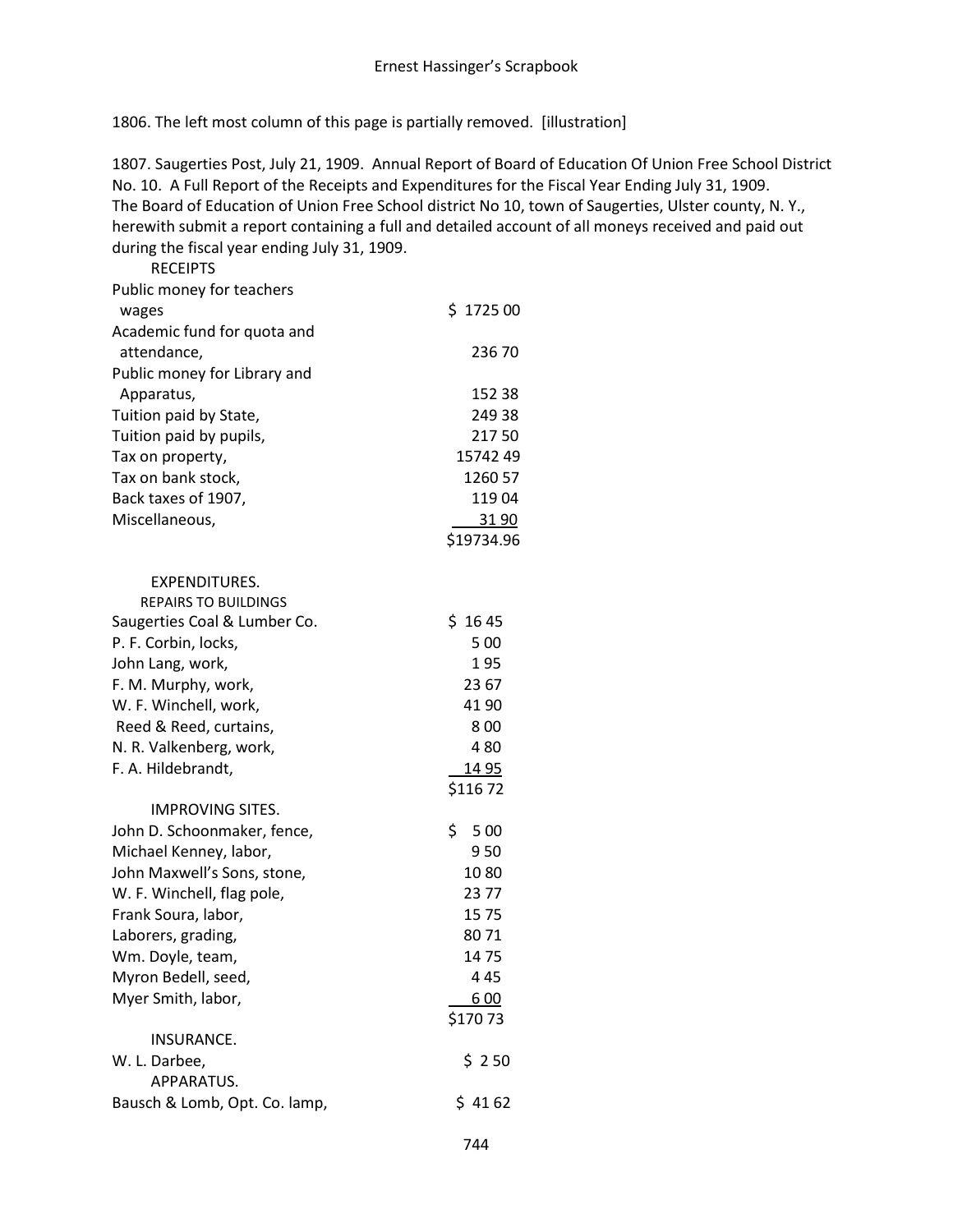| A. T. Thompson & Co., screen,   | 800          |
|---------------------------------|--------------|
| L. E. Knott Apr. Co.,           | 79 33        |
|                                 | \$<br>128 95 |
| LIGHT.                          |              |
| Saugerties Gas Co., gas,        | \$<br>15 24  |
| Ulster Electric Light Co.,      | <u>6292</u>  |
|                                 | \$<br>76 16  |
| FUEL.                           |              |
| Saugerties Coal & Lumber Co.,   |              |
| coal,                           | \$59788      |
| Finger & Lewis, coal,           | 49191        |
|                                 | \$1089 79    |
| FREIGHT, CARTAGE, EXPRESSAGE.   |              |
| Wm. Doyle,                      | \$<br>64 51  |
| C. Van Buskirk,                 | 14 00        |
| Expressage,                     | 650          |
|                                 | \$<br>8501   |
| PRINTING & POSTAGE.             |              |
| Saugerties Post, printing,      | \$<br>2850   |
| Saugerties Telegraph, printing, | 350          |
| Saugerties Mfg. Co., printing,  | 472          |
| N. Van Steenberg, printing,     | 200          |
| Postage,                        | 517          |
|                                 | \$4389       |
| SUPPLIES.                       |              |
| Reed & Reed,                    | \$1180       |
| Ulster Electric Light Co., oil, | 962          |
| Tower Mfg. Co.,                 | 95 95        |
| Troy Belting Co., oil,          | 954          |
| Saugerties Mfg. Co.,            | 2965         |
| J. L. Hammett Co.,              | 31 18        |
| James Russell,                  | 1698         |
| Samuel Melius,                  | 1 1 5        |
| Luther Hommel,                  | 1 1 5        |
| F. A. Hildebrandt,              | 9 02         |
| Seamon Bros. Co.,               | 1143         |
| C. W. Bardine,                  | 1800         |
| Saugerties Gas Co.,             | 2 3 6        |
| Milwaukee D. B. Co.,            | 15 30        |
| A. B. Dick Co.,                 | 4 2 0        |
| Wm. Keener,                     | 60           |
| Saugerties Coal & Lumber Co.,   | 2 00         |
| A. D. Granger Co.,              | 400          |
| Peckham, Little & Co.,          | 1232         |
| L. J. Cook,                     | 35           |
| John Lang,                      | 150          |
| E. M. Wilbur,                   | 265          |
| J. E. Dow,                      | 162          |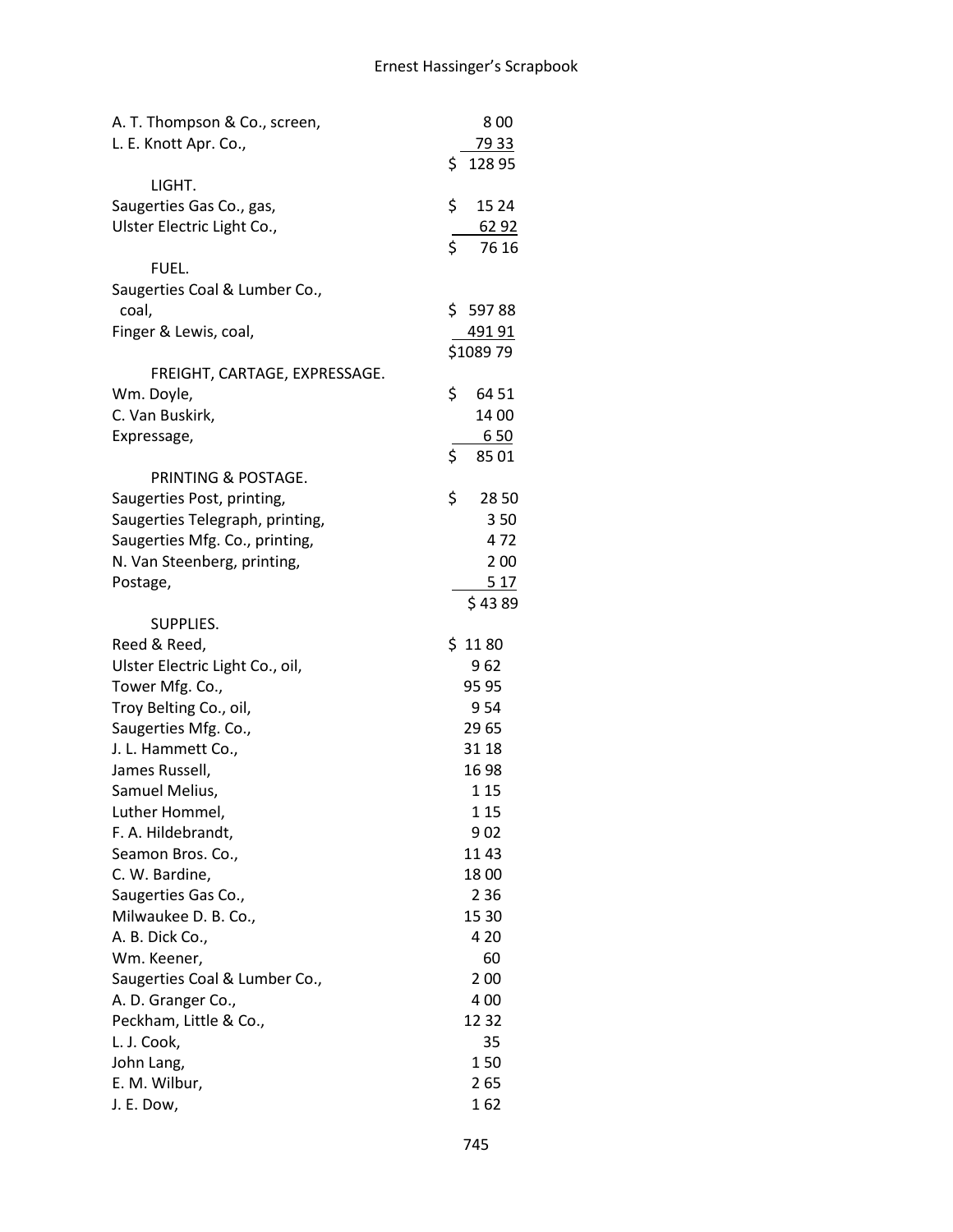| Waterbury & Perkins,             | 90        |
|----------------------------------|-----------|
|                                  | \$293 27  |
| <b>FREE SUPPLIES.</b>            |           |
| Saugerties Mfg. Co., paper pads, | 163 54    |
| <b>FREE TEXT BOOKS.</b>          |           |
| Hinds & Noble,                   | 51 54     |
| Longmans, Green & Co.,           | 1987      |
| Ginn & Co.,                      | 118 97    |
| American Book Co.,               | 101 15    |
| C. E. Merrill Co.,               | 6578      |
| Allyn & Bacon,                   | 78 12     |
| D. C. Heath & Co.,               | 548       |
|                                  | 604 35    |
| INCIDENTALS.                     |           |
|                                  | 12 00     |
| Sam Keener, labor,               | 2 1 8     |
| N. R. Valkenberg, labor,         |           |
| Hudson Tele. Co., rent,          | 12 30     |
| E. Hassinger, services,          | 400       |
| Mrs. Brink, work,                | 952       |
| L. J. Cook, expenses,            | 2189      |
| Mrs. Wright, work,               | 406       |
| J. W. Frankel, services,         | 200       |
| Keenan & Burhans, work,          | 12 00     |
| Margaret Brainard, work,         | 200       |
| A. W. Etson & Co., pictures,     | 6683      |
| Frank Martin, music,             | 25 00     |
| Saugerties Public Library,       | 35000     |
|                                  | \$52378   |
| <b>BONDS AND INTEREST.</b>       |           |
| Saugerties Savings Bank.         |           |
| Bond No. 2 1st issue, retired.   | \$1145 00 |
| Bone No. 1, 2nd issue, retired.  | 1000 00   |
| Interest on bonds,               | 3148.80   |
|                                  | \$529380  |
| SALARIES.                        |           |
| LIBRARIANS,                      |           |
| Margaret Brainard,               | \$6875    |
| Annie Myer,                      | 4578      |
| Edith Bell,                      | 25 00     |
|                                  | \$13953   |
| ATTENDANCE OFFICER.              |           |
| C. E. Abeel,                     | \$120 00  |
| <b>JANITORS.</b>                 |           |
| Wm. Keener,                      | \$499 30  |
| Samuel Melius,                   | 84 00     |
| Michael Kenney,                  | 125 00    |
|                                  |           |
| Charles Beers,                   | 1250      |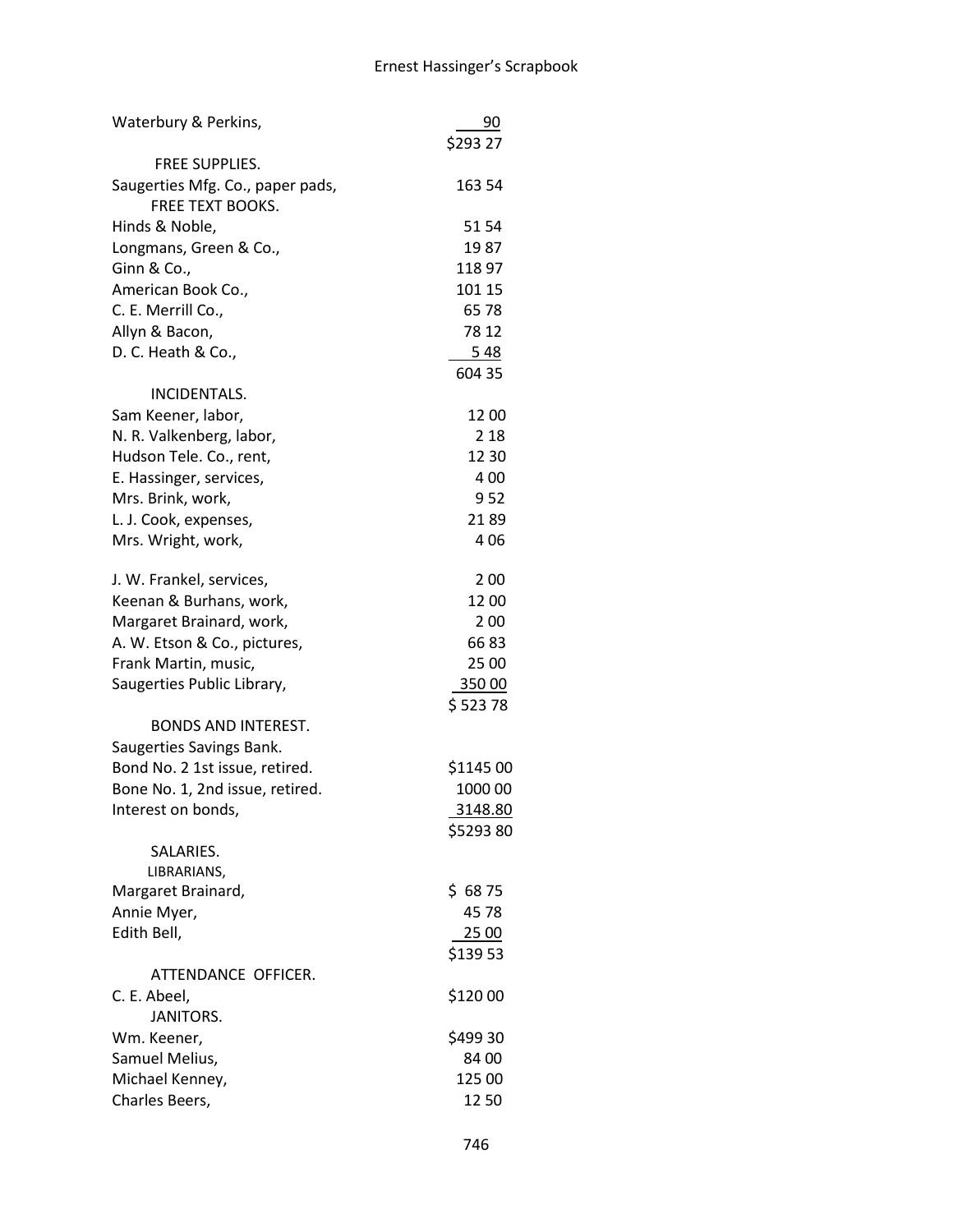| Jerry Russell,                      | 301 90          |           |
|-------------------------------------|-----------------|-----------|
|                                     | \$1022.70       |           |
| TEACHERS.                           |                 |           |
| L. J. Cook,                         | \$1500 00       |           |
| Jennie Robson,                      | 67500           |           |
| Jessie E. Dow,                      | 625 00          |           |
| Ruth E. Ambler,                     | 525 00          |           |
| Lois M. Austin,                     | 475 00          |           |
| Minnie T. Stickney,                 | 525 00          |           |
| Margaret A. Watson,                 | 463 00          |           |
| M. Lucille Farnsworth,              | 441 00          |           |
| Ida Van Buren,                      | 475 00          |           |
| Elizabeth F. McCarthy,              | 460 00          |           |
| Elsie C. York,                      | 440 00          |           |
| Ruth A. DeWitt,                     | 440 00          |           |
| Ada J. Overbagh,                    | 473 50          |           |
| Kittie M. Cassidy,                  | 440 00          |           |
| Florence Finn,                      | 475 00          |           |
| Frances M. Keener,                  | 435 00          |           |
| Hazel A. Fisk,                      | 425 00          |           |
| Georgiana Davenport,                | 57500           |           |
| Mrs. G. P. Colburn,                 | 16 50           |           |
| Anna Clum,                          | 600             |           |
|                                     | \$9890.00       |           |
| Total Expenditures,                 | \$19603 18      |           |
| Deficit on Building etc.,           | 20081           |           |
|                                     | \$19803.99      |           |
| Overdrawn on Treasurer,             | 69 03           |           |
|                                     | \$19734.96      |           |
| <b>BUILDING FUND.</b>               |                 |           |
| <b>RECEIPTS</b>                     |                 |           |
| 1st Bond issue,                     | \$57,250 00     |           |
| 2d                                  | 25,32700        |           |
| Sale of old buildings,              | 6,360 00        |           |
| Sale of old material,               | 55 00           |           |
| Balance on hand July 21, '08}       |                 |           |
| Transferred to Bld'g Acct.          | }               | 1257 11   |
| Transferred from Budget of 1908,    | 500 00          |           |
|                                     | 90,749.41<br>S. |           |
| HIGH SCHOOL EXPENDITURES.           |                 |           |
| Wilson Potter, architect,           |                 | 3,594 80  |
| John McKeefrey, building,           |                 | 52,981 64 |
| Otis Engineering Co., heating       |                 |           |
| and ventilating,                    | 8,997.68        |           |
| L. F. Bannon, plumbing,             | 3,540 32        |           |
| Saugerties Gas Co., gas pipe,       | 199 31          |           |
| E. R. Pease, electrical appliances, | 1,752 22        |           |
| A. H. Andrews, furniture,           | 705 80          |           |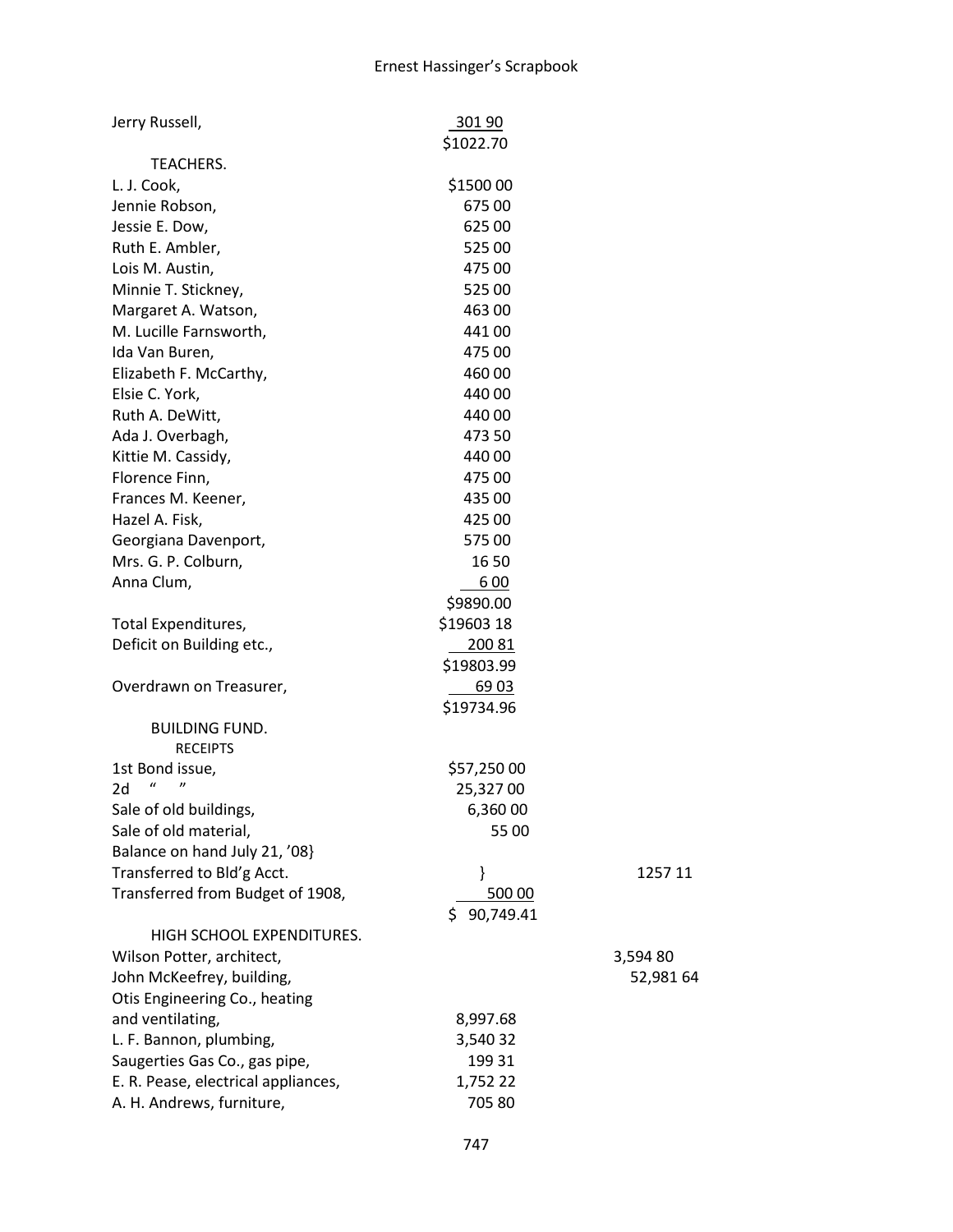| Keenan & Burhans, furniture,                                    | 34083       |  |
|-----------------------------------------------------------------|-------------|--|
| Seamon Bros. Co., furniture,                                    | 71900       |  |
| American Seating Co., furniture,                                | 896 65      |  |
| Central Scientific Co., furniture,                              | 225 00      |  |
| Grading grounds, labor,                                         | 509 43      |  |
| John Maxwell Sons, stone,                                       | 345 78      |  |
| H. W. Brown Co., light                                          |             |  |
| fixtures,                                                       | 49700       |  |
| First National Bank, site,                                      | 9,500 00    |  |
| Kingston Freeman, printing,                                     | 25 00       |  |
| Charles Davis, services,                                        | 500 00      |  |
| Saugerties Post, printing,                                      | 131 00      |  |
|                                                                 |             |  |
| Page 241                                                        |             |  |
| [continued]                                                     |             |  |
| Saugerties Telegraph, printing,                                 | 28 50       |  |
| Ulster Electric Light Co., supplies,                            | 5078        |  |
| Eckert & Snyder, insurance,                                     | 15 08       |  |
| Geo. B. Trumpbour, insurance,                                   | 8 4 0       |  |
| W. L. Darbee, insurance,                                        | 10 50       |  |
| P. & F. Corbin, hardware,                                       | 535 00      |  |
| J. F. Butzel's Son, shades,                                     | 153 00      |  |
| W. F. Winchell, services,                                       | 35 00       |  |
| R. E. Sternberg, services,                                      | 35 00       |  |
| Maitland, Armstrong & Co.,                                      |             |  |
| bronze tablet,                                                  | 243 00      |  |
|                                                                 | \$86,574.72 |  |
| HILL STREET.                                                    |             |  |
| Wilson Potter, architect,                                       | 204 50      |  |
| James A. Montross, building,                                    | 3,220 00    |  |
| Mahony Heating & Ventilat-                                      |             |  |
| ing Co.,                                                        | 926 00      |  |
| Reed & Reed, shades,                                            | 25 00       |  |
|                                                                 | \$4,375.50  |  |
| Total,                                                          | \$90,950 22 |  |
| Deficit on Building account,                                    | 22081       |  |
|                                                                 | \$90,749.41 |  |
| BUDGET OF ESTIMATED EXPENSES OF SCHOOLS FOR YEAR OF 1909 - '10. |             |  |
| To be voted on at annual school meeting, August 3rd, 1909:      |             |  |
| Teachers wages,                                                 | \$10,115    |  |
| Less public money                                               | 1,725       |  |
|                                                                 | \$8,390     |  |
| Janitors and Engineer,                                          | 1,100       |  |
| Librarians,                                                     | 150         |  |
| Clerk and Treasurer,                                            | 125         |  |
| Attendance Officer,                                             | 120         |  |
| Taking census and making tax roll,                              | 50          |  |
| Insurance,                                                      | 36          |  |
|                                                                 |             |  |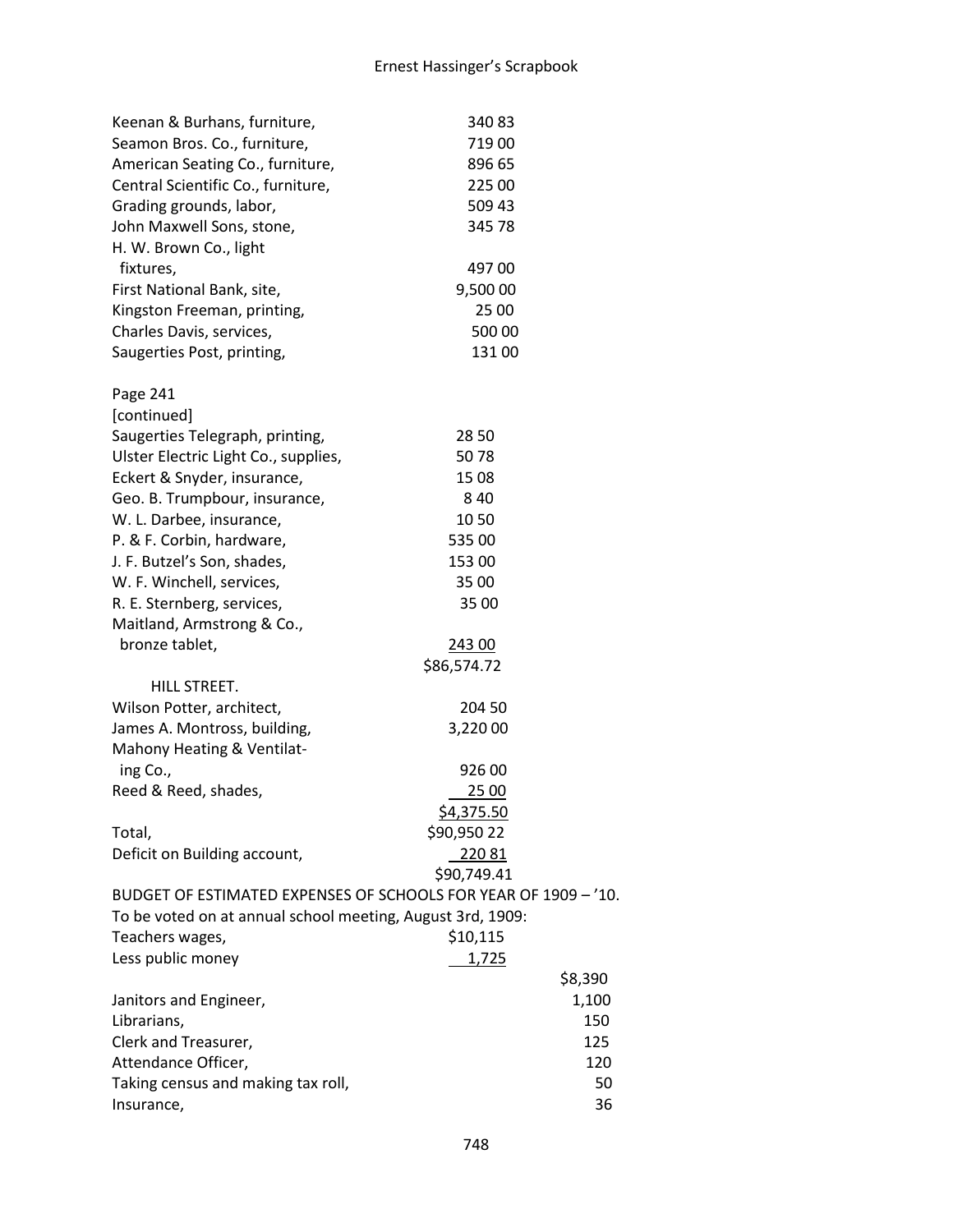| Printing, Postage and Stationery, |         | 50            |
|-----------------------------------|---------|---------------|
| Repairs and Improvements,         |         | 250           |
| Fuel and Lighting,                |         | $11,00$ [sic] |
| General supplies,                 |         | 300           |
| Water rent,                       |         | 50            |
| Free Text Books, Stationery and   |         |               |
| Typewriters,                      |         | 600           |
| Bonds,                            | \$2,145 |               |
| Interest,                         | 3,233   | \$5,278       |
|                                   |         | \$17,879      |
| Shortage on year just closing,    |         | 391           |
|                                   |         | \$18.270      |

1808. Saugerties Post, July 24, 1909. A Letter Regarding the "State Farm" What a Member of the Women's Prison Ass'n. Says Concerning the Plan of Locating it Here.

Recently there has been much agitation in town of the probably location of the new State farm for women who have been misdemeanants, and the following communication explains the matter carefully. Serious objection was raised by the Barclay Heights residents to the plan of locating the prison on the Louis Washburn farm.

#### New York, July 23rd, 1909

To the Editor, Dear Sir: - As the people of Saugerties seem to be laboring under a misapprehension concerning the character of the women to be sent to the State Farm, and the administration of the institution when located it seems but fair to those interested that an opportunity be given to explain the object of the institution. I am therefore asking that you will kindly publish the enclosed statement: On October 1st, 1899, the number of inmates in the county jails, penitentiaries, city prisons and work houses of this State was 5,331; on October 1st, 1908 the census these institutions was 8,070, an increase of 2,739 in 9 years. The vast majority of these inmates are idle. All are dependent on the taxpayers for support. During the year 1908 there were in this state, 14,445 commitments for disorderly conduct and intoxication, a total of 38,868 convictions of adults charged with misdemeanors. Of this total 6,519 were of women, the majority of whom had been convicted between 5 and 500 times In the city of greater New York, the cost for the arrest, arraignment and conviction is at least \$12 per capita. It is much more in the other counties. In New York city women are frequently an [*sic*] arrested twice in one day. The cost of arrest and conviction of one woman is known to have amounted to \$360, the cost of support while serving sentence amounted to \$123, a total cost in one year of \$483. Hundreds of men and women have made our jails and workhouses their homes for years. One woman in Queens county has made her home in the jail for the past 15 years, going voluntarily to court at the expiration of sentence to renew the commitment. As a "trusty" she is said to prey upon her fellow prisoners, and this makes her stay remunerative, while being supported by the taxpayers. Every person of ordinary intelligence realizes that the burden of support of all our institutions falls upon the rent payers and the small property holders. Increased taxes means invariably increased rent. Is it right that the industrious, moral and law abiding should be burdened with the support of an ever increasing class of shiftless offenders against law and decency? And does not this increase prove that our present methods encourage such offenders?

Beginning with incorrigible girls and boys, the state has gradually increased its work of reformation through moral influences until among women, all under 30 years of age are provided for; but the *Scientific Study* of individual inmates is of recent date. Only within the past 5 years has it been found that through a simply operation for adenoids or other slight ailments, the stupid, vicious school boys and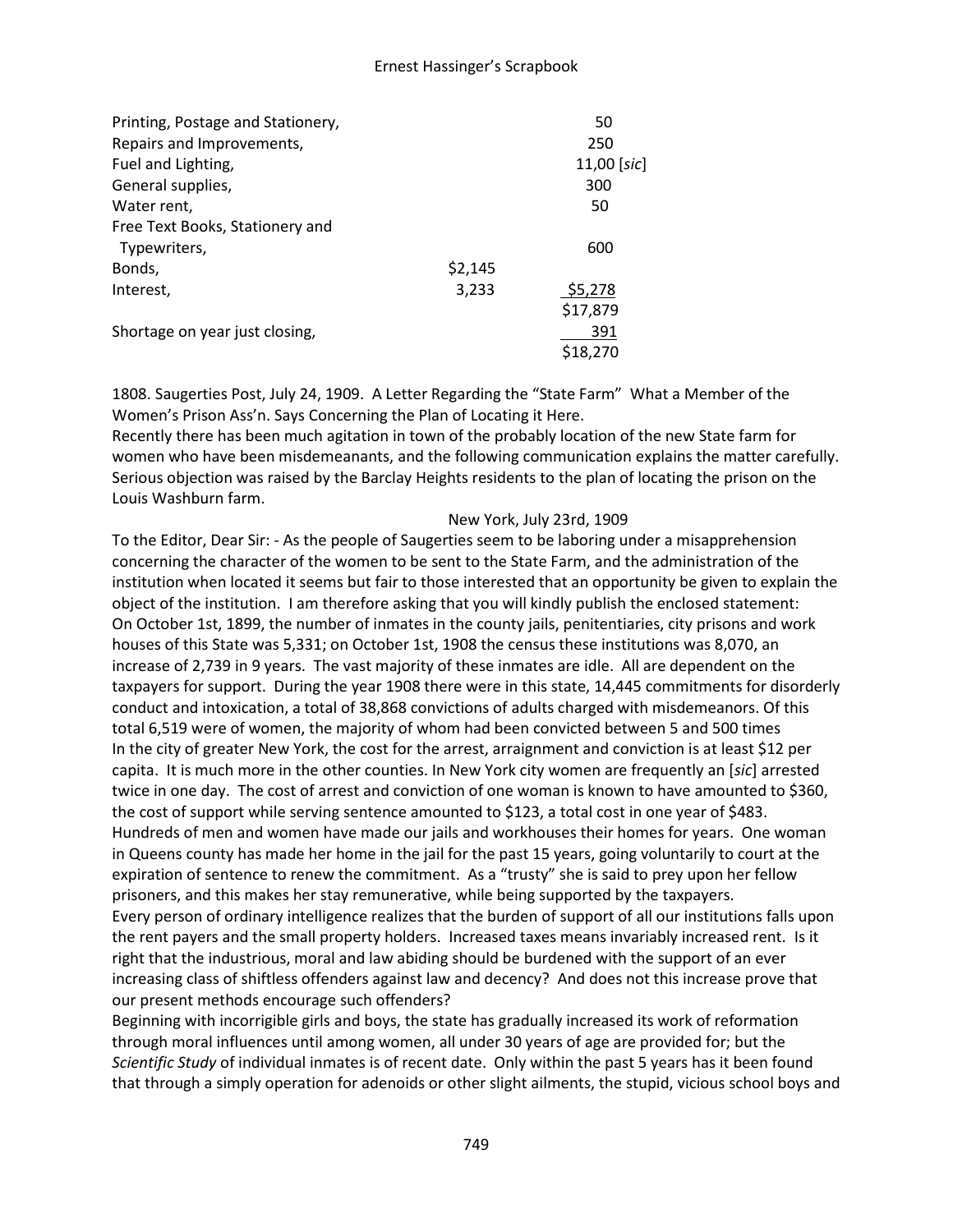girls who have hitherto degenerated into incorrigibles to fill our institutions, become bright, intelligent and moral.

Among adult offenders how much is due to physical defects and how much to pure shiftlessness and premeditated viciousness, is a question yet to be decided. It is for the purpose of determining this question that the State farm is to be. Everyone will admit that one industrious, moral man or woman is worth to society more that 100 idle depraved. To compel the persistently vicious to support themselves and to rehabilitate the irresponsible is certainly a worthy undertaking

It was after years of careful study and investigation that the Women's Prison Association obtained the enactment of a law providing for a State farm for women. Once established, all women over 33 years of age who are convicted of misdemeanors or lesser offences 5 times within two years will be sent there for a term not to exceed 3 years. While there they will be subjected to medical and scientific treatment for the purpose of determining their responsibility and effecting cures. While undergoing treatment they will be employed in the open air at truck gardening, dairy work, etc., and thus support themselves as they certainly should.

As offenders against order and decency it is necessary that they be committed by the courts, and under these conditions the institution hardly comes under the category of "Hospital." The title of "State Farm" has therefore been adopted. As a State correctional institution is naturally comes under the supervision of the superintendent of prisons.

It is however unique in its object, and the first of its kind to be established in the United States, probably in the world. As such any community ought to consider itself highly favored by being chosen for its location.

During the passage through the legislature of the bill providing for this farm, every important newspaper in this country commented favorably upon its object. Every philanthropic organization in this state, many political and civic organizations, our eminent jurists and most prominent citizens, the district attorneys and the county sheriffs indorsed the bill. The New York County Medical Society in indorsing the measure expressed regret that it had not originated with them. The state and local organizations of the Women's Christian Temperance Union indorsed the measure each successive year of its introduction in the legislature, and sent delegates to the hearings before the legislative committees. It is therefore absurd for The Saugerties branch to petition against locating the farm there. At the annual convention of the National Prison Association held in November last at Richmond, Va., our state delegates announced with pride that New York state led all others in the enactment of this law. Several other states are now advocating similar institutions within their territory.

Now in regard to the misapprehension of the good people of Saugerties concerning the character of the inmates; the law distinctly provides that women misdemeanants over 30 years of age, not convicts shall be committed thereto. The majority sent will be broken in health and spirit, homeless and friendless; once committed there will be small inducement for them to escape. No institution of the kind is ever undertaken without first enclosing the grounds with a wall of sufficient strength and height to prevent escapes of inmates and observation from outside. The wild assertion that the peace of any households in Saugerties would be disturbed through "recreant and inquisitive husbands spending their time hanging over the wall to observe the inmates" is therefore ridiculous.

During my frequent visits to Saugerties I have seen no giants. A man who is tall enough to see over a ten foot wall can spend his time more profitably in a traveling show. My observation of the women of the town leads me to believe that the majority have either been discreet in their choice of helpmeets, or are possessed of sufficient strength of character to prevent such catastrophes.

For the less fortunate a dose of bird shot from the man on guard (for guards will be employed) will undoubtedly effectually restore the household equanimity. The inmates will be in the main friendless and therefore cannot attract undesirable visitors. On the other hand as the first institution of its kind, it will naturally attract the attention of the medical experts, a class of visitors to be desired in any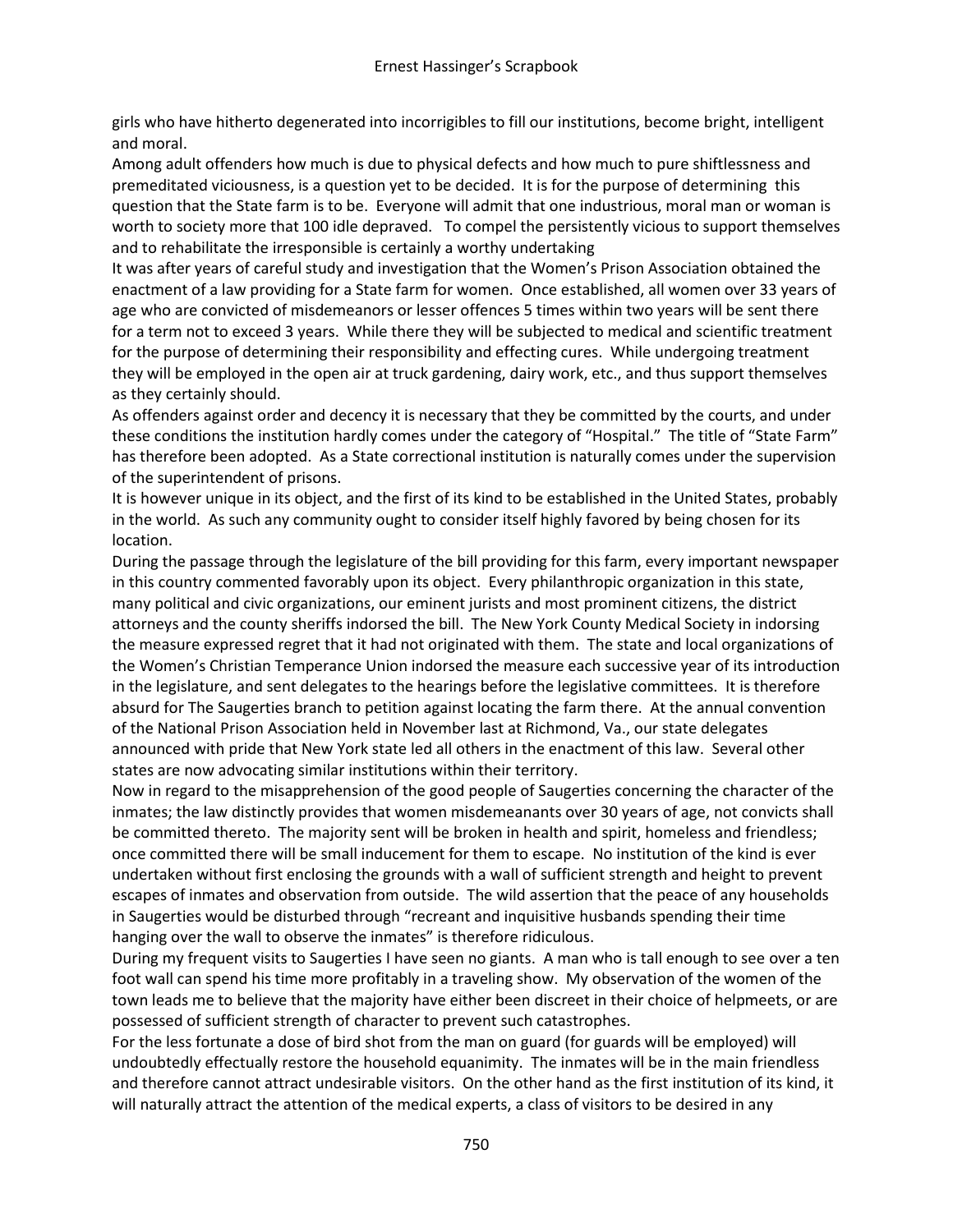township. The law provides that the officials shall be women of high character and intelligence – college bred women.

Apparently the residents of Bedford and Albion where the two reformatories for the younger women are located do not find these institutions objectionable and these young women are far more liable to create disturbances. In both towns and at Elmira where the reformatory for men is situated, the residents point with pride to the reformatory.

Should the Louis Washburn farm be chosen, a group of imposing buildings will be erected on the farthest point of the ridge removed from the view of the summer residents. The inmates will be conveyed to the farm in closed carriages, and once inside the gates will never be seen by the townspeople.

The construction and equipment of an institution in these days means a demand for labor, which will be prolonged indefinitely, as a constant increase in members, means additional buildings. The towns in the Chenango and Susquehanna valley are however, alive to the benefits to be derived from the establishment of such an institution, and have sent delegations to meet the commission and implore them to locate the farm in their vicinity.

In the meantime a highly respected citizen has been severely and unjustly criticized because the Women's Prison Association and part of the commission favored its purchase of his farm.

Yours Very Truly, Alice L. Woodbridge.

1809. Saugerties Post, Sept. 15, 1907. A Scrape Ends in Death of One Man. Younger Cashdollar Boys and Harry Gray Have a Tussle and Both of Them Shot. One Death.

As the result of an old feud which existed between James and Aaron Cashdollar and Harry Gray, all this village, Aaron is dead in the Kingston city hospital, James is in the same hospital in a serious condition and Gray is in the county jail.

The Cashdollar boys were shot by Gray, who claims it was done in self defense.

All of the parties are neighbors living on what is known as Melius' Island and the trouble which culminated so fatally has been brewing for some time.

It was all over the taking of some plank from an old boat which Gray claims he owned, and which he had tied up near the mouth of the Sawkill, a short distance from his home. These plank, Gray claims, James and Aaron Cashdollar took without his permission and for the value of which, he had threatened legal proceedings having had lawyer Benj. C. Coon write the Cashdollar's a letter.

This letter apparently intensified matters to a high tension, and according to Gray's story he was threatened several times by the Cashdollar boys.

The story of the tragedy follows. Gray says he was on his way home Tuesday evening about 9 o'clock and carrying in his hand some pretzels and ham for his wife who has been ill for a long time. When he reached the spot midway between the old Sweeney and Burhans & Brainard docks, he met the Cashdollar boys coming up the road. They had their dog "Shep" with them and carried a lighted lantern. They were going after skinks. Gray claims the Cashdollar's sicked the dog on him and he told the dog to get out and remonstrated with them for tackling him alone in that place. Gray was then hit over the face with the club and a general scrap occurred in which language of vile character was used. Then he went on a short distance and suddenly Aaron jumped on his (Gray's) back and pinned his arms fast, and James then hit Gray with the club on the shoulder and body. Gray wriggled loose and drawing a Smith & Wesson 32 calibre revolver, which he had secured a permit to carry, fired twice.

Both shots took effect. James, the elder of the two, who is 19 year old, was shot in the left groin and the bullet passed through him severing some of his vital organs, and lodging under the skin on the posterior of the right thigh. Aaron, the younger brother, who as 17 years of age, was shot in the left side of the body under the rib, the bullet, perforating the intestines and making eight holes in them. Soon after the shooting occurred Chief of Police D. E. Abeel and Drs. Emerick and Montgomery were notified. The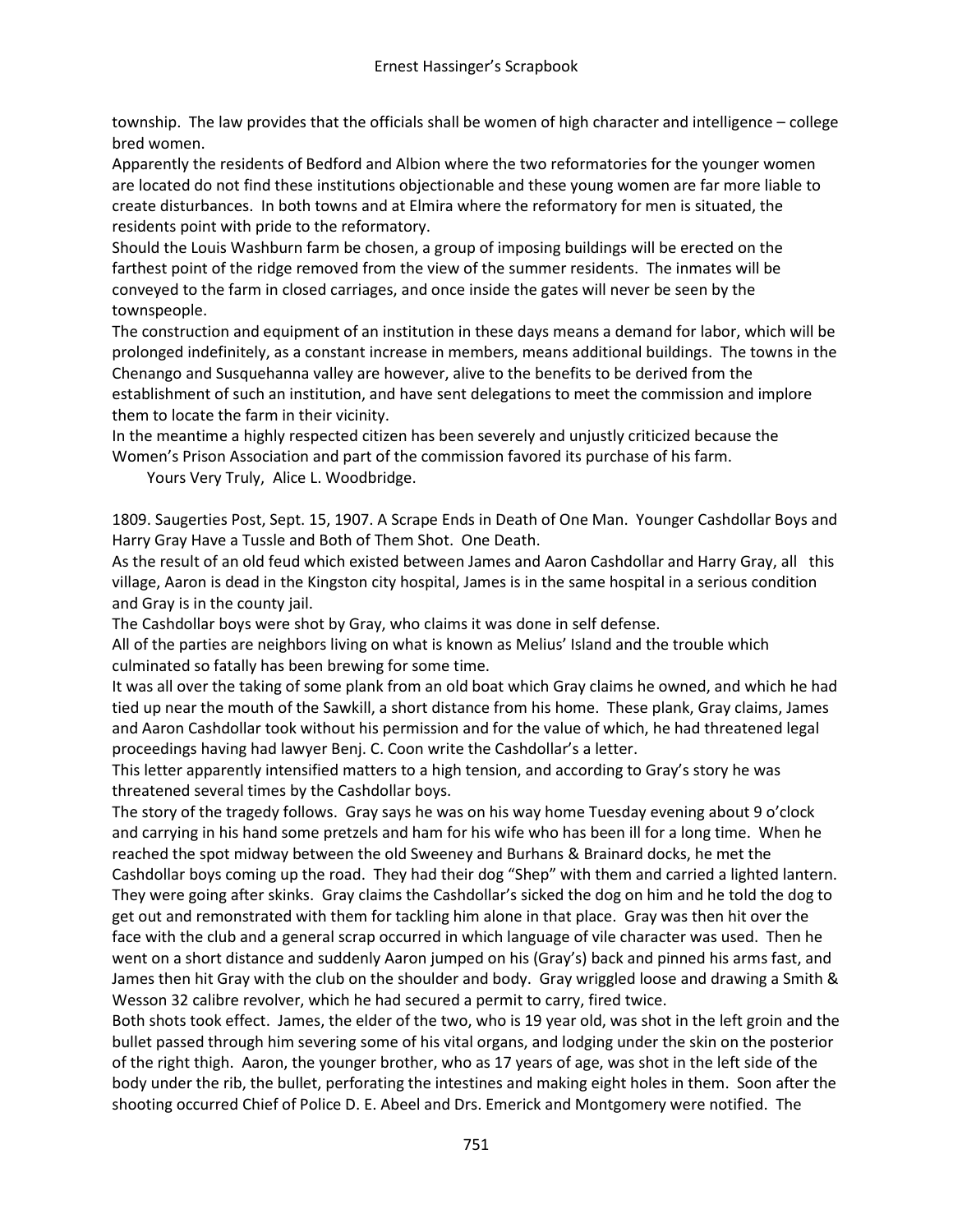doctors went to the scene at once, but before Chief Abeel secured a carriage, Gray appeared and surrendered himself and was placed in the lockup, Walter Ricketson and Percy Abeel being stationed there as guards for the night.

The doctors found both Cashdollar boys in serious condition. The bullet in James was located by Dr. Montgomery and Dr. Emerick cut it out. The bullet in Aaron could not be located.

The two men were placed in Dr. Montgomery's automobile and with the two doctors, started at once for the Kingston City hospital. They reached there at midnight and Dr. Chandler, assisted by Drs. Montgomery and Emerick performed operations on both men at once, the local doctors returning home at 3 a. m.

The condition of Aaron was such that the doctors held out no hopes for his recovery and at seven o'clock this morning he died. Although the condition of James is serious, there is a chance of his recovery.

Gray had a contusion on his face, two cuts inside his cheek, where his teeth had made incisions after being struck on the outside, a bruise on the shoulder and body. These were attended to by Dr. Montgomery.

Gray said he did not shoot with intent to kill, but merely to wound the Cashdollars' so he could get away with his life.

Gray was arraigned before Police Justice Rowe this afternoon on the charge of murder in the first degree. He was represented by William D. Brinnier. Assistant District Attorney Frederick G. Traver of Kingston appeared for the people. Through his counsel Gray waived examination and was committed to the county jail to await the action of the grand jury which meets this month.

1810. Joe Coburn. [illustration]

# Page 242

- 1811. Wild Cat Falls. [illustration]
- 1812. Hunting in the Catskill Mountains. [illustration]
- 1813. On the Dugway. [illustration]
- 1814. Looking South from Depot. [illustration]
- 1815. Blossom Falls, Catskill Mountains. [illustration]
- 1816. Upper Esopus, Saugerties, N. Y. [illustration]
- 1817. Overlook Mountain. [illustration]
- 1818. A Bear Hunt in the Catskills Talking it Over. [illustration]
- 1819. J. B. Moisant. [illustration]
- 1820. Supreme Regent RA Howard C. Wiggins. [illustration]

# Page 243

1821. Grand Regent RA Theo. Theonet. [illustration]

1822. Saugerties New York. Gateway to the Ulster & Catskills

The grand old village of Saugerties, located on the west bank of the Hudson, in the shadows of the Catskills, has grown in popular favor as a Summer resort. It has all the attractions that Summer tourists seek – fresh pure air, nature's art, quiet rambles, boating, bathing and fishing. For beauty of scenery and healthfulness Saugerties is unsurpassed by any town of the banks of the Hudson. It is situated at the foot of the Catskills and drives can be made here to any mountain resort in a few hours, such as Kaaterskill, Laurel, Overlook and other points of interest. The Esopus Creek, a fine sheet of water 250 feet wide, and navigable for a distance of three miles, wends its way through the village to pay a tribute to the kingly Hudson. its banks, in some places rising to a height of 100 feet, are covered with a dense growth of pines and bushes. The finest road in the Catskills, and the one known as the Automobile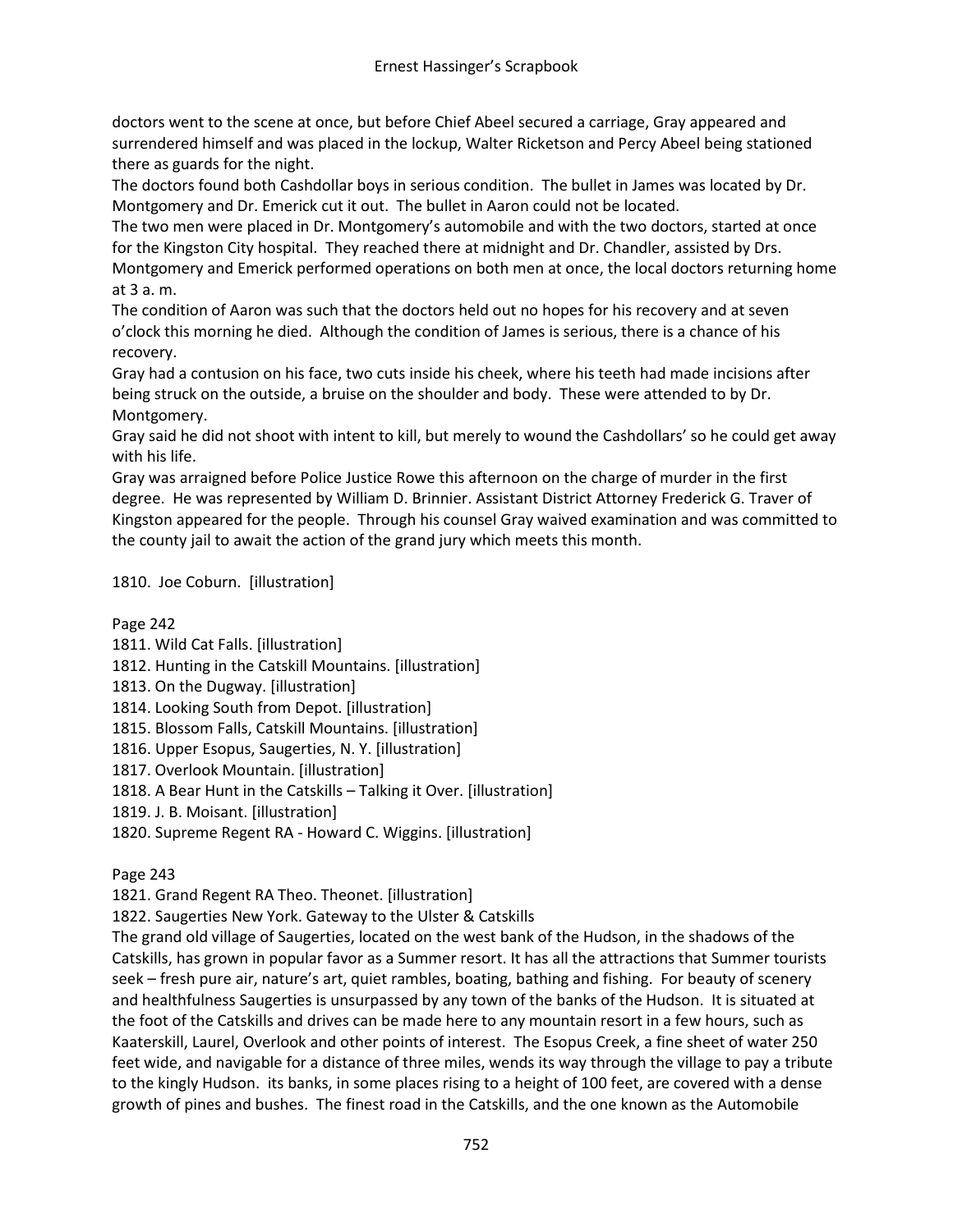Route, is from Saugerties leading to Bearsville, a distance of twelve miles, with branches in Palenville, etc.; also a new State road from Saugerties to Kingston. Finest drinking water in New York State, clear and cool. Reached pleasantly and comfortable by the Saugerties Evening Line steamers. Boats leave foot of Christopher st., New York, at 6 P. M. Special daylight trip, leaving Saturdays at 1 P. M., commencing June 26<sup>th</sup>. For booklet address D. N. Finger, Gen. Agt., Saugerties, N. Y. Farms, Hotels, Boarding Houses and Cottages for sale or to rent or exchange. For –articulars apply to E. Moran, Saugerties, N. Y. [illustration]

1823. George J. Medole, Grand Patriarch, 1908-1909. [illustration]

1824. Characters from Charles Dickens. Capt. Cuttle, (Dombey and Son – Chap. iv.) ...had been a pilot, or a skipper, or a privateer's – man, or all three, perhaps; and was a very salt looking man indeed. [illustration]

1825. Saugerties Post, June 11, 1910. Blithewood Infantry Come Here. Disagreeable Day for Parade of Annandale Boys.

The Blithewood Light Infantry of Annandale, in command of Captain Andrew C. Zabriskie, came to Saugerties to-day aboard the steamer E. B. Gardner, reaching the dock about 12 o'clock. The Infantry was headed by Scofield's band of twenty-five pieces of Po'keepsie, They were met at the dock by Rev. David M. Hunter, Chief Adams, and Asst. Chiefs Weinand and Shultis, and the officers of the Exempts, Snyder Hose Co., Laflin Hose Co, and Washington Hook & Ladder Co. A parade was made thru the principal streets and owing to the inclement weather, much of the line of march was omitted. The Infantry after the parade were reviewed at the Exchange hotel and later served with dinner there, ten of our citizens contributing ten dollars each to provide the dinner. The band, which, is one of the best in the state, played in an excellent manner. The Infantry left for home during the afternoon. The rain made the day very disagreeable for them and our citizens, and the dress parade had to be eliminated from the day's program.

1826. Otis Elevated Railroad. [illustration]

1827. Characters from Charles Dickens. Mr. Whackford Squeers. (Nicholas Nickleby, (Chap. iv.) Mr. Squeers had but one eye, and the popular prejudice runs in favour of two … and when he smiled, his expression bordered closely on the villainous. [illustration]

1828. Characters from Charles Dickens. Mrs. Bardell. (Pickwick Papers – Chap. vii.) Mrs. Bardell could only reply by a look. She had long worshipped Mr. Pickwick at a distance, but here she was, all at once, raised to a pinnacle to which her wildest most extravagant hopes had never dared to aspire. [illustration]

Page 244

1829. Report of the Proceedings of the 19th Annual Convention of the Hudson Valley Volunteer Fireman's Association, Ossining, N. Y., June 16th and 17th 1908. Representing Albany, Columbia, Dutchess, Greene, Orange, Rensselaer, Rockland, Saratoga, Sullivan, Ulster and Westchester Counties. [Cover page and title page] [both the same]

1830. Proceedings of the 19th Annual Convention. Officers for 1908 – '09 Fred S. Bieber, President. Henry Buxbury, Secretary.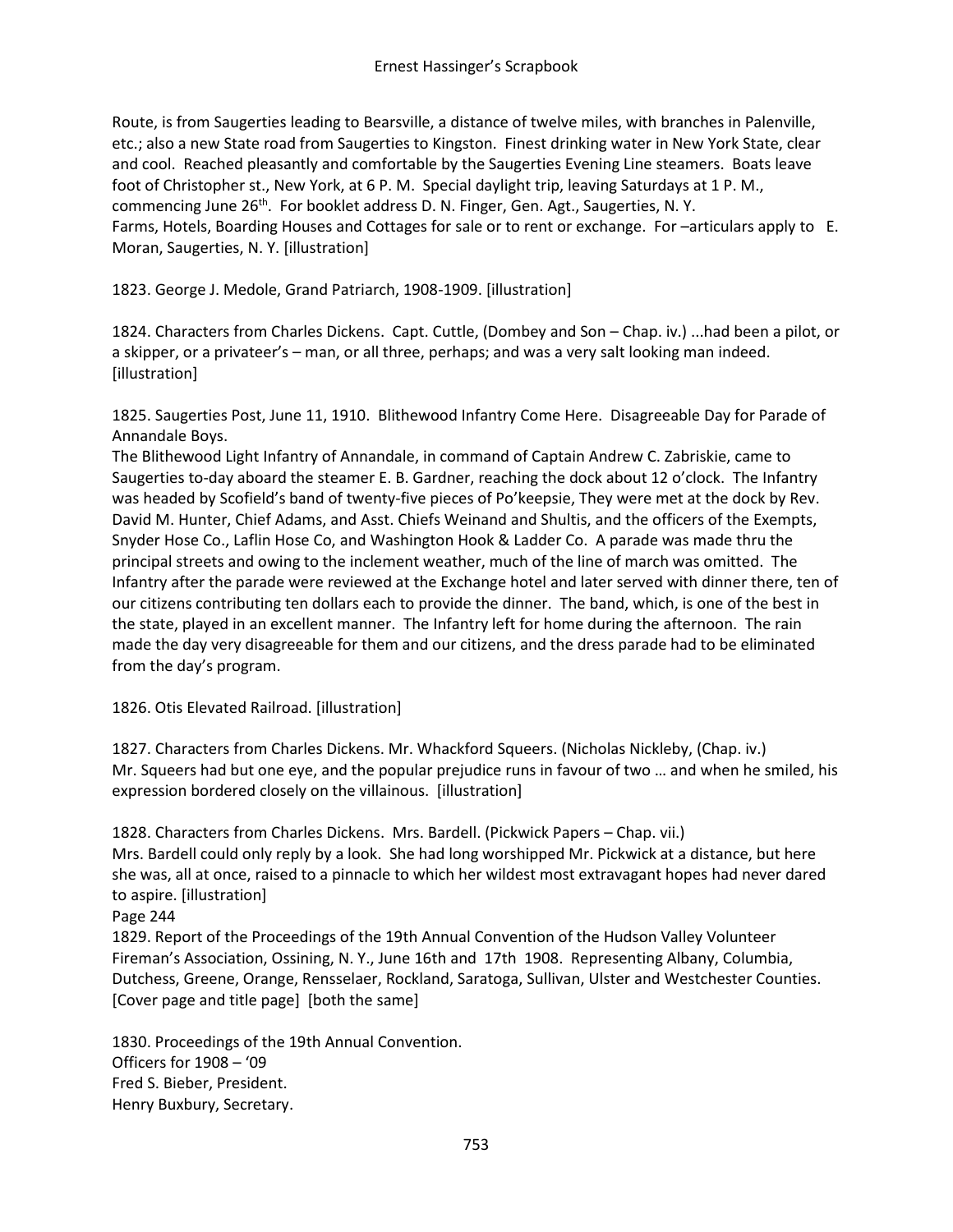County Vice-Presidents Albany - Arthur N. Montross Columbia – Aug. L. Hardwick, Hudson Dutchess – Robert Boehmer, Wappingers Falls Greene – Elmore Mackey, Athens Orange – Fred B. Smith, Newburgh Rensselaer – James Hart, Rensselaer Rockland – Gustave Awre, Nanuet Saratoga – Henry E. Barton, Mechanicsville Sullivan – William A. Wells, Liberty Ulster – George Newkirk, Kingston Westchester – C. E. Powell, Croton

1831. Parade Carnival Fireworks, Old Home Week, Saugerties on Hudson, N. Y. July 1, 2, 3, 4, 1911. Come Back to the Old Town Once 862. [illustration]

1832. Proceedings of the 19th Annual Convention.

| Committees                         |                     |
|------------------------------------|---------------------|
| Executive Committee for 1908 - '09 |                     |
| James A. Goldsmith                 | Haverstraw          |
| Irving L. Nestell                  | Kingston            |
| Walter H. Flandreau                | <b>Mount Vernon</b> |
| <b>Ernest Hassinger</b>            | Saugerties          |
| <b>Richard Hallenbeck</b>          | Hudson              |
| Lewis E. Lansing                   | Poughkeepsie        |
|                                    |                     |

| <b>Auditing Committee</b> |            |
|---------------------------|------------|
| Alfred M. Keene           | Yonkers    |
| <b>Fred Sudheimer</b>     | Kingston   |
| Charles S. Sloat          | Haverstraw |

Delegate to State Firemen's Convention Walter H. Flandreau Mount Vernon

1833. Dan Sully home Woodstock. [illustration]

1834. Saugerties Post, Oct 19, 1909. No Indictment Found Against Gray. Grand Jury Exonerates Him From Charge of Murder.

The Grand Jury which has been in session in Kingston since October 4th, filed their report Saturday, and as was expected found no indictment against Harry Gray, of this village, who shot and killed Aaron Cashdollar and wounded James Cashdollar so seriously, that he is still in the Kingston City Hospital. The trio had engaged in a combat on the road between the Sweeney and Burhans and Brainard docks one night last month, the come-to-gether, being due to bad blood between them over some old planks. At the time Gray claimed he had been attacked and shot in self defense. At the hearing before Judge Rose he was held to await the action of the grand jury on the charge of murder in the first degree, but it was generally believed that the grand jury would exonerate him from the charge. As soon as Gray was discharged from custody he left at once for Buffalo to visit an uncle fearing to return to Saugerties, as he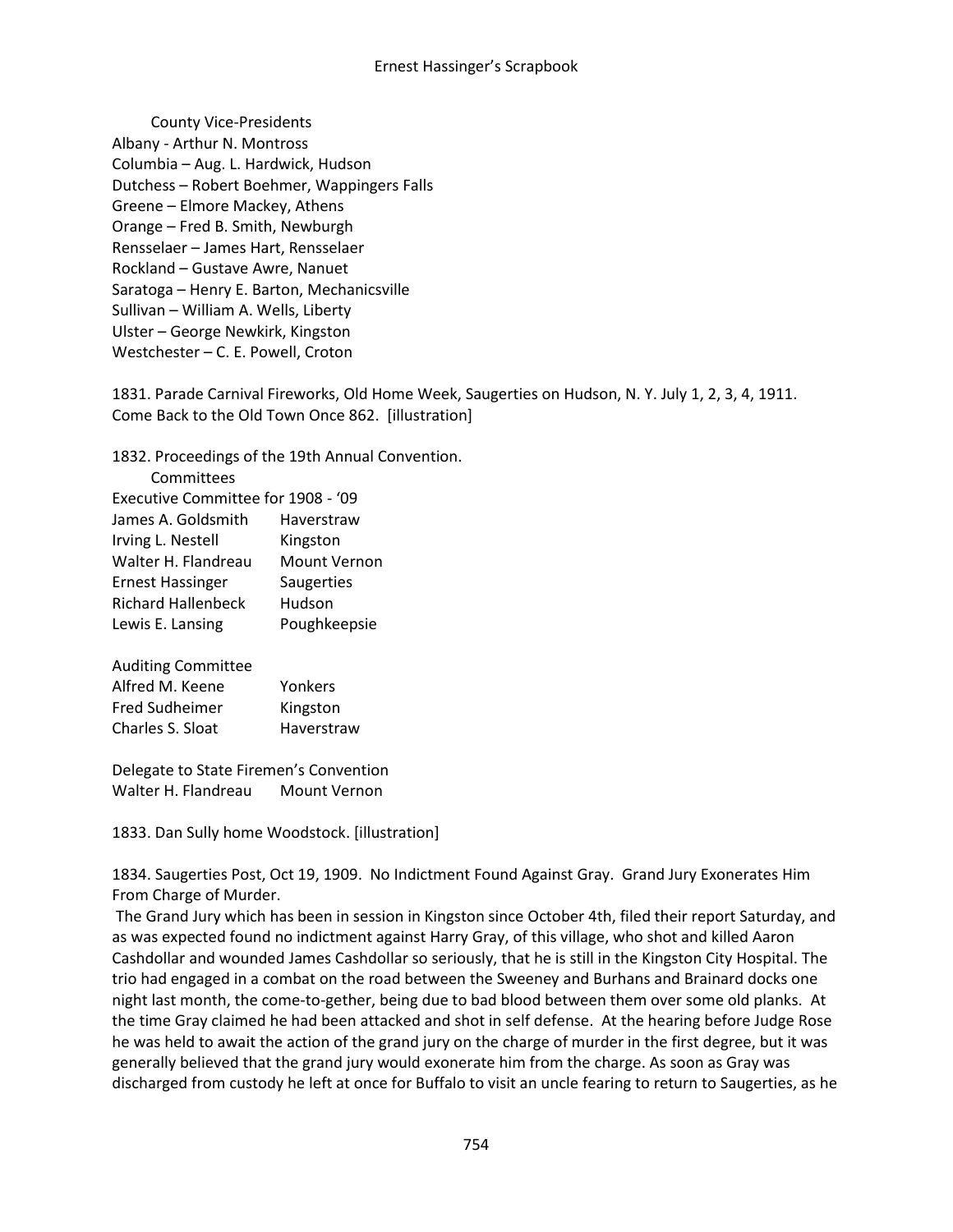believed he would be jeopardizing his life, claiming that threats against him have been made by brothers of the dead young man.

1835. Saugerties Post, Dec 17, 1909. Back in Jail.

Harry Gray of this village, who was discharged by the September grand jury, was indicted for murder in the second degree, by the grand jury Monday. He was rearrested and is now in the county jail awaiting trial. The crime for which Gray was indicted was the shooting of the Cashdollar brother. Both boys were brought to the Kingston City Hospital, Aaron dying shortly after his arrival and James has been discharged and is able to walk out now.

Page 245

1836. Proceedings of the Nineteenth Annual Convention of the HUDSON VALLEY VOLUNTEER FIREMEN'S ASSOCIATION Ossining, N. Y. June 16, 17, 1908

Representing

Albany, Columbia, Dutchess, Greene, Orange, Rensselaer, Rockland, Saratoga, Sullivan, Ulster and Westchester Counties.

TUESDAY, June 16, 1908.

Convention called to order at 11:05 A. M. by President F. S. Bieber, of Poughkeepsie, N. Y.

Convention opened by prayer by the Rev. W. H. Finch of Ossining, N. Y.

President Bieber:

Gentlemen of the Convention, in the absence of the Mayor, John W. Horsfall, of Ossining, will deliver an address of welcome.

Mr. Horsfall of Ossining:

Mr. President and Officers and Members of the Hudson Valley Volunteer Firemen's Association: I am lost for what to say. Because of the absence of the President of the village, our Chief called upon me to do the honors without a mo-

1837. Proceedings of the 19th Annual Convention, page 8

ment's preparation, and I will endeavor to do the best I can – to fulfill as near as I can what our President would do.

On behalf of the village, the village authorities and the people of our village, we welcome you to our midst. We welcome you because we love our Volunteer Fire Department – they have a great deal to do, and they do it well and faithfully, and that is the reason why I say we welcome you here, because nothing appeals to us as the Volunteers, and they think a great deal of you, and may your stay in this village be as pleasant to you, every one of you, as it is to the people of this village and the Fire Department of this village.

We are glad to welcome you and to receive you wherever you go. Ossining will remember you for many years, and we hope you will carry away with you nothing but pleasant memories of our village. This is the first time in the history of Ossining that we ever had a convention of this kind with us, and may your business to on in a prosperous way, and my you prosper and succeed in all your efforts, and may you enjoy a pleasant two days while you are here with us in our village. It is yours. If the President of the village was here, he would give you the key of the village, but nevertheless while you stay here it is yours, and I bid you enjoy it to the full extent while you are here. (Applause.)

1838. Proceedings of the 19th Annual Convention, page 9. President Bieber: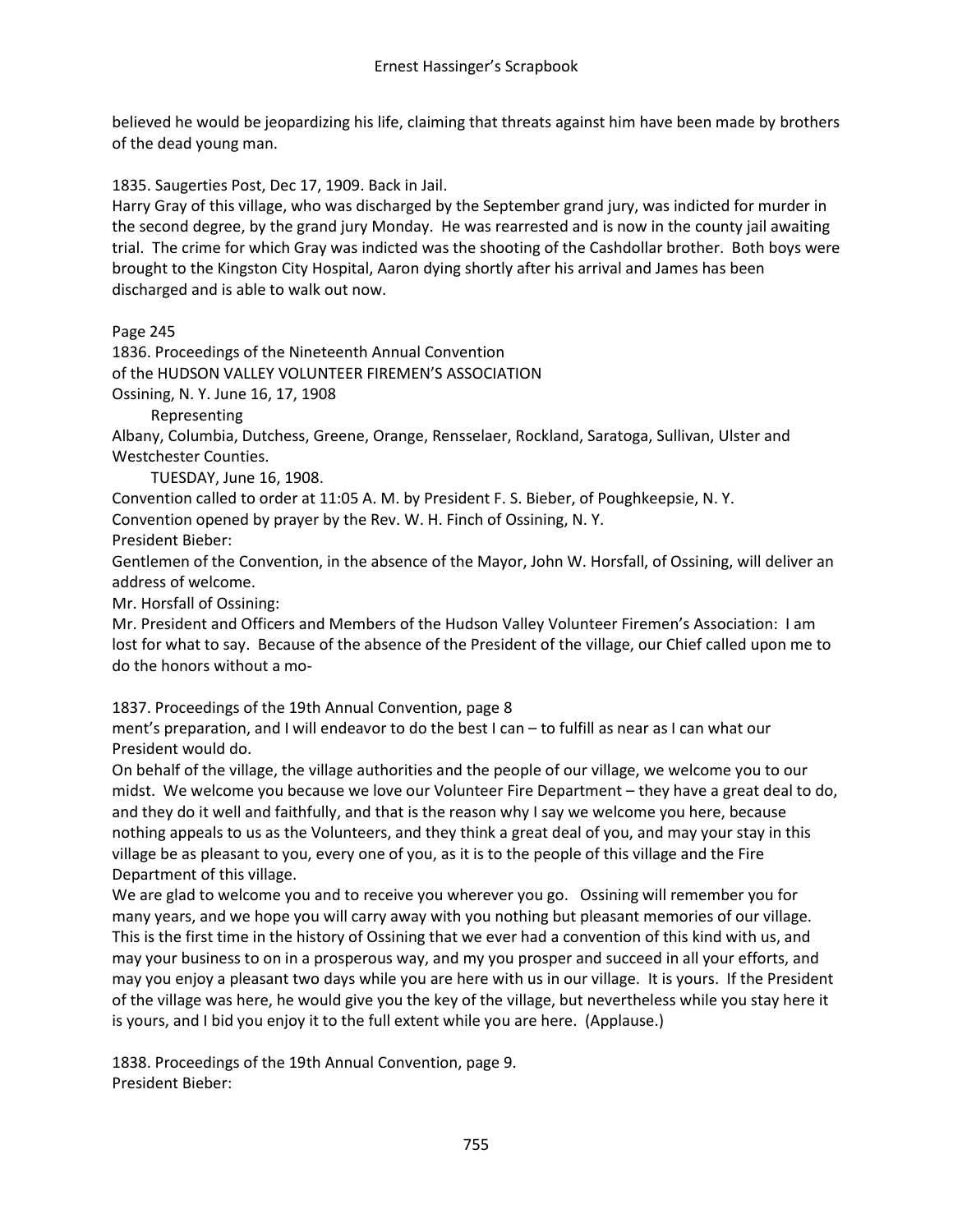Gentlemen, the address by the President will have to be overlooked on this occasion. I was partly prepared to make an address here, but when I saw all these lemons around I thought I best to omit it – it would be a bad place for anything of that kind, so I will let that go for the present. (Laughter and applause.)

President Bieber:

I will appoint as the Committee on Credentials Mr. J. B. Osborne, of Poughkeepsie; Mr. Byron, of Troy, and Mr. S. P. Preston of Mount Vernon.

President Bieber:

Gentlemen, the next in order is the roll call.

Mr. Dempsey:

I move we dispense with the roll call.

Delegate:

Mr. President, it is getting rather late, and the roll call isn't necessary at all; we don't need to have the names read off – they are recorded, and it doesn't seem to me to be necessary that we stay here so long, so I would suggest that we dispense with the roll call.

I call for the question on the motion.

Motion to dispense with roll call seconded, and question put. Motion lost, and the roll call ordered. Roll call.

President Bieber:

The next in order is the reading of the minutes of the last convention.

1839. Proceedings of the 19th Annual Convention, page 10.

Mr. Scott of Coxsackie:

Mr. President, I move the minutes as printed in our books be received as the reading of the minutes of the last Convention.

Motion seconded, and carried.

President Bieber:

Gentlemen, we have Mr. Powers with us, and he would like to read his report if there are no objections. Mr. Powers, of Ossining:

Brother Firemen, I desire to make my annual report to the Hudson Valley Volunteer Firemen's Association of the amount of taxes received from the various village and cities of the various counties in your organization. The taxes reported ended December 31st.

HUDSON VALLEY VOLUNTEER FIREMEN'S ASSOCIATION.

Year Ending December 31, 1907

| <b>ALBANY COUNTY</b>   | Amount of a 2 p. c. tax |          |           |             |
|------------------------|-------------------------|----------|-----------|-------------|
| Population.            | 1906                    | 1907     | Increase. | Decrease.   |
| 95,000 Albany          | \$594 60                | \$586 27 |           | \$<br>8 3 3 |
| 700 Altamont           | 93                      | 71       |           | 22          |
| 1,300 Coeymans         | 2 2 2                   | 201      |           | 21          |
| 25,000 Cohoes          | 114 37                  | 155 02   | \$40 65   |             |
| 4,800 Green Island     | 24 63                   | 1938     |           | 5 2 5       |
| 1.200 Ravena           | 309                     | 3 3 6    | 27        |             |
| 2,200 Rensselaerville  |                         |          |           |             |
| 600 Vorheesville       | 268                     | 2 3 5    |           | 33          |
| 15,000 Watervliet      | 62 63                   | 5706     |           | 5 1 7       |
| <b>COLUMBIA COUNTY</b> |                         |          |           |             |
| 2,100 Chatham          | 10 31                   | 991      |           | 40          |
| 10,000 Hudson          | 50 17                   | 50 53    | 41        |             |
|                        |                         |          |           |             |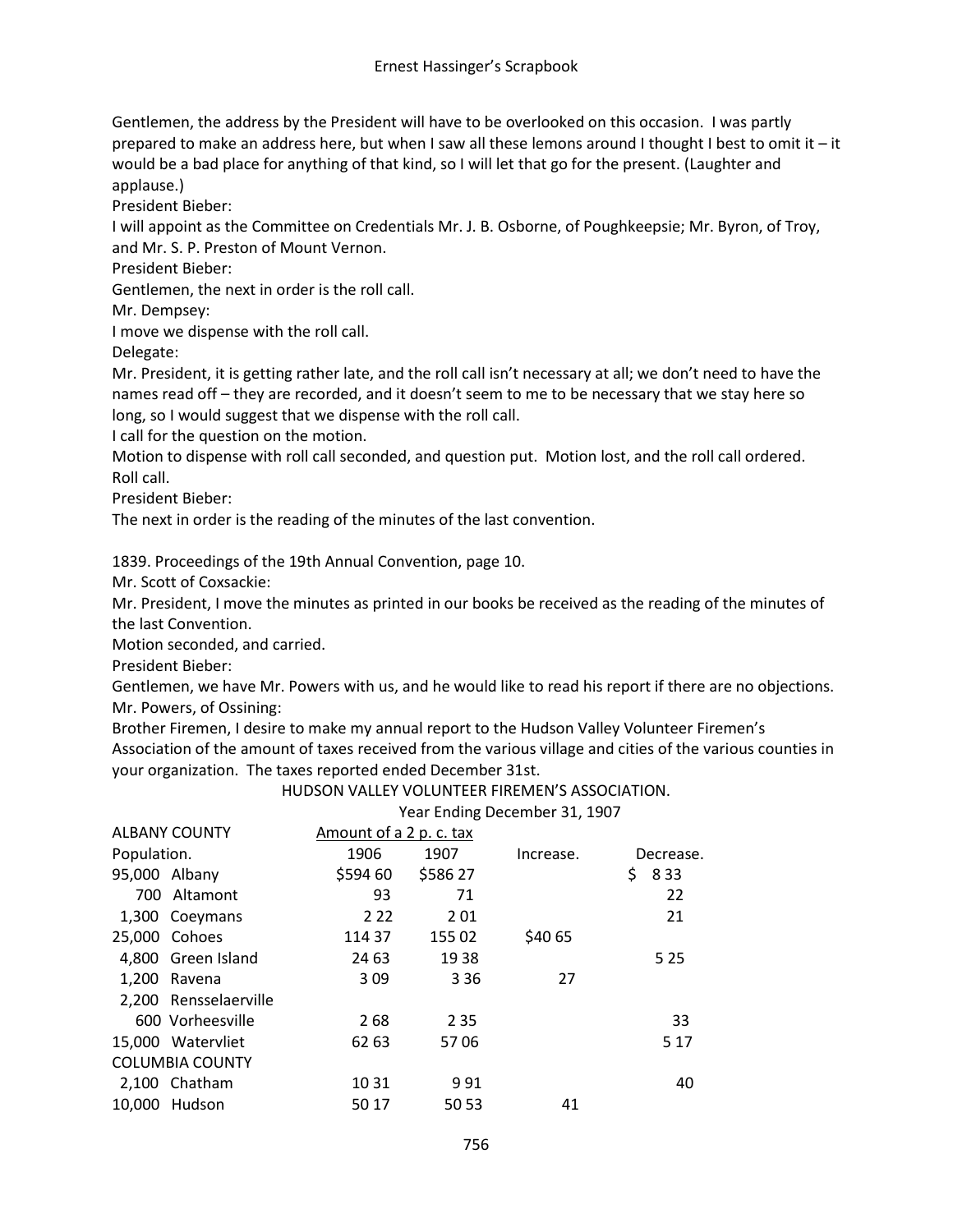| 900 Kinderhook | 308  | 262  |    | 44 |
|----------------|------|------|----|----|
| 2.000 Philmont | 591  | 5.73 |    | 18 |
| 1,400 Valatie  | 4 21 | 4 70 | 49 |    |

1840. View of the City of Dubuque. [illustration]

1841. Saugerties Post.

Entered as Second Class matter at the Post Office of Saugerties, N. Y.

The Saugerties Telegraph Printing and

Publishing Company, Owner,

James T. Maxwell, President,

Address, Saugerties, N. Y.

Robert A. Snyder, Vice-President,

Address, Saugerties, N. Y.

Joseph W. Frankel, Secretary,

Address, Saugerties, N. Y.

Edward Jernegan, Treasurer, Address, Saugerties, N. Y.

#### SUBSCRIPTION RATES

| One Year, in advance,     | \$5 00          |
|---------------------------|-----------------|
| Six Months,               | 2.50            |
| $\bf{u}$<br>Three Months, | 1 2 5           |
| Card of Thanks,           | 50 cents        |
| Resolutions and Poetry,   | 5 cents a line. |

Saugerties Post, Dec. 4. 1909. VanWagenen Piano Contest Ends. The Winner of the Munn Piano is Mrs. Wm. Doyle, Jr.

The piano contest of the L. B. VanWagenen Co. of Kingston, which has excited keen interest throughout the town for the past two weeks, and ended on Thursday, December 2nd, was decided at the exchange hotel Friday evening, December 3 rd, and it was the unanimous opinion of the judges, Martin Cantine, John D. Fratsher, Leon J. Cook and Will S. Myer of this village and Alden J. Harcourt of Kingston, that Mrs. William Doyle Jr., was to the prize, a #350 Munn piano, now on exhibition in E. L. Cooper's window on Main street. Two hundred cards were submitted in the contest, each contestant being required to write the word Munn-Piano on a card 3x5 as many times as possible. The numerous cards were carefully examined by the judges and the one sent in by Mrs. Doyle declared to be the best. Accordingly she will receive the Munn piano.

Before the cards were counted, the judges and a few others were guests of the L. Van Wagenen Co. at an elaborate dinner served by Landlord Bennett of the Exchange in sumptuous style. Covers were laid for nine and the following was the menu provided.

> Shrimp Cocktail SOUP Beef Bouillon Clam Chowder ENTRÉE Baked Blue Fish. MEATS Prime Rib Roast Beef – Brown Gravy, Baked Chicken Stuffed.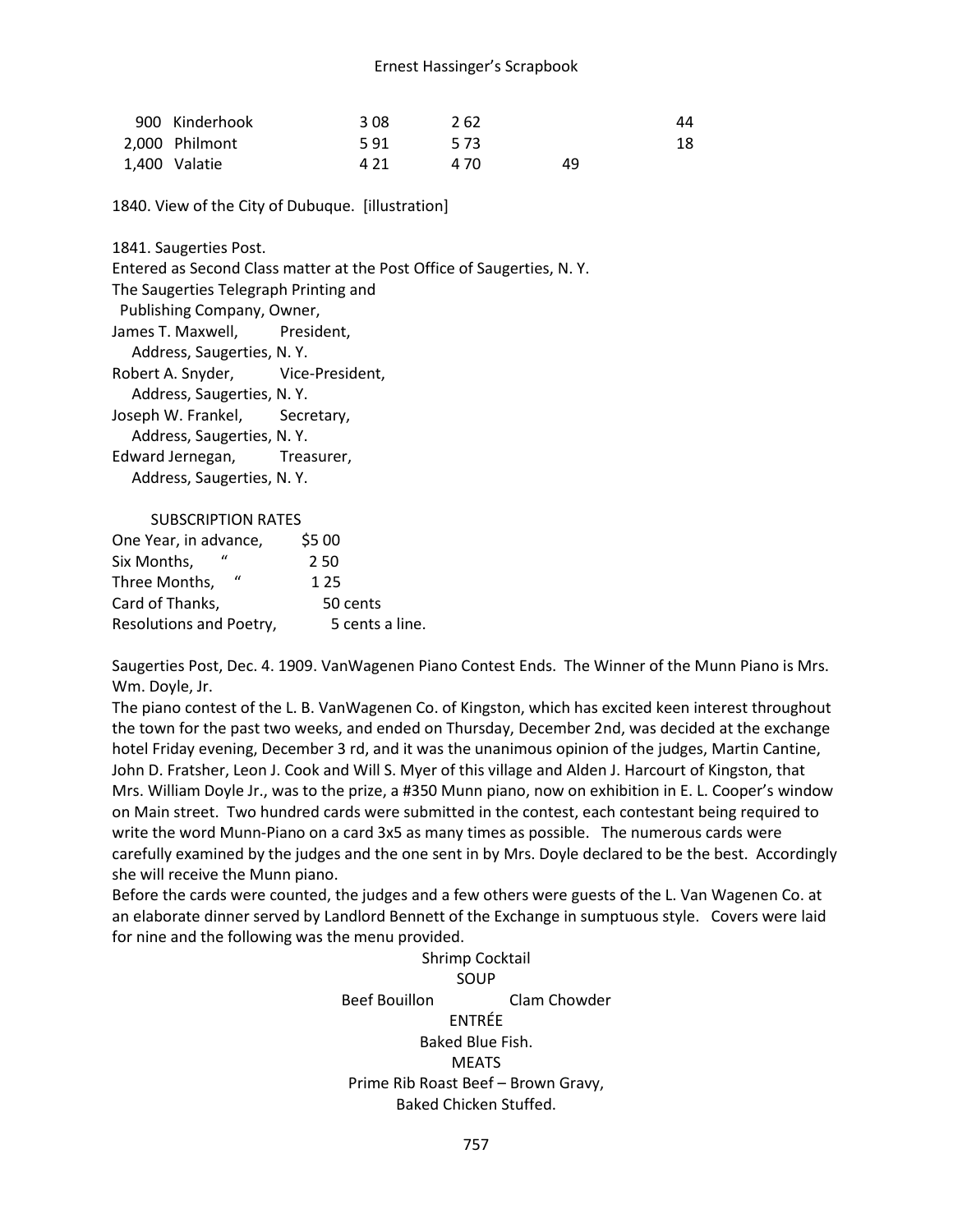#### Ernest Hassinger's Scrapbook

Cranberry Sauce Stuffed Olives Egg Salad. VEGETABLES Mashed Potatoes Sweet Potatoes, Boiled Onions DESSERT Apple and Cherry Pie Sponge Cake, Cocoanut Cake, Pineapple Ice Cream. Coffee, Milk, Tea Swiss and American Cheese, Fruit.

The viands gracing the festive board were partaken of with great zest, and the L. B. Van Wagenen Co., who had arranged for the appetizing spread, were pronounced to be hosts, par excellence.

1842. Jas. J. Corbell World's Champion. [illustration]

Page 246

1843. Proceedings of the 19th Annual Convention, page 11.

DUTCHESS COUNTY.

| 500 Amenia                  | 362   | 358    |       | 04   |
|-----------------------------|-------|--------|-------|------|
| 500 Dover Plains            | 48    | 46     |       | 02   |
| 3,600 Fishkill              | 1 1 0 | 2 3 6  | 1 2 6 |      |
| 3,600 Fishkill Ldg          | 17 24 | 18 10  | 92    |      |
| 2,000 Hyde Park             | 2 97  | 3 3 1  | 34    |      |
| 6,000 Matteawan             | 21 73 | 23 55  | 182   |      |
| 800 Millerton               | 992   | 802    |       | 1 10 |
| 800 Pawling                 | 261   | 2 5 2  |       | 09   |
| 1,500 Pine Plains           | 54    | 40     |       | 14   |
| 26,000 Poughkeepsie 133 78  |       | 142 78 | 900   |      |
| 900 Red Hook                | 5 1 6 | 690    | 174   |      |
| 1,500 Rhinebeck             | 695   | 7 21   | 26    |      |
| 500 Staatsburgh             | 2 2 9 | 197    |       | 32   |
| 1,200 Tivoli                | 150   | 1 3 0  | 20    |      |
| 3,600 Wappingers Falls 8 71 |       | 857    |       | 14   |
| <b>GREENE COUNTY</b>        |       |        |       |      |
| 2,200 Athens                | 469   | 487    | 18    |      |
| 5,500 Catskill              | 20 65 | 20 19  |       | 56   |
| 3,000 Coxsackie             | 14 65 | 14 28  |       | 37   |
| 400 Hunter                  | 163   | 2 2 0  | 57    |      |
| 2,400 New Baltimore         | 192   | 252    | 60    |      |
| 500 Tannersville            | 8 2 5 | 885    | 60    |      |
| <b>ORANGE COUNTY</b>        |       |        |       |      |
| 1,000 Central Valley        | 240   | 2 5 4  | 14    |      |
| 1,300 Chester               | 159   | 1 3 5  |       | 24   |
| 1,800 Cornwall              | 2 1 5 | 284    | 69    |      |
| 5,000 Cornwall-on-Hud 8 36  |       | 975    | 1 3 9 |      |
| 600 Florida                 | 159   | 152    |       | 07   |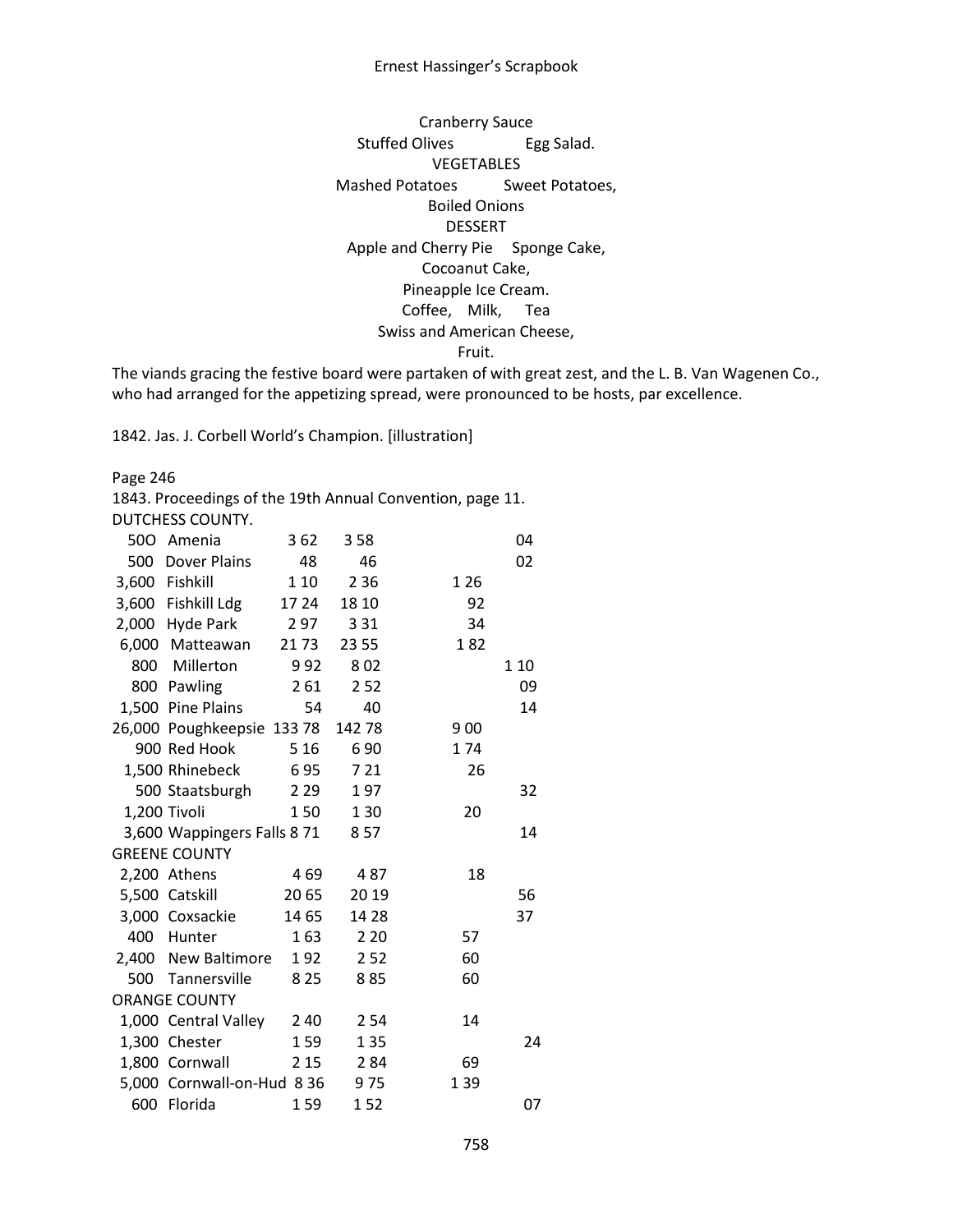| 3,200 Goshen              | 12 26 | 10 14  |       | 2 1 2  |
|---------------------------|-------|--------|-------|--------|
| 1,300 Highland            | 2 2 8 | 3 3 0  | 102   |        |
| 15,000 Middletown         | 67 78 | 7148   | 370   |        |
| 800 Monroe                | 4 2 8 | 4 3 3  | 05    |        |
| 1,000 Montgomery          | 162   | 1 2 7  |       | 35     |
| 26,000 Newburg 139 77     |       | 141 06 | 1 2 9 |        |
| 10,000 Port Jervis 50 00  |       | 49 80  |       | 20     |
| 1,400 Tuxedo Park 54 77   |       | 22 25  |       | 32 52  |
| 500 Unionville            | 48    | 64     | 16    |        |
| 3,000 Walden              | 14 45 | 1582   | 137   |        |
| 1,700 Warwick 757         |       | 692    |       | 65     |
| 700 Washingt'nville 146   |       | 2 1 7  | 71    |        |
| PUTNAM COUNTY             |       |        |       |        |
| 1,200 Brewster            | 9 70  | 10 36  | 66    |        |
| 2,300 Cold Spring 951     |       | 930    |       | 21     |
| <b>RENSSELAER COUNTY</b>  |       |        |       |        |
| 500 Averill Park          | 123   | 166    | 43    |        |
| 1,300 Castleton 765       |       | 744    |       | 21     |
| 5,700 Hoosick Falls 22 83 |       | 22 45  |       | 38     |
| 8,000 Rensselaer 26 19    |       | 1871   | 2 5 2 |        |
| 1,200 Schaghticoke 432    |       | 7 21   | 289   |        |
| 62,000 Troy 515 84 320 25 |       |        |       | 195 59 |
| 700 W. Sand Lake          | 72    | 55     |       | 17     |

### 1844. Proceedings of the 19th Annual Convention, page 12 ROCKLAND COUNTY

| 500   | Congers                        | 1 3 5 | 1 15  |       | 20   |
|-------|--------------------------------|-------|-------|-------|------|
| 600   | Garnerville                    | 3 1 1 | 278   |       | 33   |
| 5,000 | Haverstraw                     | 1946  | 2289  | 3 4 3 |      |
| 900   | Hillburn                       | 1 1 5 | 84    |       | 31   |
| 500   | Monsey                         | 282   | 207   |       | 75   |
| 500   | Manuet [sic]                   | 1 2 3 | 97    |       | 26   |
| 400   | New City                       | 1 15  | 103   |       | 12   |
| 5,000 | <b>Nyack</b>                   | 33 64 | 4103  | 5 3 9 |      |
| 1,200 | Piermont                       | 181   | 100   |       | 81   |
|       | 1,300 Pearl River              | 3 2 9 | 272   | 43    |      |
| 500   | Rockland Lake                  | 105   | 1 1 3 | 08    |      |
|       | 500 Sparkill                   | 3 1 6 | 138   |       | 1 78 |
|       | 1,000 Spring Valley            | 738   | 1042  | 304   |      |
|       | 3,700 Stony Point              | 363   | 362   |       | 01   |
| 1,500 | Suffern                        | 1063  | 14 47 | 384   |      |
|       | <b>SARATOGA COUNTY</b>         |       |       |       |      |
|       | 5,000 Ballston Spa             | 37 17 | 38 16 | 99    |      |
|       | 2,200 Corinth                  | 704   | 596   |       | 108  |
|       | 5,000 Mechanicville            | 22 70 | 23 52 | 82    |      |
| 2,000 | Northside                      | 901   | 749   |       | 152  |
| 400   | Round Lake                     | 2 7 3 | 409   | 136   |      |
|       | 14,000 S'r't'ga Springs 153 32 |       |       |       |      |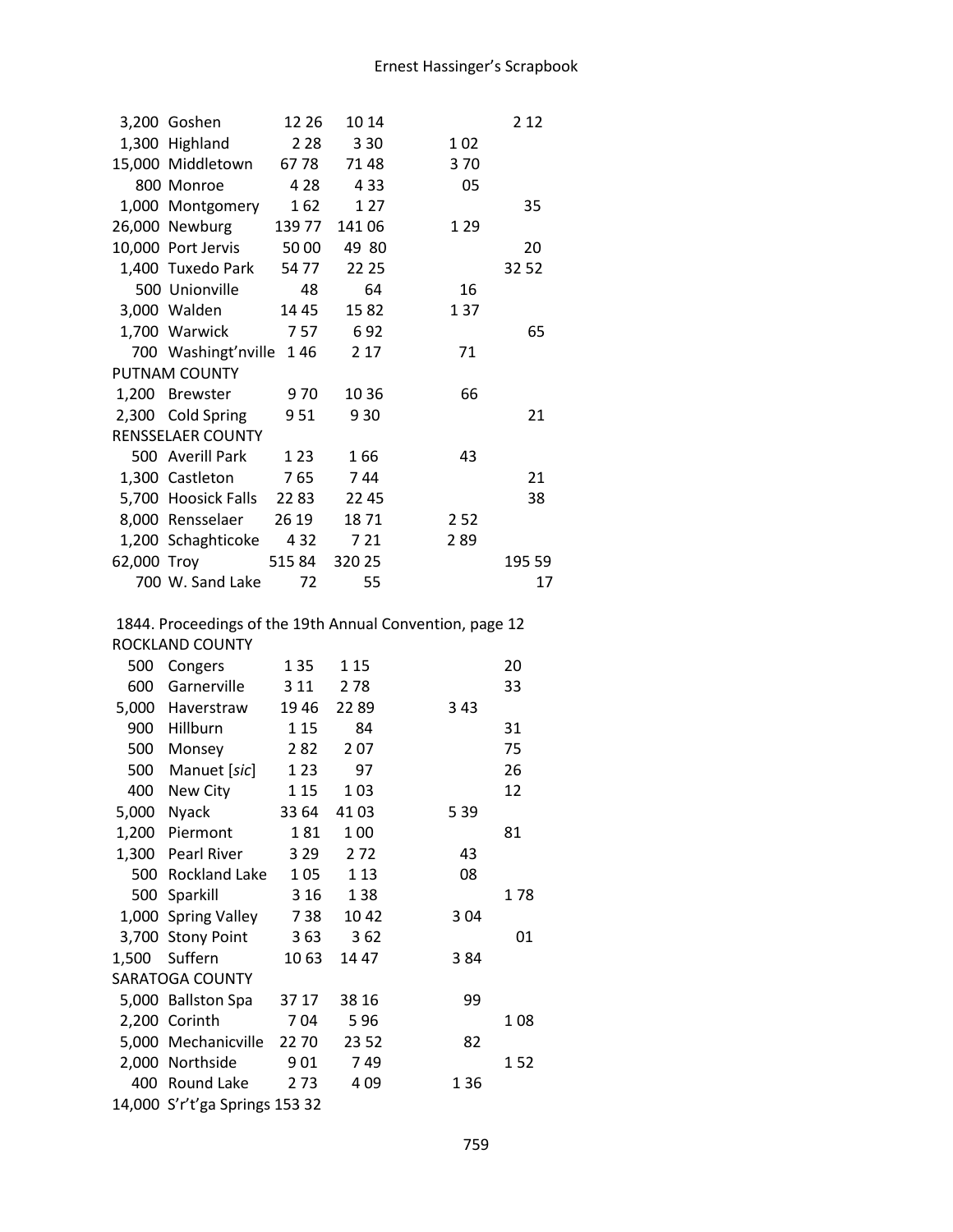|       | 1,400 Schuylerville                                       | 762    | 750    |       | 12  |     |
|-------|-----------------------------------------------------------|--------|--------|-------|-----|-----|
|       | 2,000 S. Glens Falls                                      | 452    | 4 2 8  |       | 24  |     |
|       | 1,000 Stillwater                                          | 450    | 450    |       |     |     |
|       | 2,500 Waterford                                           | 2095   | 23 51  |       | 256 |     |
|       | <b>SULLIVAN COUNTY</b>                                    |        |        |       |     |     |
|       | 800 Callicoon                                             | 293    | 3 1 1  | 18    |     |     |
|       | 400 Jeffersonville                                        | 2 2 5  | 2 1 7  |       | 08  |     |
|       | 1,500 Liberty                                             | 16 50  | 1732   | 82    |     |     |
|       | 800 Livingst'n M'n'r                                      | 301    | 4 10   | 1 0 9 |     |     |
|       | 1,200 Monticello                                          | 1736   | 1899   | 163   |     |     |
|       | 400 Narrowsburg                                           | 309    | 3 1 6  | 07    |     |     |
|       | 600 Roscoe                                                | 270    | 3 1 0  | 40    |     |     |
|       | 500 Wurtsboro                                             | 85     | 76     |       | 09  |     |
|       | ULSTER COUNTY.                                            |        |        |       |     |     |
|       | 500 Connelly                                              | 293    |        |       |     |     |
|       | 3,000 Ellenville                                          | 1693   | 1880   | 187   |     |     |
|       | 900 Glasco                                                | 404    | 4 2 5  | 21    |     |     |
|       | 1,700 Highland                                            | 2 2 8  | 3 3 0  | 102   |     |     |
|       | 22,000 Kingston                                           | 156 47 | 166 30 | 983   |     |     |
|       | 1,000 Marlboro'                                           | 168    | 184    | 16    |     |     |
|       | 800 Napanoch                                              | 382    | 408    | 26    |     |     |
|       | 500 Pine Hill                                             | 4 3 2  | 397    |       | 35  |     |
|       | 500 Milton                                                | 3 5 4  | 3 5 4  |       |     |     |
|       | 1,200 Port Ewen                                           | 10     | 75     | 65    |     |     |
|       | 1,800 Rosendale                                           | 395    | 658    | 263   |     |     |
|       | 3,700 Saugerties                                          | 1882   | 1955   | 73    |     |     |
|       | 1,100 New Paltz                                           | 396    | 454    | 58    |     |     |
|       | 500 Wallkill                                              | 62     | 161    | 99    |     |     |
|       | 1845. Proceedings of the 19th Annual Convention, page 13. |        |        |       |     |     |
|       | WASHINGTON COUNTY.                                        |        |        |       |     |     |
|       | 1,800 Cambridge                                           | 1109   | 19 94  | 10 94 |     | 15  |
| 4,000 | Fort Edward                                               | 1762   | 16 91  |       |     | 71  |
| 2,600 | Granville                                                 | 1687   | 15 21  |       |     | 166 |
| 2,200 | Greenwich                                                 | 1371   | 13 55  |       |     | 16  |
| 1,300 | Salem                                                     | 673    | 7 15   | 42    |     |     |
| 4,100 | Sandy Hill                                                | 34 60  | 35 60  | 1 0 0 |     |     |
| 4,600 | Whitehall                                                 | 16 49  | 16 20  |       |     | 29  |
|       | <b>WESTCHESTER COUNTY</b>                                 |        |        |       |     |     |
| 400   | Ardsley                                                   | 2 2 0  | 173    |       |     | 47  |
| 500   | <b>Bedford Station</b>                                    | 460    | 308    |       |     | 52  |
| 200   | Briarcliff Manor 22 83                                    |        | 1687   |       |     | 596 |
| 400   | <b>Bronxville</b>                                         | 1062   | 24 62  | 14 00 |     |     |
| 450   | <b>Croton Falls</b>                                       | 74     | 136    | 62    |     |     |

1,500 Croton on – Hud 156 173 17<br>2,900 Dobbs Ferry 733 1233 500 2,900 Dobbs Ferry 7 33 12 33 5 00<br>1,000 Harrison 8 10 9 49 1 39

1,000 Harrison 8 10 9 49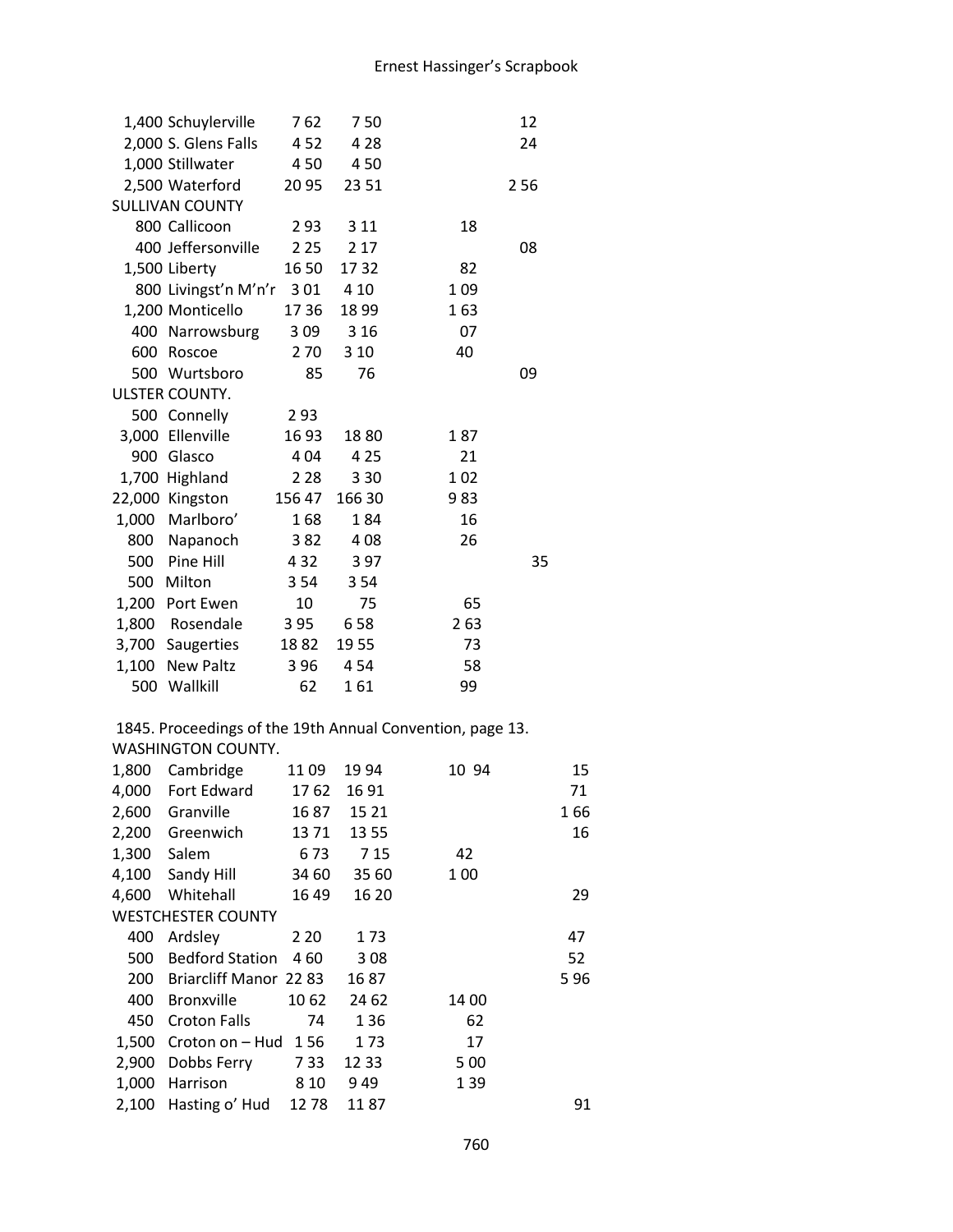|           | 2,300 Irvington             | 16 12 |               |       |     |
|-----------|-----------------------------|-------|---------------|-------|-----|
|           | 700 Katonah                 | 4 44  | 407           |       | 37  |
|           | 1,000 Larchmont             | 11 56 | 16 80         | 5 2 4 |     |
|           | 5,000 Mamaroneck 2180       |       | 25 21         | 352   |     |
|           | 1,500 Mt. Kisco             | 6 2 5 | 8 5 4         | 2 2 9 |     |
|           | 21,500 Mt Vernon            |       | 19130         |       |     |
|           | 4,500 N. Tarrytown          | 11 60 | 1365          | 205   |     |
|           | 18,000 New Rochelle 80 29   |       | 85 65         | 479   |     |
|           | 8,000 Ossining              | 32 98 | 40 61         | 763   |     |
|           | 11,000 Peekskill            | 63 59 | 6382          | 23    |     |
|           | 360 Pelham                  | 93    | 2 0 9         | 1 1 6 |     |
|           | 400 Pelham Manor            | 567   | 381           |       | 186 |
|           | 1,500 Pleasantville 683 784 |       |               | 101   |     |
|           | 7,500 Port Chester          | 45 05 | 53 48         | 843   |     |
| 1,100 Rye |                             | 9 18  | 13 17         | 399   |     |
|           | 350 Scarsdale               | 706   | 461           |       |     |
|           | 1,000 Sherman Park          | 163   | 1 1 9         |       | 44  |
|           | 4,700 Tarrytown             | 29 81 | 42 45         | 12 64 |     |
|           | 300 Valhalla                | 1 3 5 | 205           |       | 80  |
|           | 14,000 White Plains 38 58   |       | 49 10         | 1052  |     |
|           | 70,000 Yonkers              |       | 192 97 204 57 | 1160  |     |

1846. Proceedings of the 19th Annual Convention, page 14.

|                 | RECAPITULATION, |            |  |    |                        |           |    |           |
|-----------------|-----------------|------------|--|----|------------------------|-----------|----|-----------|
|                 |                 |            |  |    | Amount of 2 p. c. tax. |           |    |           |
| <b>COUNTY</b>   |                 | 1906       |  |    | 1907                   | Increase. |    | Decrease. |
| Albany          | \$              | 804 75     |  | \$ | 826 16                 | 2141      |    |           |
| Columbia        |                 | 73 66      |  |    | 7054                   |           |    | 3 1 2     |
| <b>Dutchess</b> |                 | 218 60     |  |    | 23109                  | 1249      |    |           |
| Greene          |                 | 5179       |  |    | 52 71                  |           | 92 |           |
| Orange          |                 | 37281      |  |    | 347 18                 |           |    | 25 63     |
| Putnam          |                 | 19 21      |  |    | 1966                   |           | 45 |           |
| Rensselaer      |                 | 575 78     |  |    | 388 27                 |           |    | 109 51    |
| Rockland        |                 | 96 96      |  |    | 108 60                 | 11 64     |    |           |
| Saratoga        |                 | 269 56     |  |    | 11901                  |           |    | 150 55    |
| Sullivan        |                 | 48 69      |  |    | 52 71                  |           |    |           |
| Ulster          |                 | 223 46     |  |    | 239 11                 | 15 65     |    |           |
| Washington      |                 | 117 11     |  |    | 115 56                 |           |    | 155       |
| Westchester     |                 | 669 55     |  |    | 932 69                 | 263 14    |    |           |
| Total           |                 | \$3,544 93 |  |    | \$3,503 29             |           |    |           |
|                 |                 | 3,503 29   |  |    |                        |           |    |           |
| Decrease        |                 | 41 64      |  |    |                        |           |    |           |

Number of towns and cities …. 152 Number of Fire Companies …. 440 Total amount of 2 p. c. tax collected ……. \$3,503 29 Mr. Powers: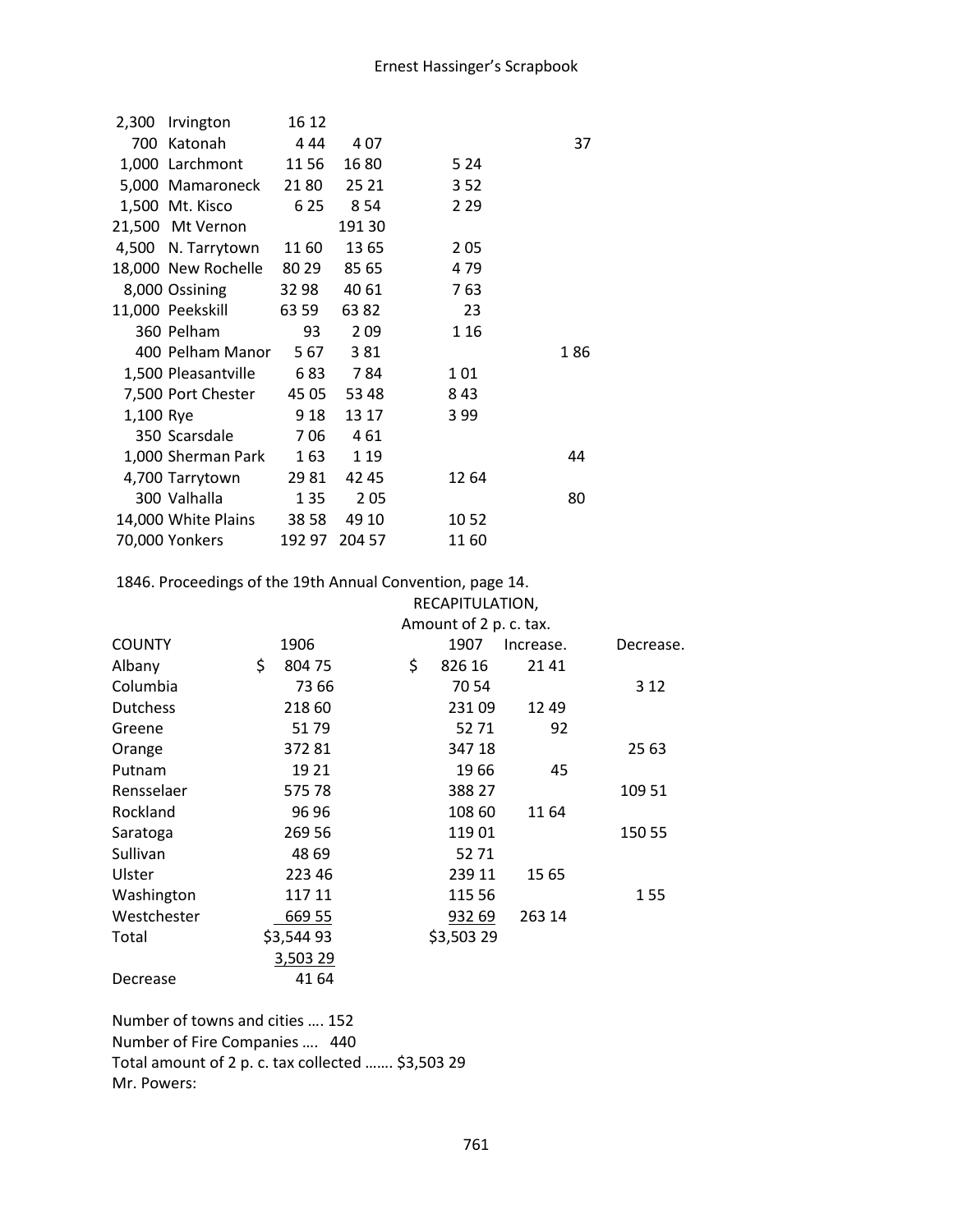Troy has not met their last taxes, but I have been assured that we will get over two hundred dollars (\$200) from there, which will give them an increase instead of a decrease. Then, including Troy, this will show an increase of about two hundred fifty dollars (\$250) in this territory this year. (Applause) President Bieber:

The next thing will be a place to hold our next Convention. What is your pleasure, gentlemen? Mr. Funk, of Hudson:

Mr. President and Gentlemen of the Convention: At a recent meeting of the Hudson City Fire Department, there was a resolution passed

1847. Kid Lavigne. [illustration]

1848. Stringing Vegetables by Young Squaws. [illustration]

1849. Saugerties Post, Nov. 26, 1909. Air Line Encounters A Gale. And is Driven on to the Flats Below the South Dyke.

Stranded on the flats between the Long Dock and the South Dyke from 3 o'clock in the afternoon until nearly midnight, the wind blowing like a hurricane and the hail coming down with cutting fury, and with no food to eat during this time, was the experience of Captain John M. Burnett of the ferryboat Air Line, the members of his crew, stage driver Philip Reilly and one passenger, a young lady whose name was could not learn, on Wednesday.

The Air Line was returning from Tivoli at the time of the stranding, and just below the buoy above the Long Dock, a terrific gust of wind caught her and drove her over on to the flats, when she remained fast and unable to get free, because of the fierceness of the gale.

Signals of distress brought the steamer Herman Livingston from the creek to the Air Line's assistance, but it was useless, the Livingston being unable to get anywhere's near her. This was about five o'clock. About eight o'clock in the evening when the tide had receded, members of the steamer Ida's crew started with a basket of food to the relief of those on the ferry, intending to walk over the flats to the boat, but had to abandon it because of the blinding storm.

Those aboard the Air Line, after the long, weary waiting, had their hopes raised, however, about eleven o'clock, when the boat began to move, and soon after a heavy blast of wind drove her off the flats out onto the river. Captain Burnett then made for Tivoli, and soon after was tied up, and there they spent the night at the hotel, himself, crew and the others aboard devoutly thankful that their fate had not been worse.

No harm was done to the Air Line, and she is making her trips as usual to-day.

# 1850. Saugerties Post, Nov. 26, 1909. Last Sad Rites.

A short funeral service over the remains of the late Mrs. Richardson was held at the home of her daughter, Mrs. Carroll Whitaker, Thursday afternoon, Rev. I. N. Steelman of the Congregational church, officiating. [illustration]

1851. Saugerties Post, Jan. 18, 1915. Dutch Comedian Dead.

Gus Williams, a well known German comedian, related to some Saugerties people, and a familiar figure here years ago, committed suicide on Saturday in Yonkers. Despondency was the reason assigned. His wife attributed his rash deed to the fact that he had not secured the usual number of vaudeville bookings of late, and he killed himself with a shot from a revolver. Williams was a variety actor of the old school, and was known as the "Original Dutch Comedian." He was widely known hereabouts, and many "old timers" recall him and his happy disposition. [illustration]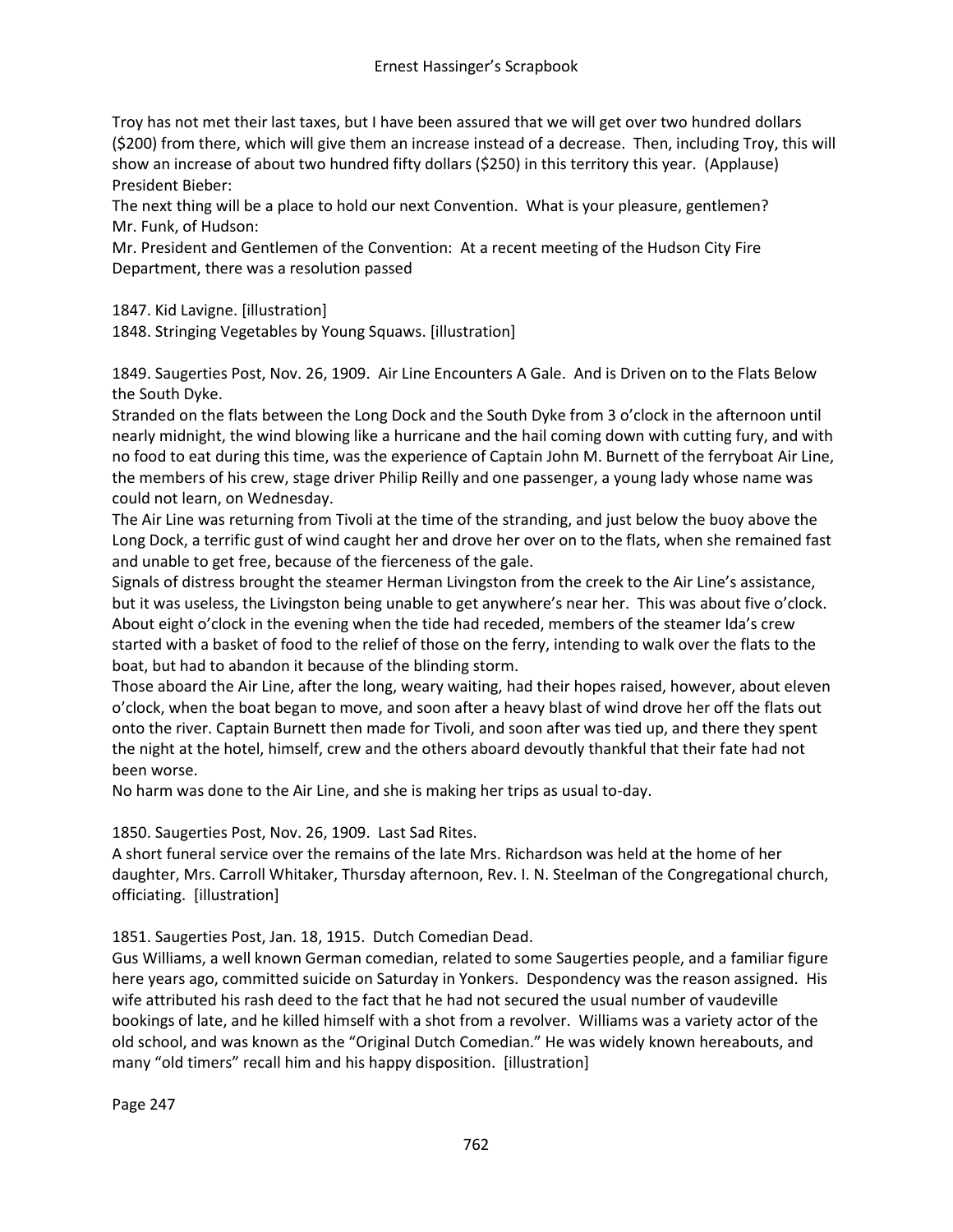1852. Proceedings of the 19th Annual Convention, page 15.

by three of the companies that if there was no other place designated for the Convention to be held, we would like to invite you to come to Hudson in 1909. The representative coming down has not arrived yet, as the train is late, and he probably will not be here until this afternoon, so I am taking the liberty of addressing you regarding Hudson.

Mr. Hassinger, of Saugerties:

Mr. President, I move that Hudson be selected for the next Convention.

President Bieber:

Are there any other delegates wishing to offer their cities or towns for the Convention?

Mr. Hurley, of Kingston;

Mr. President, I second the motion that the Convention by held at Hudson.

President Bieber:

It is regularly moved and seconded, gentlemen, that the next Convention by held at Hudson. What do you say?

Carried, and ordered that the next Convention by held at Hudson.

President Bieber:

Is the Committee on Credential ready to report?

Mr. Osborne, of Poughkeepsie:

Mr. President, your Committee on Credentials finds that up to noon to-day one hundred and

1853. Proceedings of the 19th Annual Convention, page 16.

twelve (112) companies and three hundred and ninety-eight (398) members have paid their dues, and that their credentials are correct.

> Respectfully submitted, J. B. Osborne, Patrick Byron, Stephen Preston, Jr.

President Bieber:

Gentlemen, what will you do with it?

Regularly moved, seconded and carried that the report of the Committee on Credentials be accepted. President Bieber:

We will now have the report of the Executive Committee;

Secretary Buxbury, of Hudson:

Mr. President, and gentlemen of the Convention, the Executive Committee have met during the past year, and the following was adopted:

At the meeting of the Executive Committee, held Monday evening, June 15, 1908, all members were present. On motion of Mr. Flandreau, a change in the Bylaws, Section 4 of Article II, was adopted, as follows:

"The annual dues shall be \$2 for each organization and \$1 for each member; and each organization and member, once admitted, may retain membership in this Association, as provided by this Constitution and Bylaws, so long as their annual

1854. Proceedings of the 19th Annual Convention, page 17.

dues are paid, *providing that said member shall be in good standing for the term of five years in the company from which he was formerly elected as delegate*. The annual dues shall be paid *by* or before the Tuesday preceeding the holding of the annual Convention. All members failing to comply with this section shall be dropped from the roll of membership and shall be reinstated only upon a new application, or the payment of all arrearages of dues to the time of such reinstatement."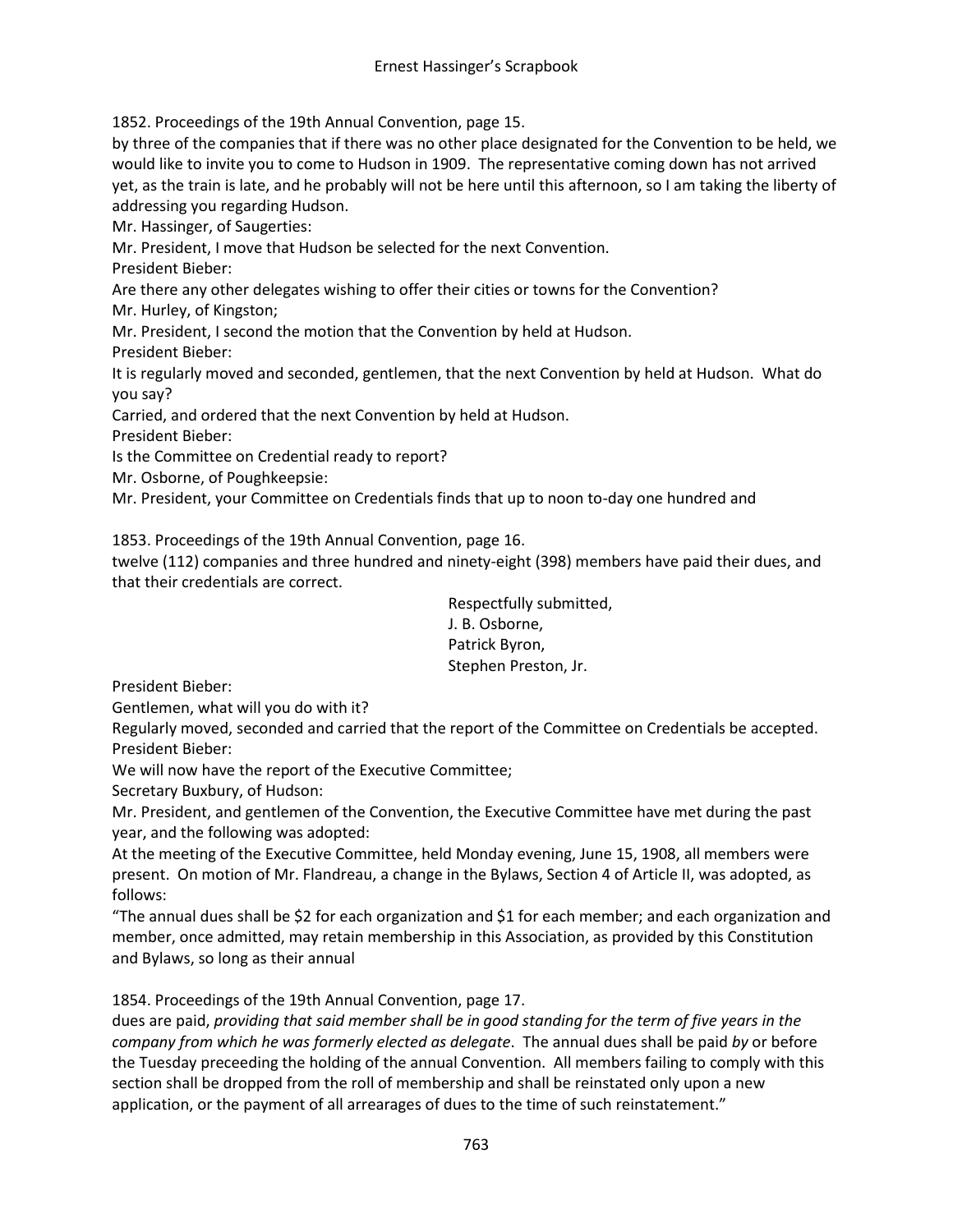The following was also adopted:

"Resolved, that the Executive Committee name the bank or trust company wherein the funds of this organization shall be deposited, and that when such money is placed, it be in the name of the Hudson Valley Volunteer Firemen's Association."

Also the following:

"Hereafter the Secretary of this Association must notify all members and companies of their indebtedness to this Association on or before the first day of March each year." Also the following:

"Resolved that this Committee recommend that adoption of a suitable death testimonial to be issued to the family of the deceased member, and that the procuring of the same be left in the hands of the Secretary.

1855. Proceedings of the 19th Annual Convention, page 18.

President Bieber:

Gentlemen, what will you do with the report of the Executive Committee? Delegate:

I move that it be adopted and placed on file. Motion seconded.

President Bieber:

Gentlemen, it is regularly moved and seconded that the report of the Executive Committee by adopted and placed on file.

Mr. Hart, of Rensselaer:

Mr. President, I would like to speak on one resolution. I mean the first resolution. I was active in placing that resolution at the late Convention, and I do not believe that it is right that a member who is in disgrace in his own company should come here and shake hands with us. In my company there is a man in disgrace, and if he serves his five years he is then entitled to membership in this organization, according to this amendment. I think it is unjust to ask it. We believe we should have justice; the courts of law will give it to us and this Convention should also give it to us. (Applause.)

Mr. Flandreau:

Mr. President, I would like to explain our reason for inserting this clause. We find after a man has been a member of his company for five years,

1856. Catskill Mountain House. [illustration]

1857. Henry Hudson, The Castaway in Hudson Bay. [illustration]

1858. Saugerties Post, Dec. 13, 1909 Hudson River 'Phone Call 1674 Annual Report of Village Finances. Submitted by the Treasurer William H. Eckert, to the Board of Directors.

| LICENSE FUND.  |         |                     |
|----------------|---------|---------------------|
| Bal. reported, | \$22471 |                     |
| Rec'd for,     |         | 10 00 Bal. \$237.41 |
|                |         |                     |
| DOG FUND       |         |                     |
| Bal. reported, | \$13982 |                     |
| Rec'd for,     | 298 20  |                     |
|                |         |                     |
|                | \$43802 |                     |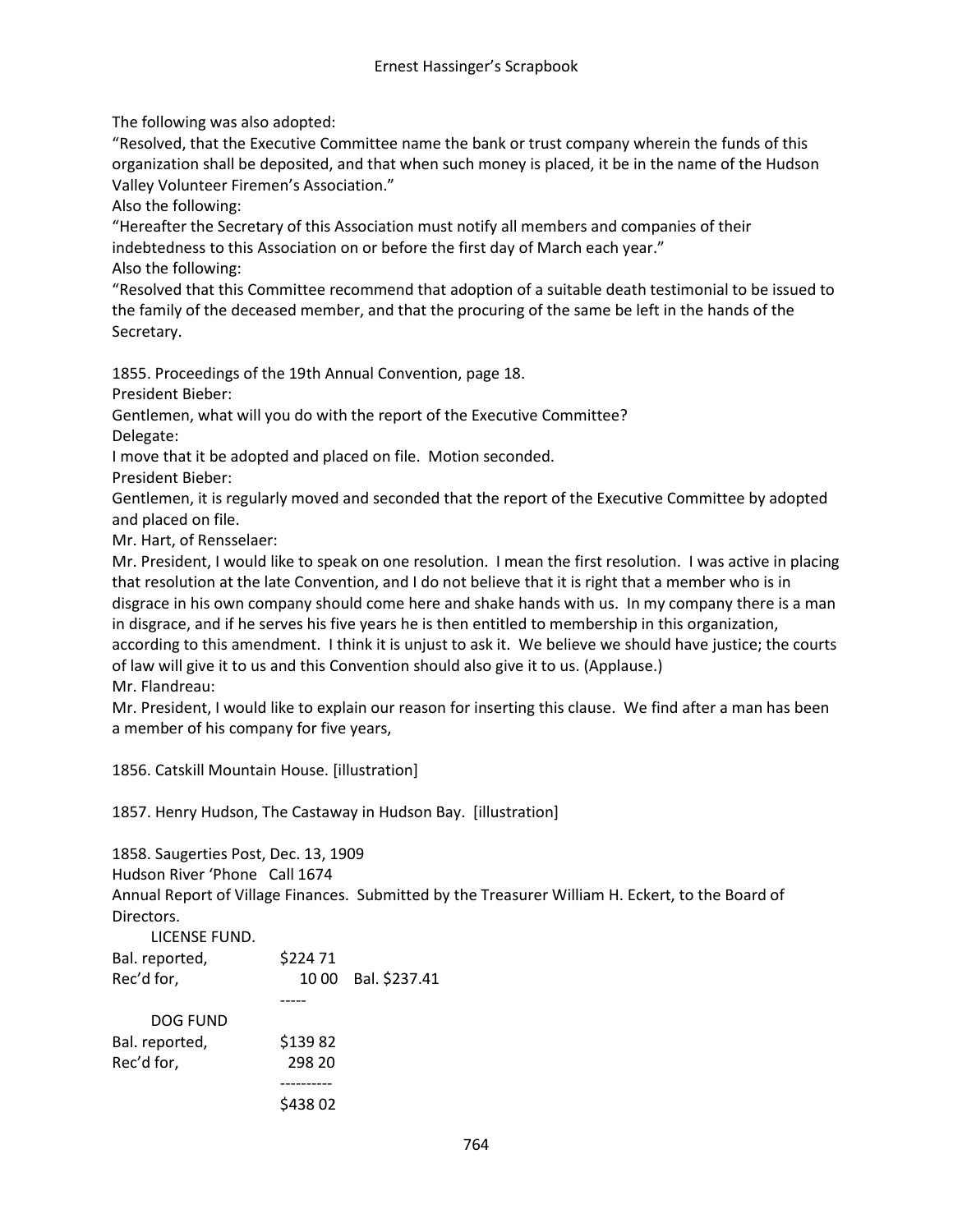Paid from, 38 34 Bal. \$399 68 ----- HEALTH FUND Bal. reported,  $\frac{1}{2}$  386 82 Rec'd for, 2000 00 \$2386 72 Paid from, 1833 95 Bal. \$552 87 ----- HIGHWAY FUND Bal. reported,  $\frac{1}{2}$  \$ 1809 49 Rec'd for, 4261 90 \$ 6071.39 Paid from, 5464 77 Bal. \$706.62 ----- GENERAL FUND. Bal. reported, \$2802 48 Rec'd for, 5788 84 \$8501 32 Paid from, 5697 93 Bal. \$2893.39 SEWER COMMISSIONERS \$500 Sewer Com. Interest and Bond Acct Bal. reported, \$1719 90 Rec'd. for, 6681 15 \$8401 05 Paid from, 6747 30 Bal. \$1653 75 WATER COMMISSION, Bond and Int. Acct. Bal. reported, \$281150 Paid from, 2811 50 FOR EXTENSION WATER MAINS. Bal. reported, https://www.fal.com/statestand-Paid from, 1500 SAUGERTIES BOARD OF WATER COM. Bal. reported,  $$101921$ Rec'd for, 13991 52 15010 73 Paid from, 10309 81 Bal. \$4700 92 Total Balance **120 State 120 State 120 State 120 State 120 State 120 State 120 State 120 State 120 State 120 State 120 State 120 State 120 State 120 State 120 State 120 State 120 State 120 State 120 State 120 State 120 Sta** Wm. B. Eckert, Village Treasurer.

1859. Saugerties Post, March 18, 1911. Henry Vogt Killed in W. S. R. R. Yard at Kingston. Henry Vogt, several years ago a resident of this village, was struck and killed by the West Shore train due here at 7:42 p. m., in the north yard at Kingston, Wednesday night. Mr. Vogt's death was caused by fracture of the skull and shock. It is believed the engineer of the train did not know he had struck a man, as the train proceeded on without stopping and Mr. Vogt's body was discovered by someone passing through the yard, soon after No. 13 had gone. The ambulance was sent for and Officers Phinney and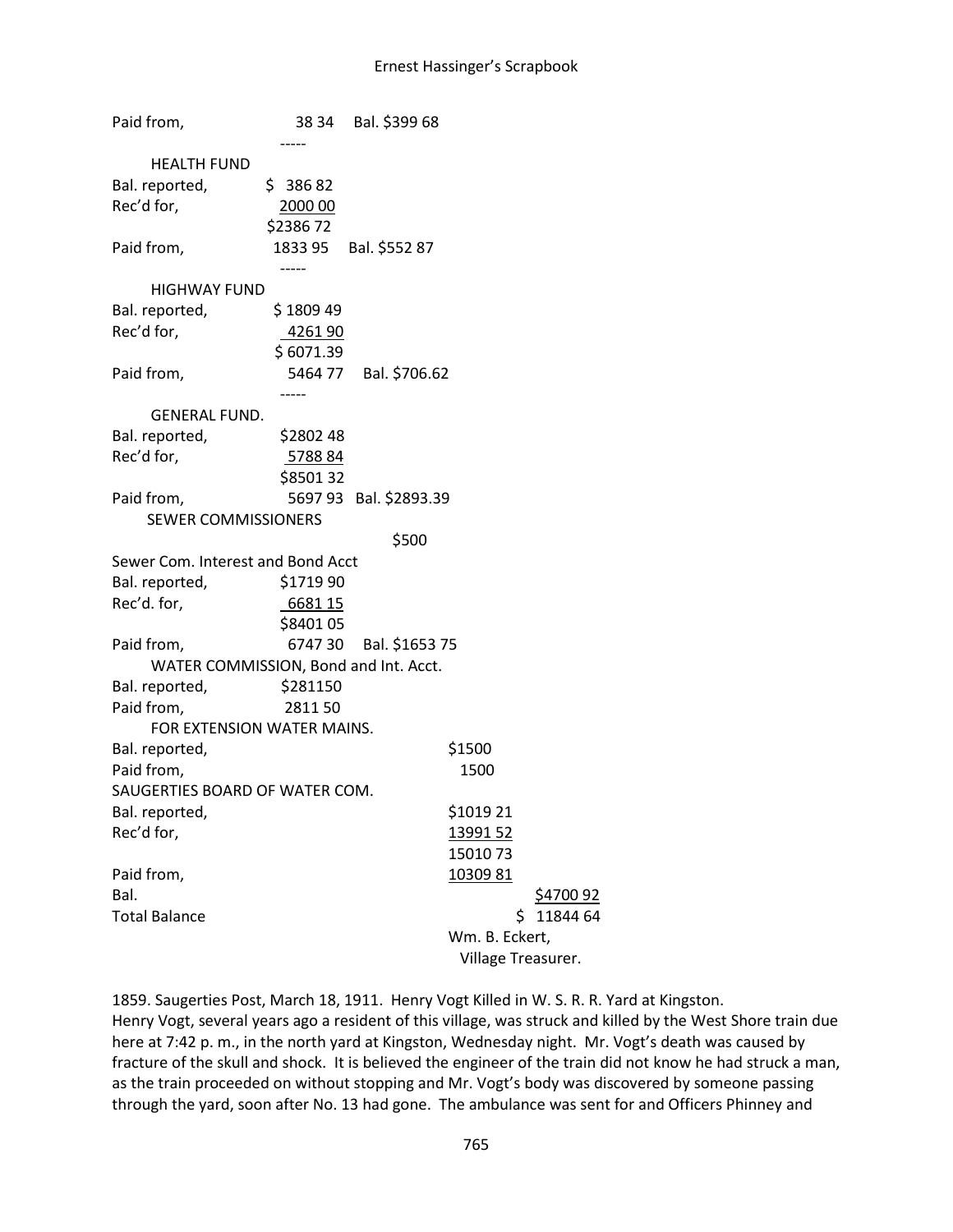Vogt accompanied the same to the yard. When Officer Vogt saw that it was his father who had been killed he was prostrated with grief. Mr. Vogt was on his way to work when struck having been transferred from the position of car cleaner to night watchman only a few days ago. He was a member of Ulster lodge, No. 59, I. O. O. F., and an uncle of Mrs. James Smith, Mrs. William Teetsel and Henry Genthner of this village. [illustration]

### Page 248

1860. Proceedings of the 19th Annual Convention, page 19.

the State law says he is entitled to a certificate. Surely this Association cannot go further than the State law, and I believe we have no jurisdiction regarding this matter after he is elected a delegate. If he is in good standing in his company, and serves there five years, he is entitled to a certificate. If he is not in good standing, I think it would be a good idea to go to work and investigate the charges against him and give the man the right to appear before a committee chosen to investigate, and submit his side of the question. I think you will find this is the only way out of this matter. I believe a man who has served five hears in a company is entitled to, and we ought to honor him here as a member of this Association. Mr. Hart:

A member may have been serving five years in a company and at the same time may have been working that company for five years. This city authorities grant the papers, and the company don't. There isn't a court, or there isn't any law in this State, that will compel this Association to take in any member that it does not wish to take in.

President Bieber:

Bringing the original resolution back to the Convention, I would like to hear what some one else has to say on the matter.

Mr. Hogan, of Suffern:

I believe that a man who has served five years

1861. Proceedings of the 19th Annual Convention, page 20.

in his company, and has paid his dues, is entitled to the exemption certificate, and I cannot see how you are going to keep a man out of this Association if he is a member of this Association and pays his dues regularly. If he does not pay his dues, we will drop him. This question was brought up last year in Poughkeepsie. A man may come here and make statements against such and such a man and say he has done this thing and that – but how are we going to do anything if this man in question hasn't appeared? We can't condemn a man because somebody may come here and say he is in the wrong. I think the matter ought to be left to the Executive Committee of the Association. Let the Committee hear both sides of the case – let the company prefer charges and let the man stand against these charges and present his side of the question. We can't simply drop a man out of the organization who has been a member for five years on account of charges of that kind.

Mr. Versen, of Kensico:

I think all this argument is out of order. The question has been passed upon.

Delegate:

I think such a man that has done wrong in his own company should be barred from this Association. Delegate:

I move we hear from that last report.

1862. Proceedings of the 19th Annual Convention, page 21.

Mr. Fowler, of Rensselaer:

I believe our company has sent a communication to the Secretary notifying him at the time what has been done, and I believe the Secretary will bear me out in that. I understand this man has been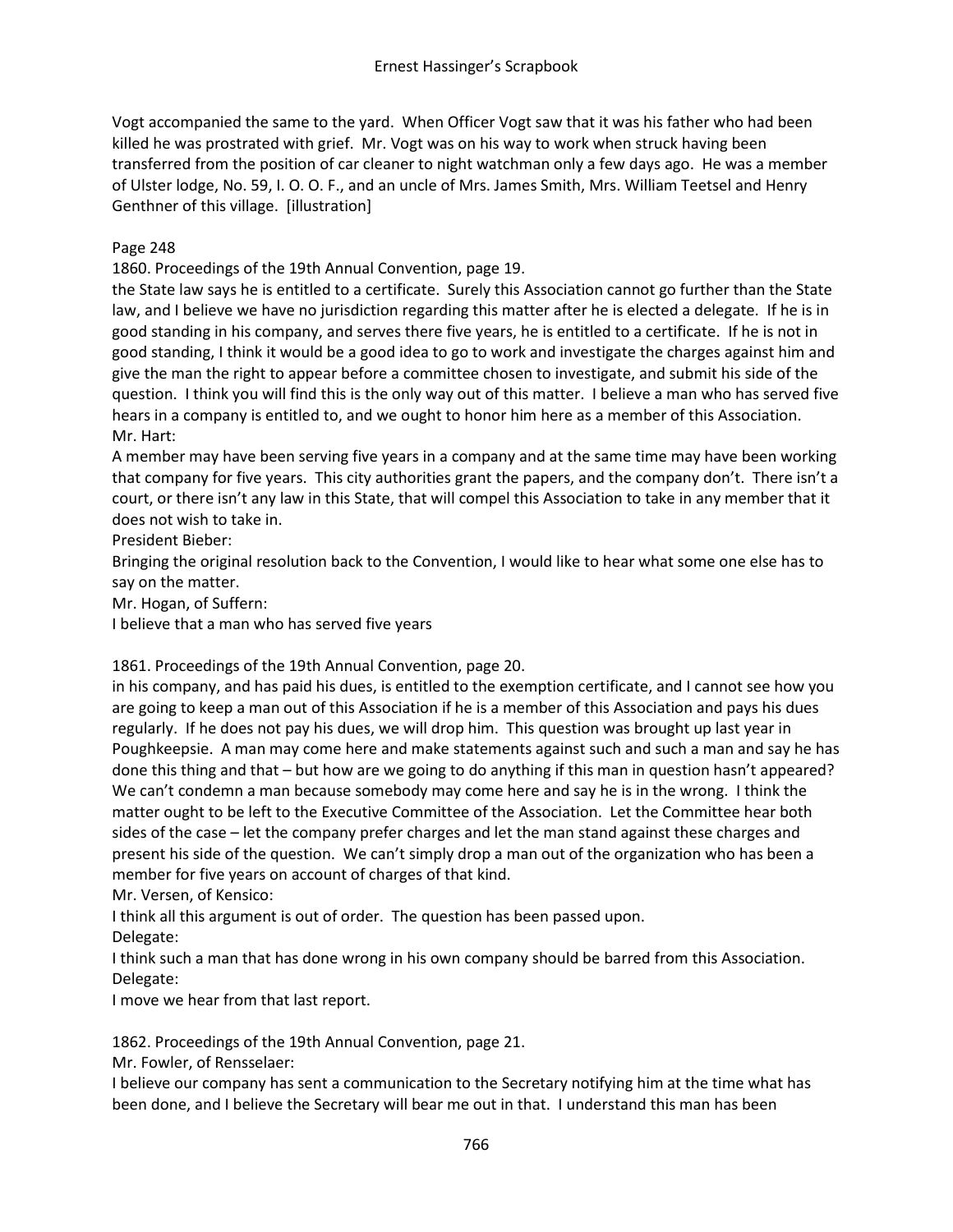dropped, but if he pays his dues, and pays what he is in arrears now, that would make him a member. I do not think that is right. No man has a right to be a member of this Association unless he is in good standing with his company. I would not think of coming here unless I had the right to do so. This man in question would not dare to appear here in this meeting, and I would give ten dollars to have him here now, and I will guarantee the resolution would not go through.

Mr. Denfield:

Mr. President, I move the question to be reconsidered and that the Executive Committee review this matter and report later.

Mr. Mardoff, of Haverstraw:

I would like to ask if this gentleman was one of the members who voted in favor of this resolution? Mr. Denfield:

I voted for the question.

Mr. Mardoff:

I would like to ask if this company has sent this man as a delegate at any time?

1863. Proceedings of the 19th Annual Convention, page 22.

President Bieber:

What do you mean, the delinquent?

Mr. Mardoff:

Yes.

President Bieber:

I do not know.

Secretary Buxbury:

Mr. President, If the Convention thinks it would be of any benefit to have me read the communication which was sent me as Secretary of this Association, I will do so.

Motion made and seconded that the Secretary read communication.

Secretary Buxbury:

It is as follows:

"Rensselaer, N. Y., February 1, 1908.

"Mr. Henry Buxbury, Hudson, N. Y.

"Dear Sir: I was directed to notify you (as Secretary of the H. V. V. F. A.) that at a regular meeting of the Citizens' Hose Company, No. 6, of Rensselaer, held December 14, 1907, Mr. Albert Weinmann was expelled from the company for non-payment of dues, and according to the amendment to Section 4, Article II, of the Constitution and Bylaws of the H. V. V. F. A., we deemed it out duty to notify you, thereby giving you an opportunity to take action upon the above named person in regard to his membership in the Association. Your [*sic*] truly, "Citizens' Hose Co. No. 6.

1864. Ocean Engine No. 7 House on Richmond St., Providence, R. I. <illustration>

1865. South West Winds. <illustration>

1866. Saugerties Post, Nov. 9, 1909. Astor Divorce. Wife Gets Interlocutory Decree With Ease. Papers in Case are Sealed. Proceedings In Court Occupy Only Three Minutes – Judge Says he Cannot Reveal Name of the Correspondent.

New City, N. Y., Nov. 9 – Mrs. John Jacob Astor obtained an interlocutory decree of divorce, which was granted by Supreme Court Justice Mills, sitting here. This means that after six months have elapsed Mrs. Astor may petition for a decree absolute.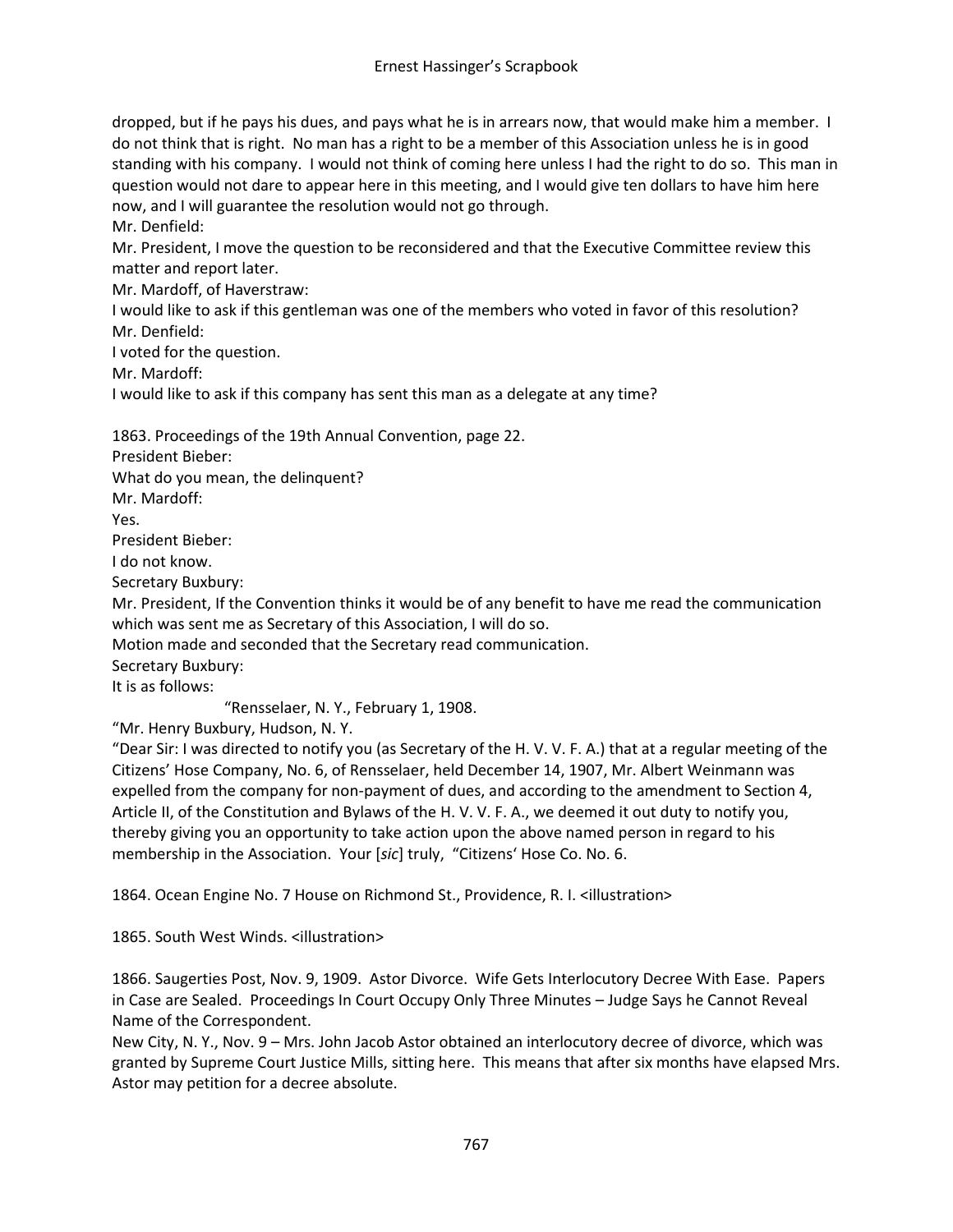The proceedings in court occupied about three minutes, and although the judge and lawyers for both Mr. and Mrs. Astor formally mentioned some aspect of the case several times, the name Astor was not mentioned. Indeed several lawyers waiting to engage in the trial of a railroad damage suit did not know that a very famous divorce case had been disposed of until they were told so by the reporters. Justice Mills arrived here on the same train with Henry W. Taft, who has represented Mrs. Astor in the divorce suit, and Lewis Cass Ledyard, counsel for Colonel Astor. The lawyers and the judge stopped for a

moment at the hotel where Judge Mills left his baggage, and then they stalked across Main street, through the court park and up into the courtroom.

The country lawyers rose and bowed to his honor who asked if there were any motions before the court.

Mr. Taft responded in the tone of one making a formal and uninteresting request.

"I desire, your honor," he said, "to present a motion which you have already read."

The court nodded its consent that the motion might be presented.

"It is the report of the referee, and I ask that it be confirmed."

Justice Mills replied:

"I have read the report of the referee and note that the evidence confirms his findings. Therefore," continued the court, "I will sign the judgment if there are no objections."

That meant that Mrs. John Jacob Astor was to have her divorce granted in a few seconds.

Mr. Ledyard rose and remarked, "There will be no objection, your honor."

Justice Mills' pen scratched quickly over a paper before him, and Mrs. John Jacob Astor had obtained her interlocutory decree. Mr. Taft then said:

"I wish to submit to the court a further motion to the effect that all papers in the case be sealed." Mr. Ledyard bowed his absence of objections, and the court said, "The report of the referee and his findings will remain sealed."

"I ordered the papers sealed on account of the children," Justice Mills said later. "The decree I granted awards the custody of the son to Mr. Astor and of the daughter to Mrs. Astor. No alimony is awarded. The matter of money settlement was, I assume, arranged through counsel. I cannot reveal the name of the correspondent. The cause was, of course, the sole statutory ground of divorce."

Mrs. Astor's daughter, Muriel, is seven years old. Vincent, the son, is seventeen. He is now with his father, who is cruising in the West Indies on his yacht the Nourmahal.

1867. Mrs. Astor in Seclusion, Indianapolis, Ind., Nov. 9. – Under the name of Mrs. Clara Austin of Red Bank, N. J., Mrs. John Jacob Astor has been spending several days at French Lick Springs. She was accompanied to the health resort by L. I. Thompson and wife of Red Bank. Mrs. Astor has kept in complete seclusion since arriving at the Indiana town. [this is contiguous to the above article.]

# Page 249

1868. Proceedings of the 19th Annual Convention, page 23.

"William E. Benson, Secretary and Treasurer." This gentleman is a resident of the City of New York. Your Secretary sent him a copy of the resolution as passed by the committee. He did not take it upon himself to say he is no longer a member of the Association, and I will assure Mr. Fowler that I do not think the gentleman would appear here to antagonize this resolution, and while this may work well in this case, there may be other cases where it won't work so well. Sometimes, in my opinion, the charge may be trumped up, and the Secretary would be notified to inform the Secretary of the Hudson Valley Volunteer Firemen's Association that a member has been dropped, and we would then be obliged to drop them from this organization without a further hearing. That is one thing I don't like about this resolution adopted at Poughkeepsie. I think Mr. Fowler's idea is quite right, but we ought to have some sort of a hearing in a case of this sort, and Mr. Flandreau has about the same idea in relation to not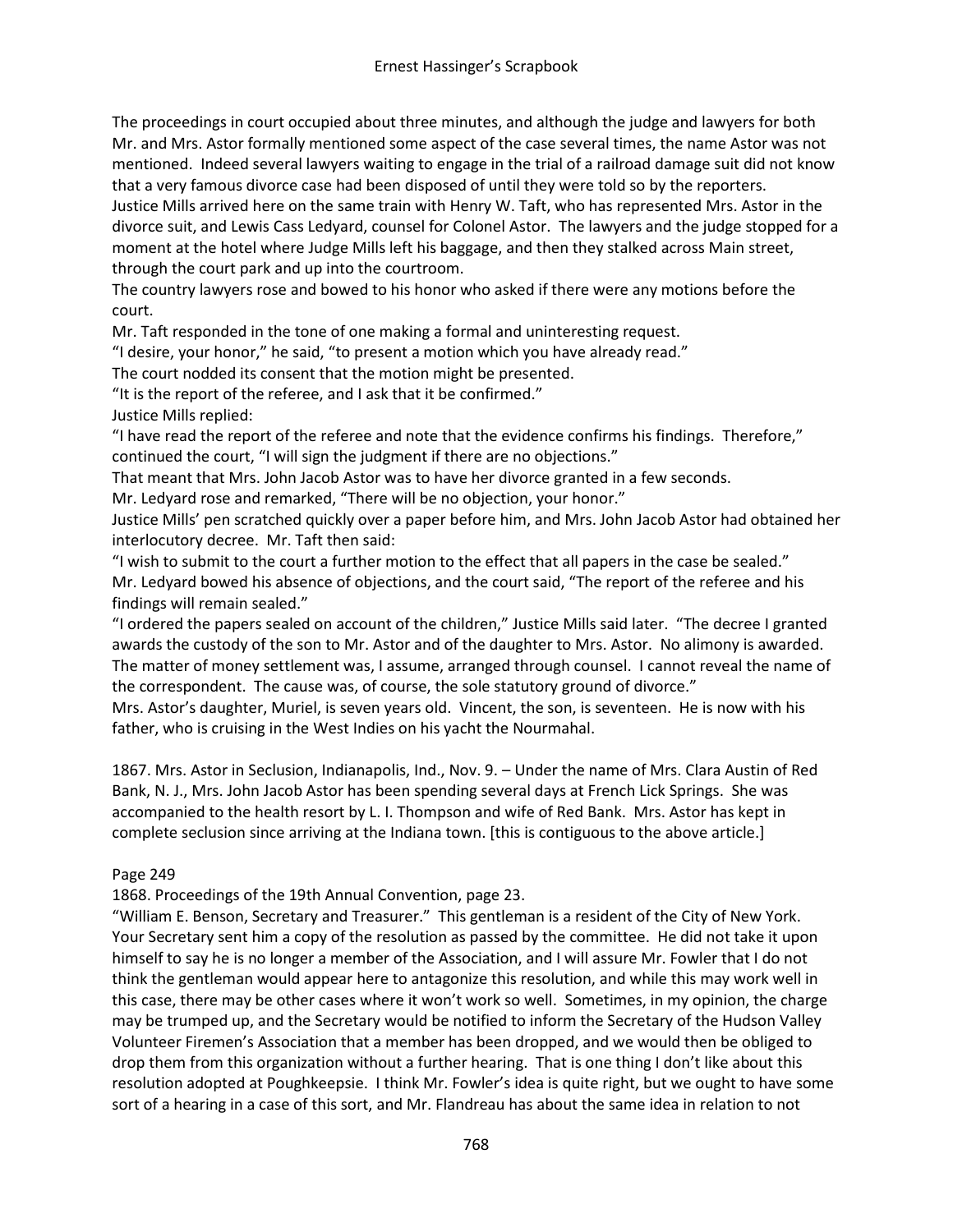having undesirable members in the organization as Mr. Fowler, still we think a member, under these circumstances, ought to have a hearing.

Mr. Fowler:

I am from the Howard Hose Company, of Rensselaer, and if the Secretary remembers he received a communication and answered that there was no law provided in such a case. Do you re-

1869. Proceedings of the 19th Annual Convention, page 24.

call it now? It was the State representative that year, and he was a defaulter in the company, and we ought not to be obliged to come here and have him spoken of as a member of this Association. Now, I would suggest that we let this matter stand as it is until the next Convention. Let the Executive Committee prepare a resolution, or I will prepare one myself covering this matter. Still, I think in a case of this kind, the company's word ought to be proof positive. When the company has proof, that ought to be sufficient.

President Bieber:

Do you mean to leave it for the next Convention?

Mr. Fowler:

Yes, I will move to have it that way.

Motion seconded.

President Bieber:

Gentlemen, it is regularly moved and seconded that this matter be left for the next Convention.

What do you say?

Motion carried.

Delegate:

The original question has not been considered yet.

President Bieber.

It was only a discussion. We will now have the report of the special committees.

Delegate:

What are we going to do with that resolution?

1870. Proceedings of the 19th Annual Convention, page 25.

They passed it once, and then we had a motion to reconsider it. What are you going to do? The original motion should be considered.

Mr. Powers, of Ossining:

If I remember rightly, there were several resolutions issued from this one. There were several resolutions brought in, and they were all considered after the first motion. If you want to refer this to the executive Committee, it is absolutely necessary that you reconsider your first resolution. There was more than one resolution, and what are you going to do with the rest? I would suggest a reconsideration of the vote adopting the recommendations of the Executive Committee.

Motion seconded.

President Bieber:

Gentlemen, you have heard Mr. Powers, what do you say?

Mr. Powers:

I would move also that these resolutions be read again, and reconsidered so that this Convention will know just what they are leaving over until next year.

Motion seconded.

Above motion carried and adopted.

Secretary Buxbury:

Mr. President, the first recommendation of the Executive Committee is the following: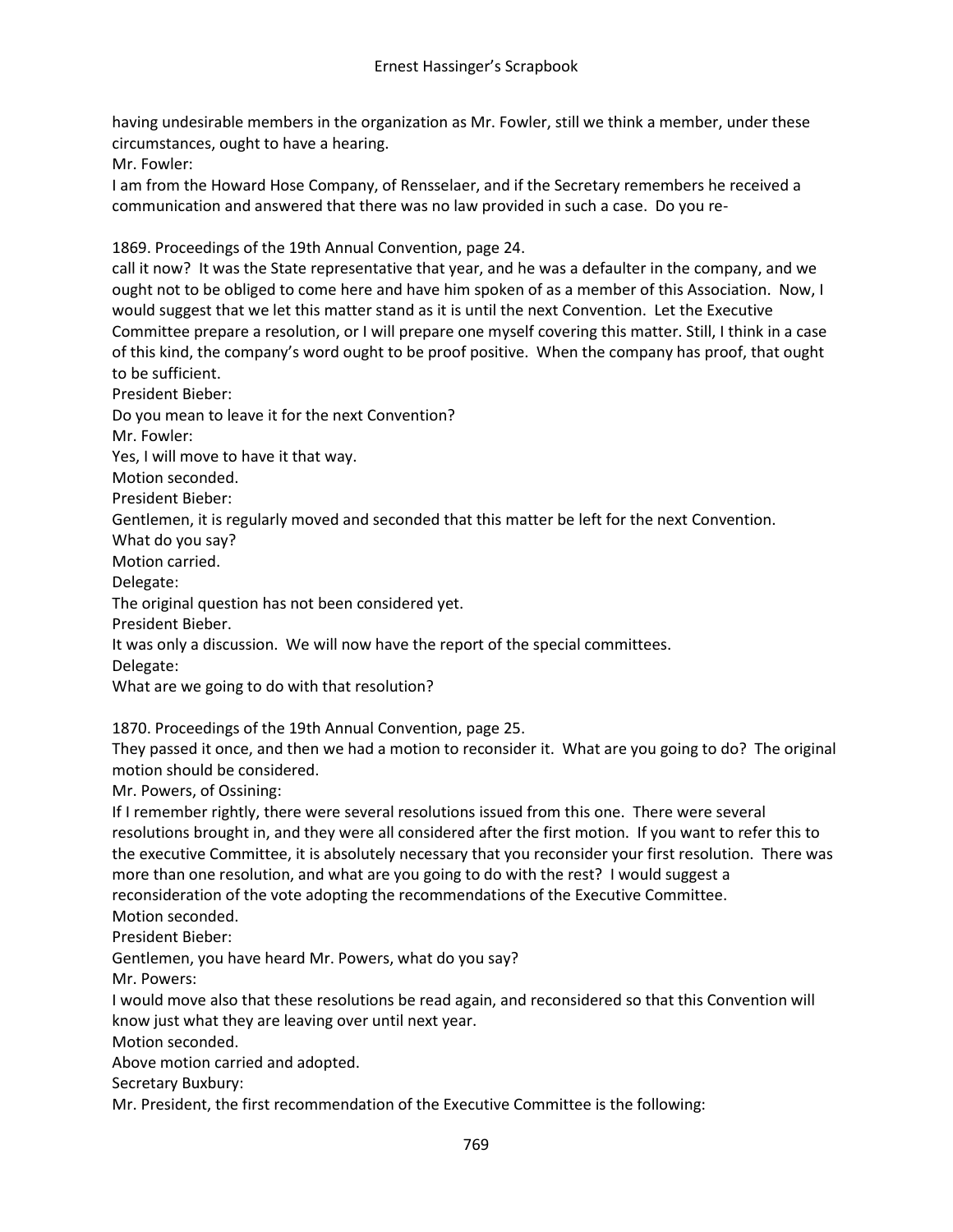"The annual dues shall be \$2 for each organiza

1871. Proceedings of the 19th Annual Convention, page 26.

tion, and \$1 for each member; and each organization and member, once admitted, may retain membership in this Association, as provided by this Constitution and Bylaws, so long as their annual dues are paid, *providing that said member shall be in good standing for the term of five years in the company from which he was formerly elected as delegate.* The annual dues shall be paid *by* or before the Tuesday preceeding the holding of the annual convention. All members failing to comply with this section shall be dropped from the roll of membership, and shall be reinstated only upon a new application or the payment of all arrearages of dues to the time of such reinstatement." Mr. O'Shea, of Kingston:

Mr. President, I move you the adoption of the report as recommended by the Executive Committee in this matter.

Delegate:

I second that resolution, Mr. President. When a member has taken his exempt certificate after serving five years, he is entitled to honor and he is entitled to remain a member of this organization as long as he lives. I think the resolution is a very good one. Lots of men after they serve five years, or ten years, may get out. They have their five years in and they may stay in. They may do something objectionable to their fellow members, or, as has been previously suggested, there may be a charge trumped up against them.

1872. Alex Smith. [illustration] 1873. A Close Call. [illustration]

1874. Saugerties Post, Oct 16, 1909 [hand dated] The Women's Farm Question Aired Several Residents Do Not Want Farm for Women Misdemeanants Located in Town. A delegation of property owners of Saugerties appeared Friday before the commission appointed to select a site for a new farm for women misdemeanants at a public hearing in the assembly parlor, Albany, in opposition to selecting the Louis H. Washburn farm. The last legislature appropriated \$100,000 for the purpose of a site and for preparing it for building the institution. Since the commission began considering sites, over 200 places have been inspected.

Former Supreme Court Justice G. D. B. Hasbrouck of Kingston appeared for Mr. Washburn. He contended that the farm would not be a detriment to Ulster county as claimed by the opposition Miss Woodbridge, chairman of the woman's prison association said the Ulster county site was the best of several she had inspected.

County Judge Cantine, of Kingston, said the opposition which included 30 women, were unanimous in declaring that they believed the institution would be harmful to Ulster county. Those who spoke in opposition were Judge Cantine, H. King Sturdee of Albany who has a summer home at Saugerties; Max Poellath, Richard B. Overbagh, Richard Shannon, Charles Clum, Mrs. D. G. Gale, Miss Florence E. Winslow, Miss Margaret E. Winslow, Mrs. T. C. Miller, Mrs. Charles Spalding, the Rev. Thomas Cole, E. A. Rising, Mrs. Searing and Mrs. Emma Sidman.

1875. Saugerties Post, Oct 18, 1909 [hand dated] State Farm Not in Ulster County. Commission Has Almost Decided to Eliminate Ulster on Account of Opposition.

A dispatch from Albany says: Because of the opposition of the residents of Ulster county to the location of the proposed new state farm for women misdemeandants, the commission appointed to select a site for the new institution has practically eliminated that county from further consideration in the selection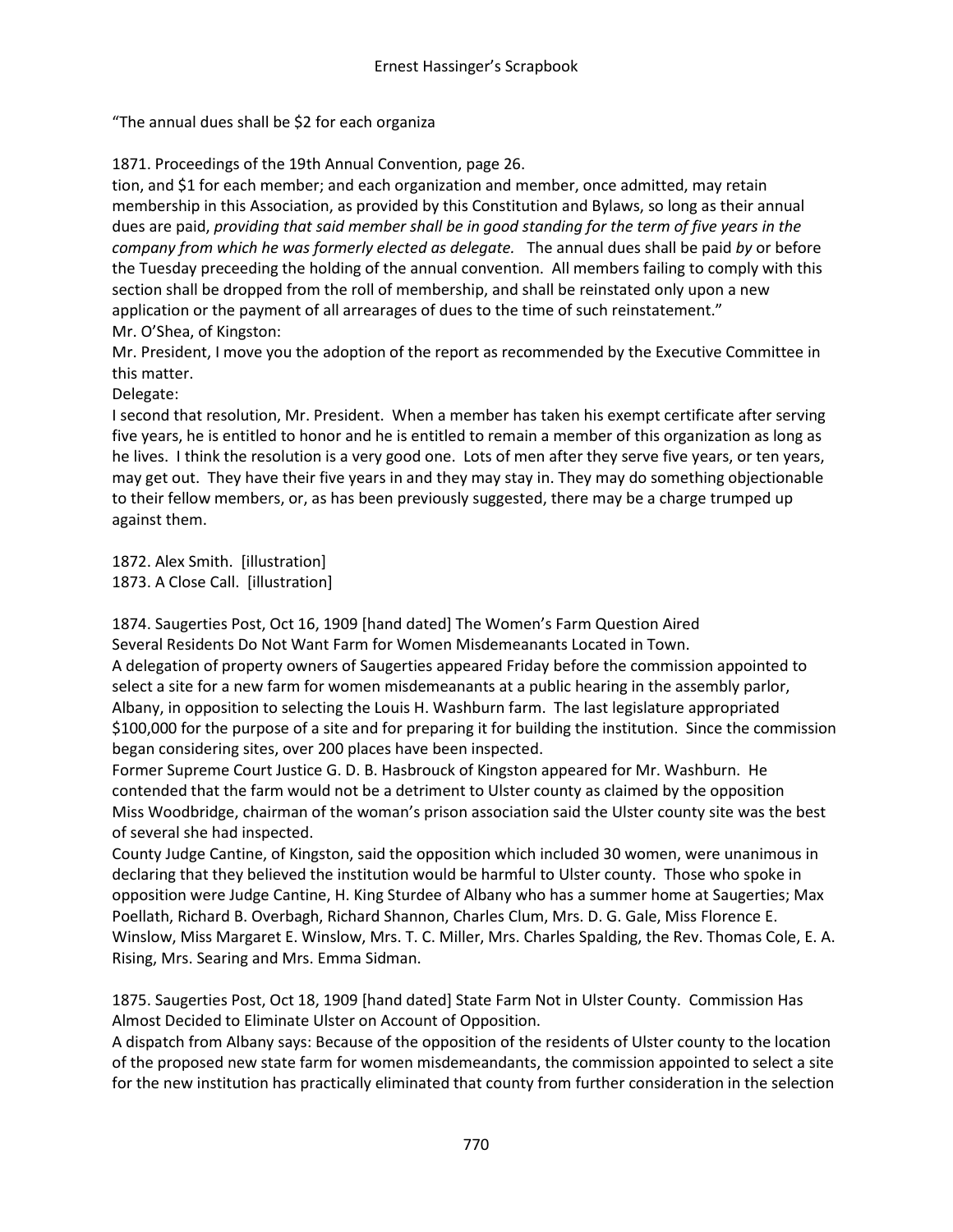of lands. Some of the members of the commission were in favor of locating in Ulster county, but after hearing the opposition, deemed it wise to secure another site.

The commission has voted to inspect sites offered in the counties of Broome, Cortland, Tioga, Chenango and other nearby counties. Mrs. Jane L. Armstrong, wife of former Senator Armstrong, of Rochester, a member of the commission, favors a site in the central or southern part of the state, while other members look with favor upon property situated nearer New York City.

The next meeting of the commission will be held on October 29th, and in the meantime various sites on which options can be secured are to be inspected by the members of the commission.

The law providing for the establishment of a state farm for the custody, employment, and treatment of female delinquents and providing for a commission to select and on the approval of the governor, to purchase a suitable farm for such purposes was enacted in 1908. The commission named consists of C. V. Collins, superintendent of prisons; Dr. Charles F. Howard, president of the state commission of prisons; Hon. Simon W. Rosendale, a member of the state board of charities; Mrs. Jane L. Armstrong, of Rochester and Mrs. Eliza M. Guy, of New York.

it is provided that the farm must consist of an improved tract of fertile and productive land in a healthful situation, having a abundant supply of wholesome water (sufficient for a population of at least 700) with facilities for drainage and sewage disposal. The farm should contain not less than 100 and more than 300 acres and should be located in the Third or Sixth judicial district.

# Page 250

1876. Proceedings of the 19th Annual Convention, page 27.

and we would have to expel them from this organization without a hearing of any kind in spite of their five years, or their ten years, and their exemption certificate. This is not right, by any means. If a man in these circumstances has done anything ungentlemanly, it is the company's place to bring charges here and let a committee be appointed to hear these charges, and then if he doesn't come here himself to meet these charges and present his side, it is time enough to expel him from the Association. Mr. O'Shea:

The reason I moved the adoption of this resolution, Mr. President, was that the Executive Committee worked on this for a long time. They went over it thoroughly, considered it from every side, and went over it again and again. We have the laws of the State of New York, which say that when a man has served his five years he is entitled to an exemption certificate, and if he is in good standing in his company and gets his five years' exemption certificate, he is good enough for us. (Applause) Mr. Hart, of Rensselaer:

Mr. President, it is all right to say we ought not to expel a member after he has served his five years, but the reason I am opposing this resolution arises from this very case from our city that has been spoken of here.

When a man has served five years faithfully and

# 1877. Proceedings of the 19th Annual Convention, page 28.

proves to be faithful to his duty, it is the city authorities who grant the certificate; but if a man proves unfaithful afterwards, what are you going to do? The Hudson Valley Volunteer Firemens' Association meets every year, and it is then that these matters ought to be taken up. We are here for firemanic affairs, and any matters pertaining to firemen. We are here to talk over fire matters, to protect the fire companies and their members, and to provide for our own interests as firemen, and when you reach out to shake hands with your fellow member and fellow delegate, you want to know that he is an honest man and a member in good standing. (Applause.) I believe in enforcing the law as well as any member here, and when the State law says a man is entitled to an exemption certificate after five years's service, it is all right to say he is entitled to all honor and credit for serving his five years and getting his